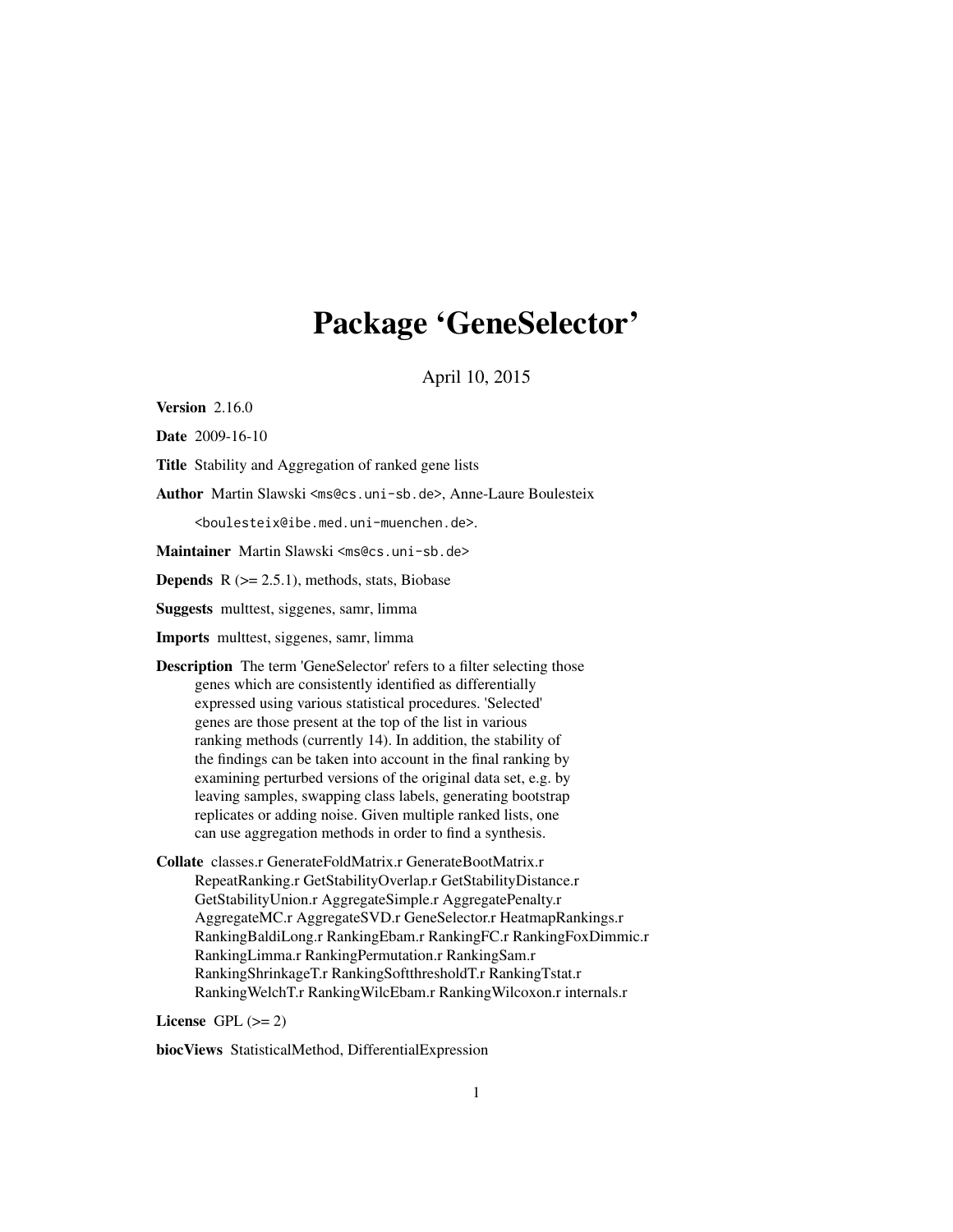# R topics documented:

| 3              |
|----------------|
| $\overline{4}$ |
| $\overline{4}$ |
| 6              |
| $\overline{7}$ |
| 8              |
| 10             |
| 11             |
| 12             |
|                |
|                |
|                |
|                |
|                |
| 20             |
| 21             |
|                |
|                |
|                |
|                |
|                |
| 29             |
| 31             |
|                |
|                |
|                |
|                |
|                |
|                |
| 41             |
| 42             |
| 43             |
|                |
|                |
|                |
| 49             |
| 49             |
| 50             |
| 52             |
| 53             |
| 53             |
|                |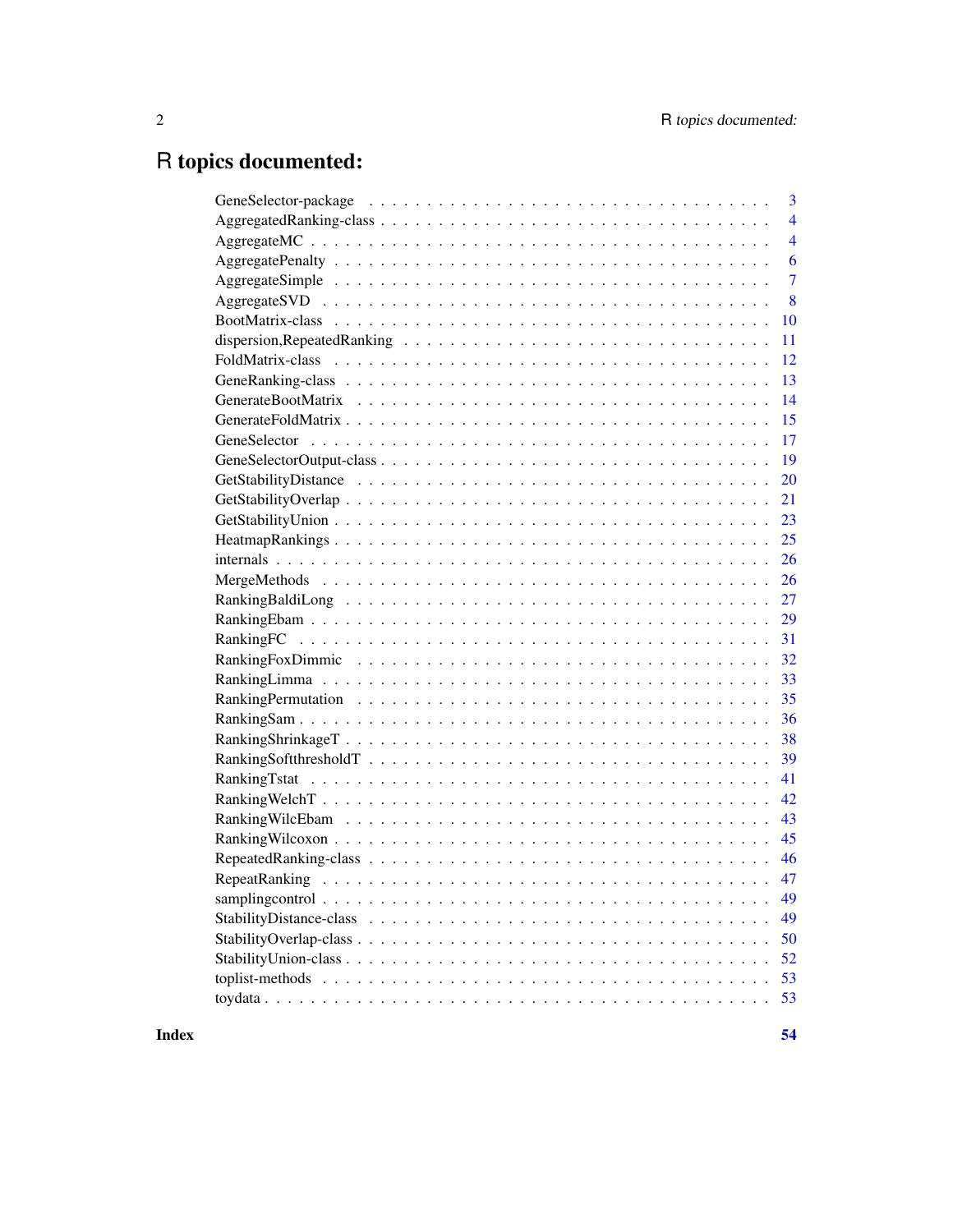<span id="page-2-0"></span>GeneSelector-package *Stability and aggregation of ranked gene lists*

#### Description

The term 'GeneSelector' refers to a filter selecting those genes which are consistently identified as differentially expressed using various statistical procedures. 'Selected' genes are those present at the top of the list in various featured ranking methods (currently 14). In addition, the stability of the findings can be taken into account in the final ranking by examining perturbed versions of the original data set, e.g. by leaving samples, swapping class labels, generating bootstrap replicates or adding noise.

#### Details

| Package:<br>GeneSelector |
|--------------------------|
| Package                  |
| 1.5.1                    |
| 2009-13-5                |
| GPL (version 2 or later) |
|                          |

Important steps of the workflow:

- 1. Generate a Gene Ranking with [RankingTstat,](#page-40-1) [RankingFC,](#page-30-1) [RankingWelchT,](#page-41-1) [RankingWilcoxon,](#page-44-1) [RankingBaldiLong,](#page-26-1) [RankingFoxDimmic,](#page-31-1) [RankingLimma,](#page-32-1) [RankingEbam,](#page-28-1) [RankingWilcEbam,](#page-42-1) [RankingSam,](#page-35-1) [RankingShrinkageT,](#page-37-1) [RankingSoftthresholdT,](#page-38-1) [RankingPermutation](#page-34-1)
- 2. Inspect the toplist using toplist.
- 3. Prepare altered datasets using [GenerateFoldMatrix](#page-14-1) or [GenerateBootMatrix](#page-13-1)
- 4. Get rankings for the altered datasets with [RepeatRanking.](#page-46-1)
- 5. Assess stability of rankings using [GetStabilityOverlap,](#page-20-1) [GetStabilityDistance,](#page-19-1) [GetStabilityUnion.](#page-22-1)
- 6. Aggregate different rankings with [AggregateSimple,](#page-6-1) [AggregatePenalty,](#page-5-1) [AggregateMC](#page-3-1) or [Ag](#page-7-1)[gregateSVD.](#page-7-1)
- 7. Inspect the similarity of methods visually using [HeatmapRankings.](#page-24-1)
- 8. Run the [GeneSelector.](#page-16-1)

#### Author(s)

Martin Slawski <ms@cs.uni-sb.de>,

Anne-Laure Boulesteix <boulesteix@ibe.med.uni-muenchen.de>

Maintainer: Martin Slawski <ms@cs.uni-sb.de>.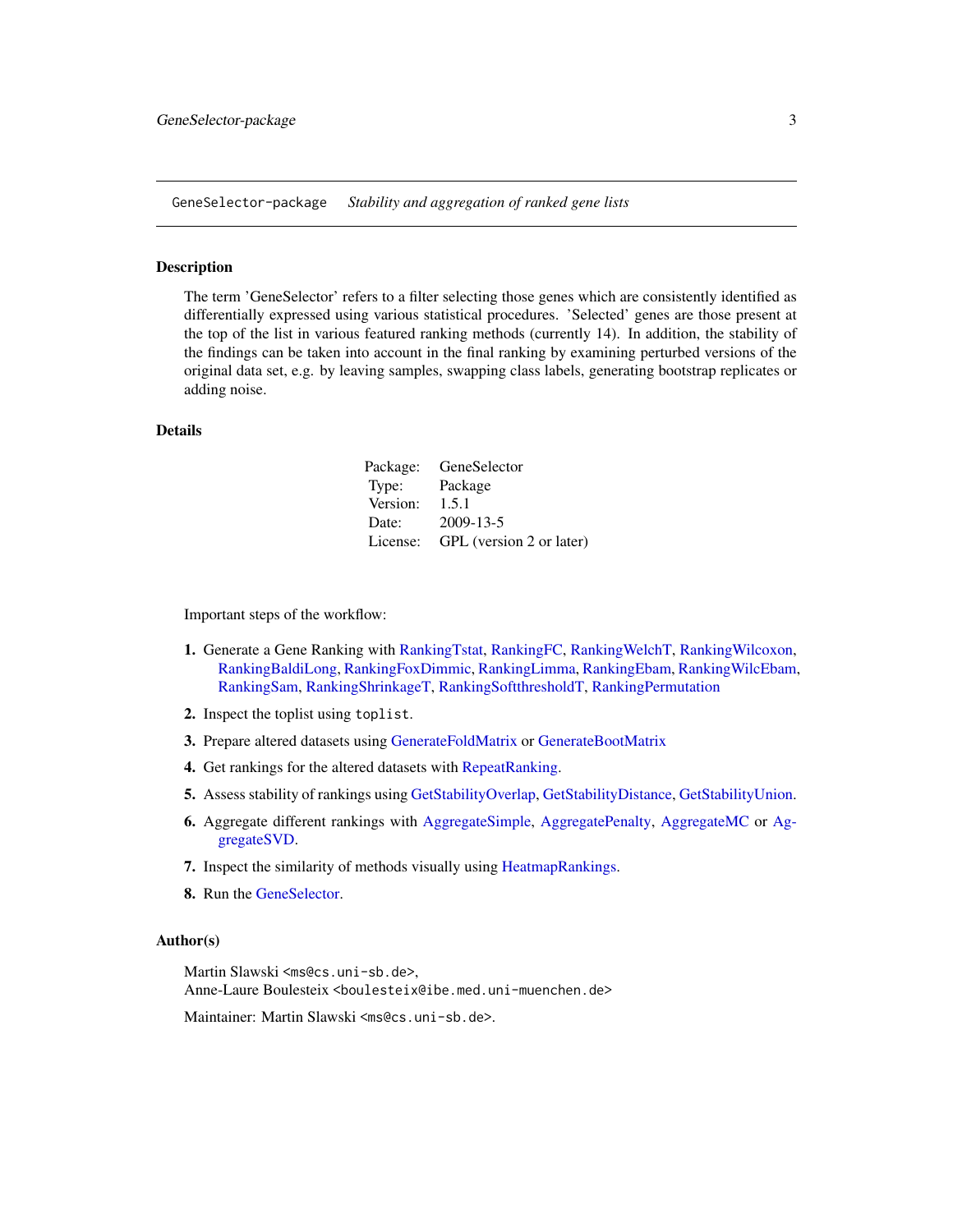<span id="page-3-3"></span><span id="page-3-0"></span>AggregatedRanking-class

*"AggregatedRanking"*

## <span id="page-3-2"></span>Description

An object returned from one of the methods AggregateSimple, AggregatePenalty, AggregateMC or AggregateSVD.

# **Slots**

ranking: A numeric vector of ranks after aggregation.

type: The type of aggregation used (a character).

measure: The quantity used as basis for aggregation (a character).

method: The ranking method used originally, i.e. before aggregation.

## Methods

show Use show(object) for brief information.

toplist Use toplist(object, k=10) to display the top k=10 genes in the *aggregated* ranking.

# Author(s)

Martin Slawski Anne-Laure Boulesteix

<span id="page-3-1"></span>AggregateMC *Aggregation of repeated rankings using a Markov chain approach*

## Description

All obtained rankings are aggregated on the basis of Markov chain model, in which each gene constitutes an element of the state space. For details, see DeConde et al. (2006).

# Usage

AggregateMC(RR, maxrank, type=c("MC4", "MCT"), epsilon = 0.15)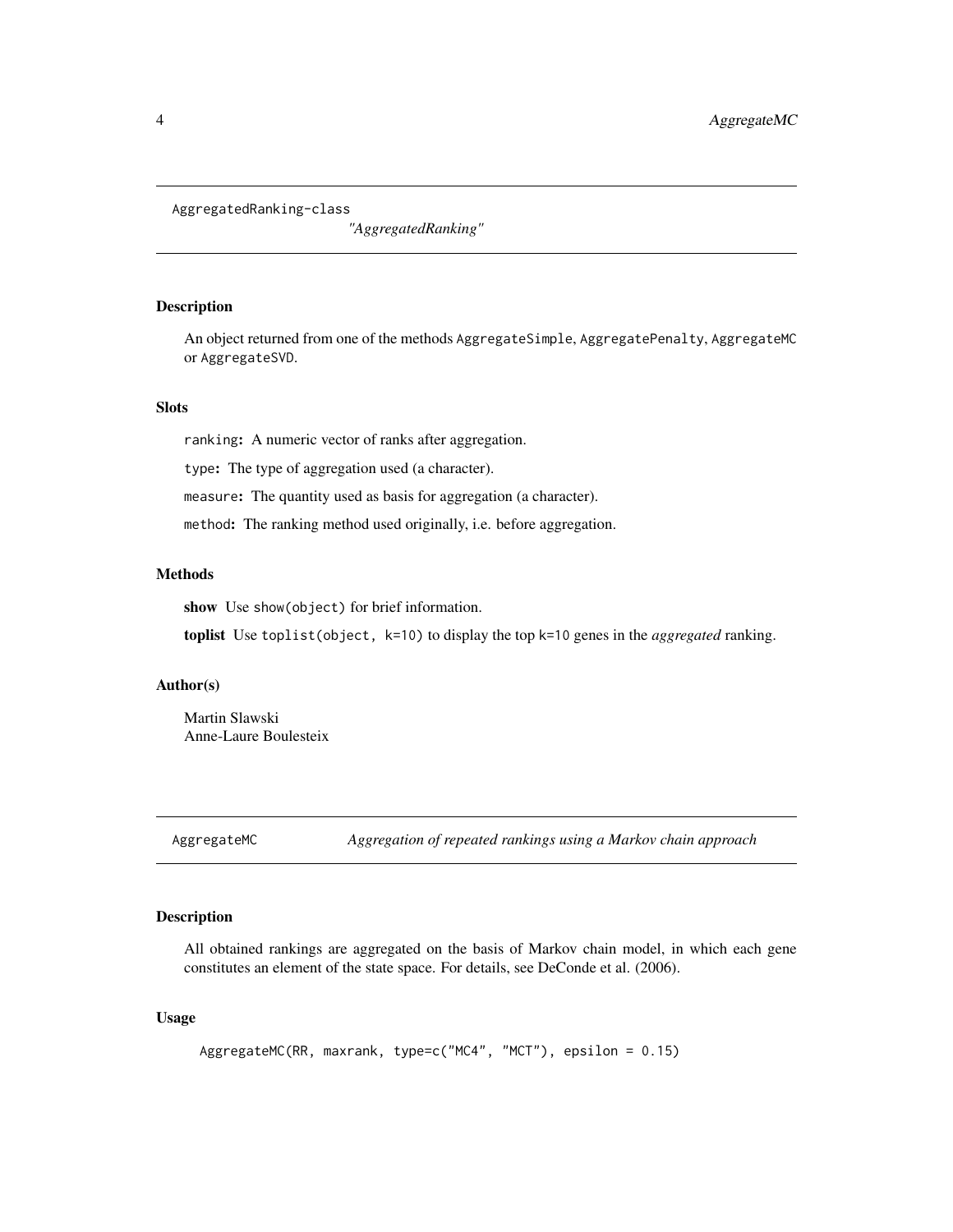# AggregateMC 5

# Arguments

| <b>RR</b> | An object of class Repeated Ranking.                                                                                                                                                                                                                                                                   |
|-----------|--------------------------------------------------------------------------------------------------------------------------------------------------------------------------------------------------------------------------------------------------------------------------------------------------------|
| maxrank   | Due to time- and memory requirements, the computation is limited to a reduced<br>set of candidate genes. A gene is selected as candidate only if at least of one its<br>ranks is smaller than or equal to maxrank. The remainder is assigned the rank<br>maxrank+1 as rank after aggregation.          |
| type      | Specifies the computation of the matrix of transition probabilities. If type $=$ "MC4",<br>the transition probabilities are forced to be binary, while they may principally<br>range from zero to one if type = "MCT", see DeConde et al. $(2006)$ for details.                                        |
| epsilon   | A second parameter concerning the computation of the transition matrix, neces-<br>sary to guarantee ergodicity and hence existence of a unique stationary distribu-<br>tion of the Markov chain. The value epsilon = $0.15$ , $0 \le \text{epsilon} < 1$ , is<br>recommended in DeConde et al. (2006). |

# Value

An object of class [AggregatedRanking.](#page-3-2)

# Author(s)

Martin Slawski Anne-Laure Boulesteix

#### References

DeConde, R. P., Hawley, S., Falcon, S., Clegg, N., Knudsen, B., Etzioni, R. (2006). Combining results of microarray experiments: a rank aggregation approach. *Statistical Applications in Genetics and Molecular Biology 5, 15*

# See Also

[RepeatRanking,](#page-46-1) [AggregateSVD,](#page-7-1) [AggregatePenalty,](#page-5-1) [AggregateSimple](#page-6-1)

#### Examples

```
## Load toy gene expression data
data(toydata)
### class labels
yy <- toydata[1,]
### gene expression
xx \le toydata[-1,]
### run RankingTstat
ordT <- RankingTstat(xx, yy, type="unpaired")
### Generate Leave-one-out Foldmatrix
loo <- GenerateFoldMatrix(y = yy, k=1)
### Get all rankings
loor_ordT <- RepeatRanking(ordT, loo)
### aggregate rankings
agg_MC_ordT <- AggregateMC(loor_ordT, type = "MCT", maxrank = 100)
toplist(agg_MC_ordT)
```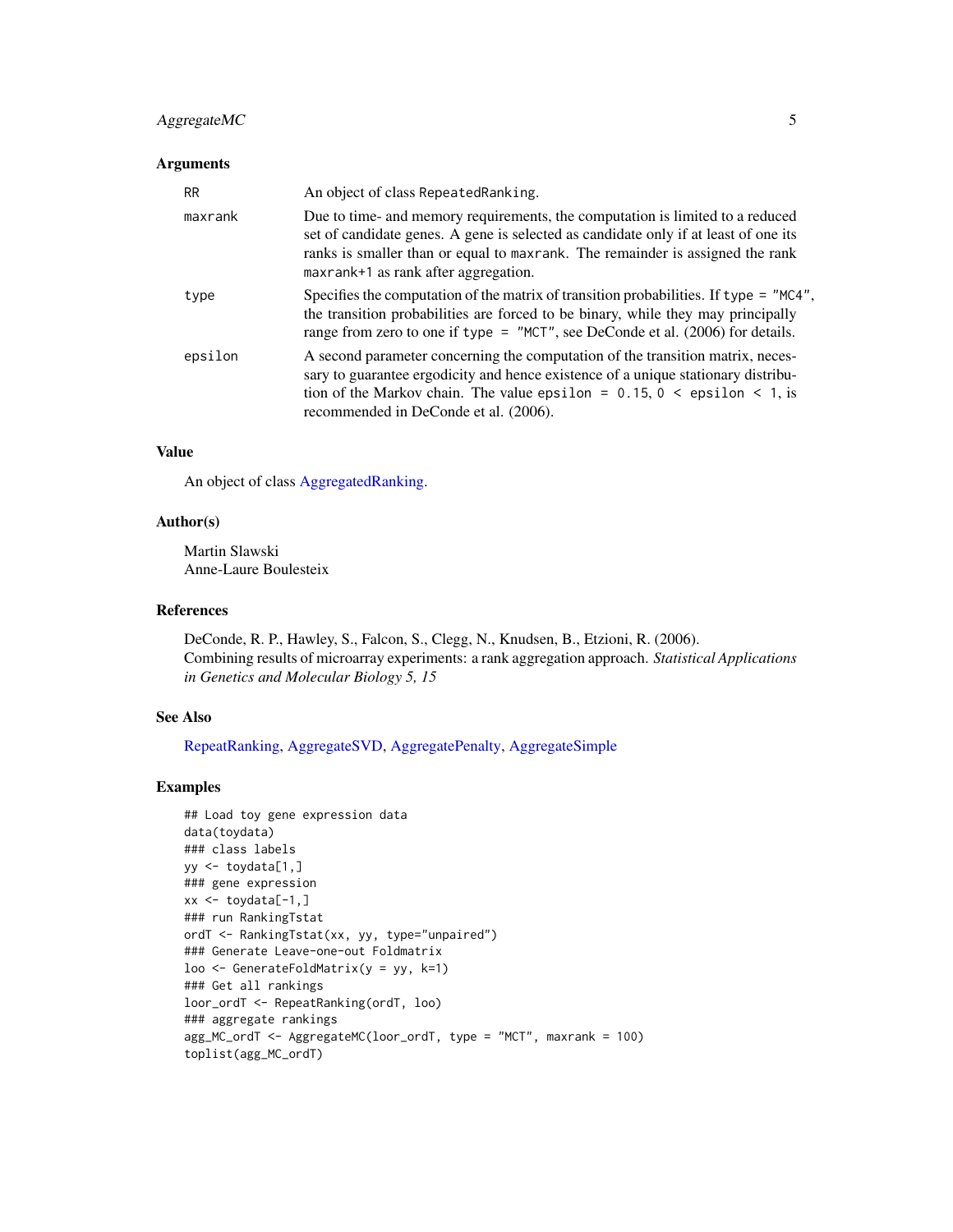<span id="page-5-1"></span><span id="page-5-0"></span>

# Description

The idea behind this form of aggregation is to find a compromise between quality on the one hand, represented by the list position/rank, and variability on the other hand. The latter is assessed by calling the function [dispersion.](#page-10-1)

## Usage

```
AggregatePenalty(RR, dispersion = c("sd", "mad", "iqr"), center = NULL, gamma = 0.05,...)
```
## Arguments

| <b>RR</b>  | An object of class Repeated Ranking.                                                                                                                                                                        |
|------------|-------------------------------------------------------------------------------------------------------------------------------------------------------------------------------------------------------------|
| dispersion | The dispersion measure to be used (s. dispersion):                                                                                                                                                          |
|            | "sd" standard deviation,<br>"mad" median absolute deviation,<br>" <b>igr</b> " interguartile range.                                                                                                         |
| center     | Optional numeric vector specifying for each gene the rank serving as center/location<br>parameter for dispersion. If center = NULL, the reference ranking RR@original@ranking<br>is used.                   |
| gamma      | As basis of the aggregated ranking, the quantity $(1 - \text{gamma}) \times \text{center} + \text{gamma} \times \text{dispersion}$<br>is used, i.e. the variability aspect dominates as gamma tends to one. |
| $\ddotsc$  | Further arguments passed to dispersion.                                                                                                                                                                     |

# Value

An object of class [AggregatedRanking.](#page-3-2)

# Author(s)

Martin Slawski Anne-Laure Boulesteix

## See Also

[RepeatRanking,](#page-46-1) [AggregateSimple,](#page-6-1) [AggregateSVD,](#page-7-1) [AggregateMC](#page-3-1)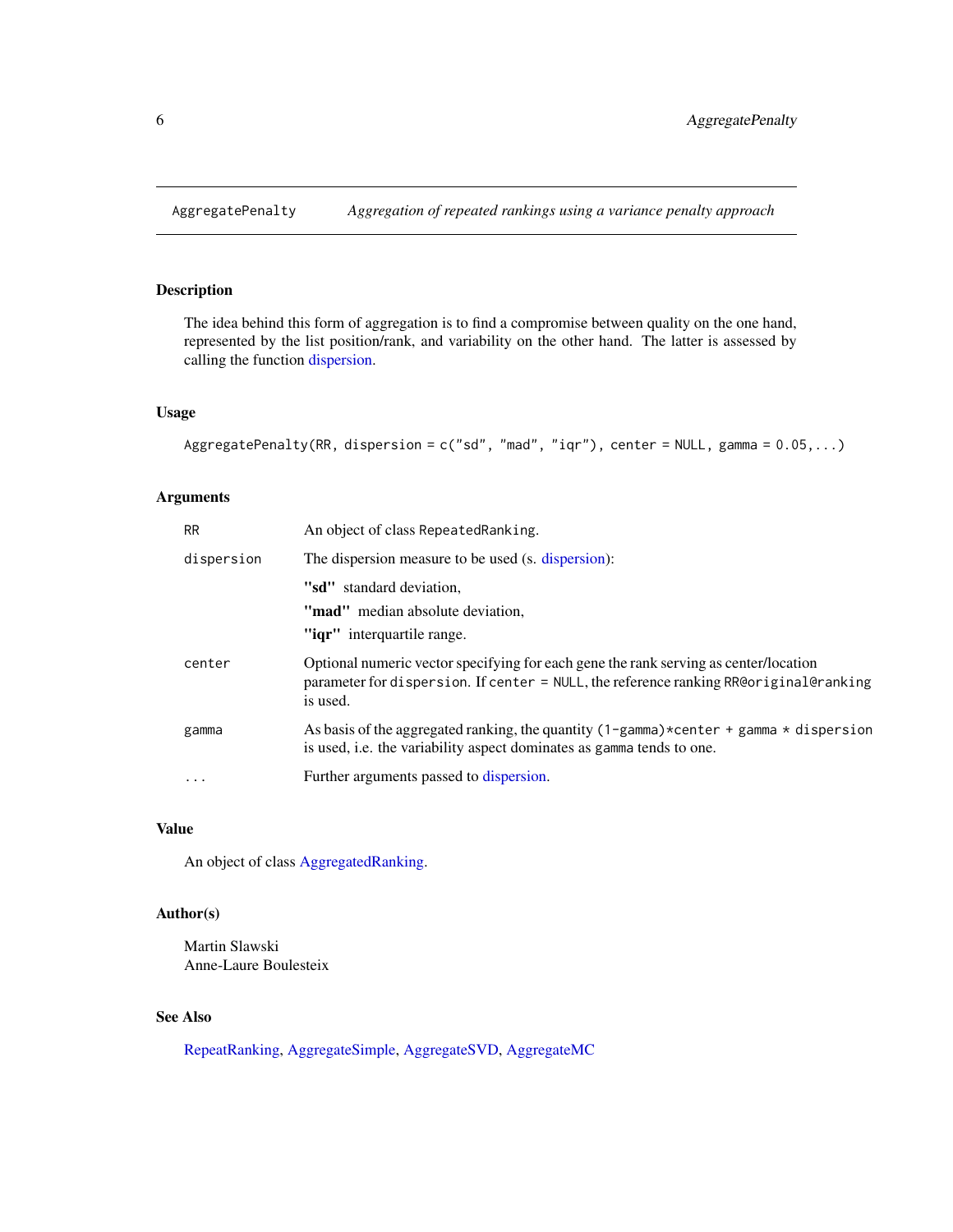# <span id="page-6-0"></span>AggregateSimple 7

# Examples

```
## Load toy gene expression data
data(toydata)
### class labels
yy <- toydata[1,]
### gene expression
xx \leftarrow \text{toydata}[-1, ]### run RankingTstat
ordT <- RankingTstat(xx, yy, type="unpaired")
### Generate Leave-one-out Foldmatrix
loo <- GenerateFoldMatrix(y = yy, k=1)
### Get all rankings
loor_ordT <- RepeatRanking(ordT, loo)
### aggregate rankings
agg_pen_ordT <- AggregatePenalty(loor_ordT, dispersion = "iqr", gamma = 0.3)
toplist(agg_pen_ordT)
```
<span id="page-6-1"></span>AggregateSimple *Simple aggregation of repeated rankings*

# Description

All obtained rankings are aggregated by a genewise summary measure.

# Usage

AggregateSimple(RR, measure = c("mode", "mean", "trimmed.mean", "median", "quantile"), q=NULL, trim =

## Arguments

| <b>RR</b> | An object of class RepeatedRanking                                                                                                                                |
|-----------|-------------------------------------------------------------------------------------------------------------------------------------------------------------------|
| measure   | The statistic to be used as basis for the aggregated ranking.                                                                                                     |
|           | mode The rank occuring most frequently. If several ranks occur equally often,<br>the lowest one is used.                                                          |
|           | <b>mean</b> The mean of the ranks.                                                                                                                                |
|           | <b>trimmed.mean</b> The trimmed mean of the ranks, i.e. the mean resulting when<br>throwing away the trim*100 percent most extreme observations at both<br>tails. |
|           | <b>median</b> The median of the ranks.                                                                                                                            |
|           | <b>quantile</b> The q-quantile, $0 \leq q \leq 1$ , of the ranks.                                                                                                 |
| q         | Only specified if measure="quantile".                                                                                                                             |
| trim      | s. trimmed.mean.                                                                                                                                                  |

## Value

An object of class [AggregatedRanking.](#page-3-2)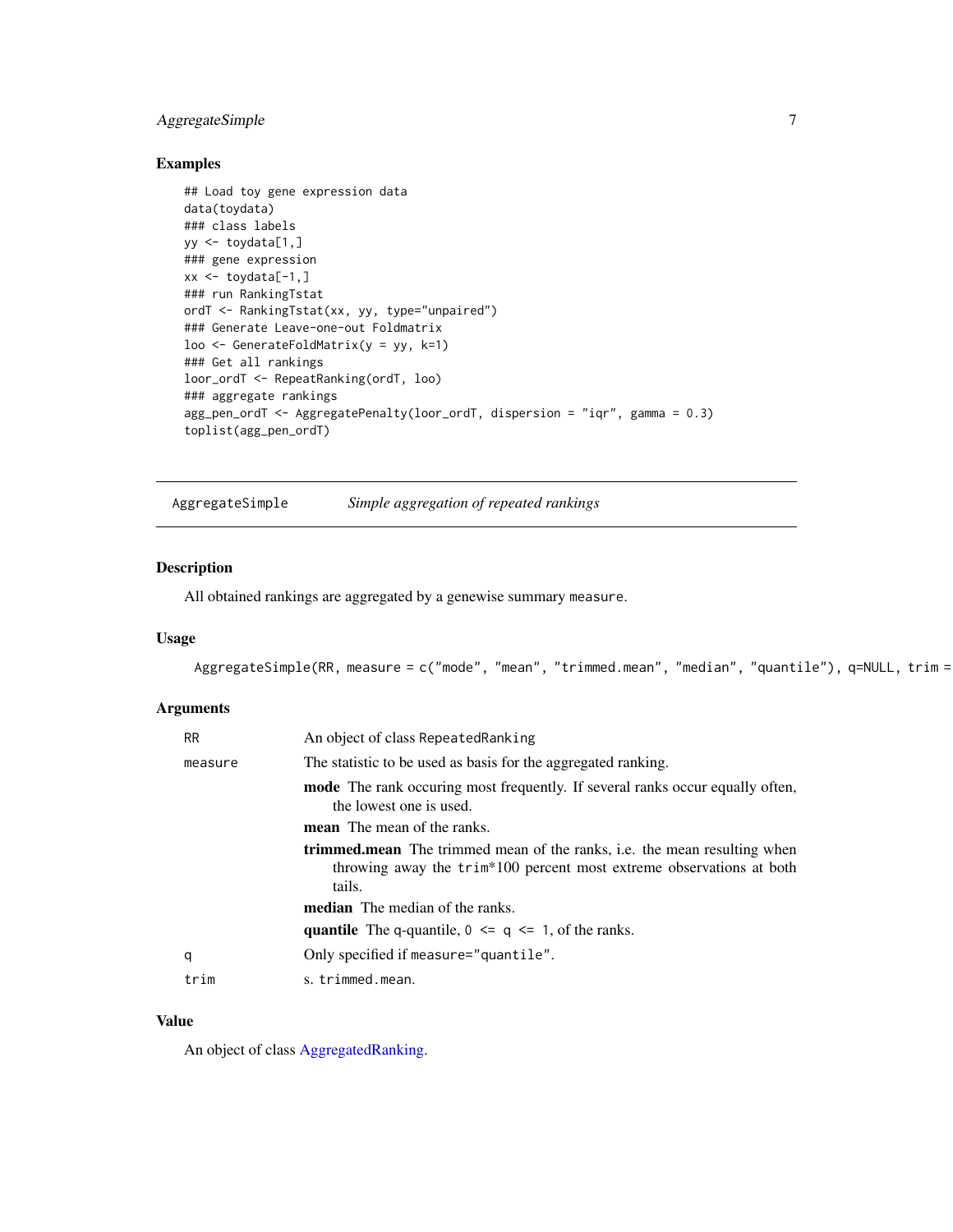## <span id="page-7-0"></span>Author(s)

Martin Slawski Anne-Laure Boulesteix

#### See Also

[RepeatRanking,](#page-46-1) [AggregateSVD,](#page-7-1) [AggregatePenalty,](#page-5-1) [AggregateMC](#page-3-1)

## Examples

```
## Load toy gene expression data
data(toydata)
### class labels
yy \le -\text{toydata}[1,]### gene expression
xx \le toydata[-1,]
### run RankingTstat
ordT <- RankingTstat(xx, yy, type="unpaired")
### Generate Leave-one-out Foldmatrix
loo \leq GenerateFoldMatrix(y = yy, k=1)
### Get all rankings
loor_ordT <- RepeatRanking(ordT, loo)
### aggregate rankings
agg_simple_ordT <- AggregateSimple(loor_ordT, measure ="mean")
toplist(agg_simple_ordT)
```
<span id="page-7-1"></span>AggregateSVD *Agregation of repeated rankings using the singular value decomposition (SVD)*

#### Description

A matrix storing all rankings is centered rowwise (=genewise), and then approximated using only the first singular value and the first singular vectors (s. Golub and Van Loan (1983) for details about the SVD). The rowwise mean vector is added afterwards, and the rowwise mean are finally used as aggregation. A weighting scheme giving more weight to top genes is incorporated by an (iteratively) weighted SVD, which is re-computed until convergence. Note that the SVD is closely related to principal component analysis, a standard tool for dimension reduction in high-dimensional datasets.

#### Usage

```
AggregateSVD(RR, weightscheme = c("original", "iterative"), decay = c("linear", "quadratic", "exponer
```
## Arguments

RR An object of class RepeatedRanking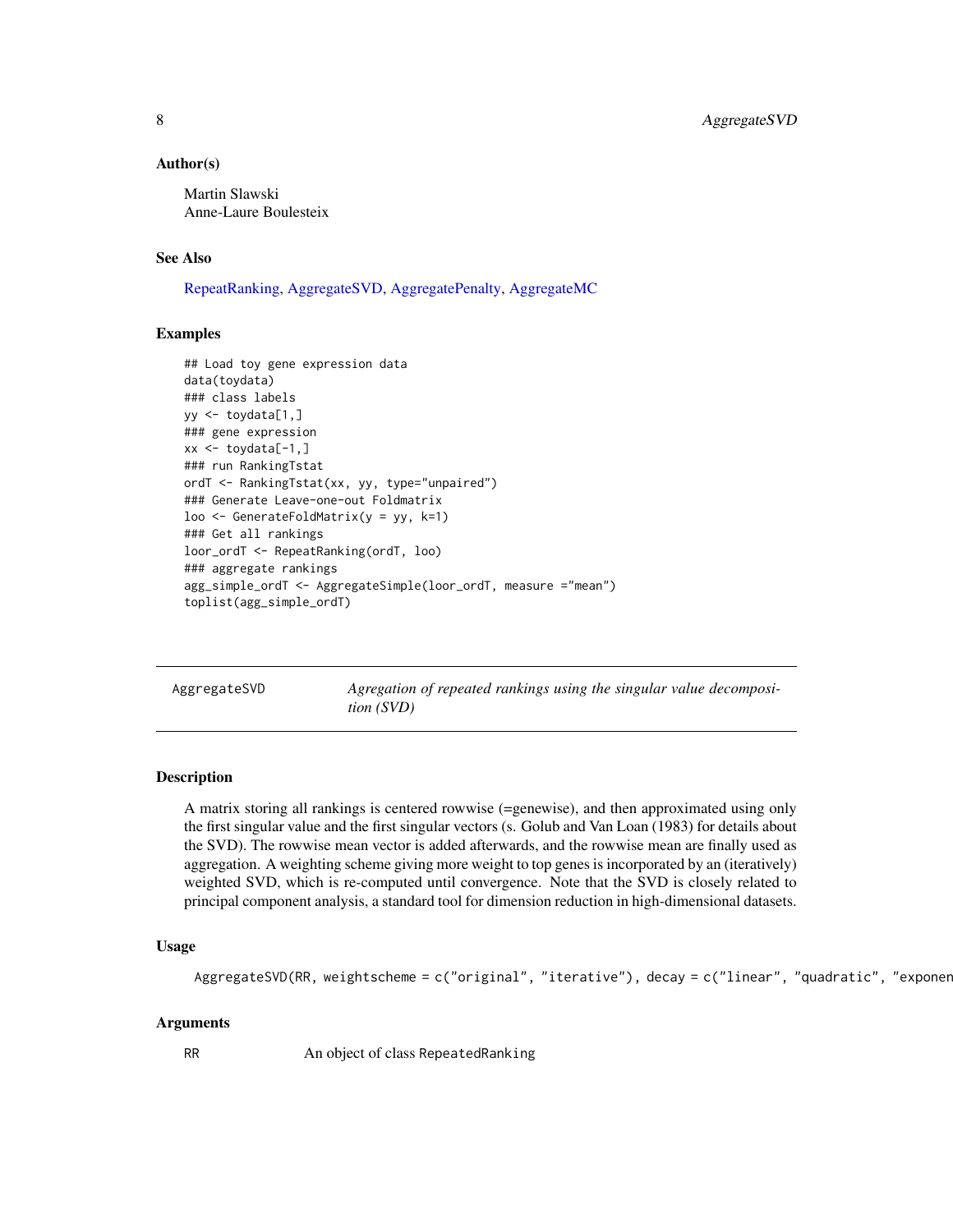| weightscheme | If weights cheme $=$ "original", the weights are computed according to the<br>reference ranking RR@ranking@original. If weightscheme = "iterative",<br>the weights are intially set to 1 for all genes. After the computation of the<br>SVD and in turn the first aggregation, the weightes are updated according to<br>that aggregation. This process is repeated until convergence. |
|--------------|---------------------------------------------------------------------------------------------------------------------------------------------------------------------------------------------------------------------------------------------------------------------------------------------------------------------------------------------------------------------------------------|
| decay        | Argument controlling the weight decay of the weights of the summands con-<br>tributing to the stability measure. If decay=linear, then we have weight 1/r for<br>rank r, if decay=quadratic, then the weight is 1/r^2 and if decay=quadratic,<br>then the weight is $exp(-aIpha*r)$ where alpha is a tuning parameter, specified<br>via the argument alpha.                           |
| alpha        | s. decay.                                                                                                                                                                                                                                                                                                                                                                             |

# Value

An object of class [AggregatedRanking.](#page-3-2)

## Author(s)

Martin Slawski Anne-Laure Boulesteix

## References

Golub, G., Van Loan, C. (1983) Matrix Computations *John Hopkins University Press*

# See Also

[RepeatRanking,](#page-46-1) [AggregateSimple,](#page-6-1) [AggregatePenalty,](#page-5-1) [AggregateMC](#page-3-1)

## Examples

```
## Load toy gene expression data
data(toydata)
### class labels
yy <- toydata[1,]
### gene expression
xx \le -\text{toydata}[-1, ]### run RankingTstat
ordT <- RankingTstat(xx, yy, type="unpaired")
### Generate Leave-one-out Foldmatrix
loo \leq GenerateFoldMatrix(y = yy, k=1)
### Get all rankings
loor_ordT <- RepeatRanking(ordT, loo)
### aggregate rankings
agg_svd_ordT <- AggregateSVD(loor_ordT, weightscheme = "iterative", decay = "linear")
toplist(agg_svd_ordT)
```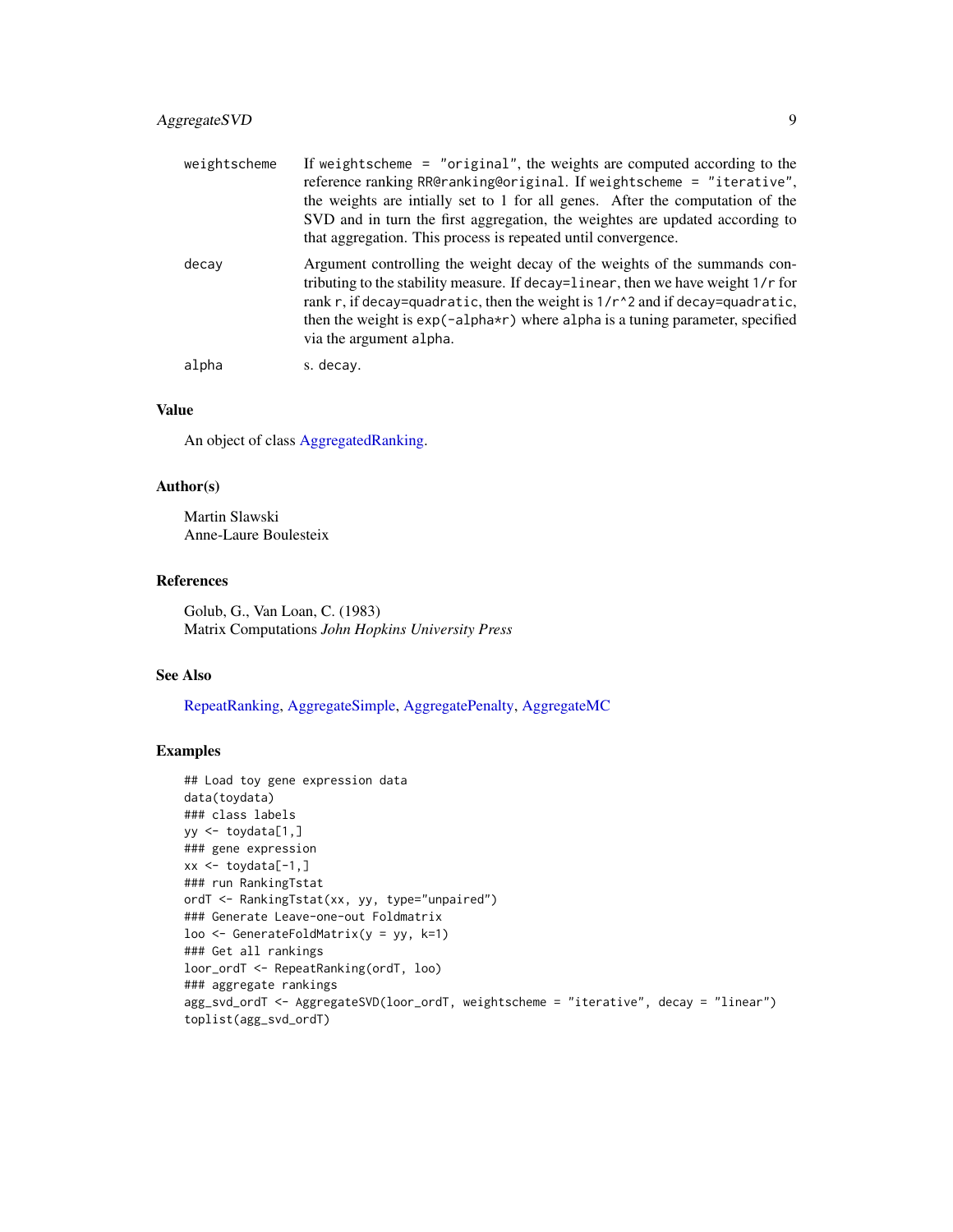<span id="page-9-0"></span>BootMatrix-class *"BootMatrix"*

#### <span id="page-9-1"></span>**Description**

An object returned from [GenerateBootMatrix](#page-13-1) and which is usually passed to [RepeatRanking](#page-46-1)

# Slots

bootmatrix: A matrix whose number of columns equals the number of replications and whose number of rows equals the number of observations. Each column contains the indices of those observations that are elements of the corresponding bootstrap sample. Note that each observation may be included several times in each column.

replicates: The number of bootstrap replicates.

type: One of "unpaired", "paired", "onesample", s. [GeneRanking.](#page-12-1)

maxties: The maximum number of allowed ties, s. [GenerateBootMatrix.](#page-13-1)

minclassize: The minimum class size, s. [GenerateBootMatrix](#page-13-1)

balancedclass: Balanced classes, s. [GenerateBootMatrix](#page-13-1)

balancedsample: Balanced Bootstrap, TRUE/FALSE.

# Methods

show Use show(BootMatrix) for a brief information

summary Use summary (BootMatrix, repl=1:2) to obtain the frequencies of each observation for replications 1 and 2

## Author(s)

Martin Slawski Anne-Laure Boulesteix

## References

Davison, A.C., Hinkley, D.V. (1997) Bootstrap Methods and their Application. *Cambridge University Press*

#### See Also

[GenerateBootMatrix,](#page-13-1) [GenerateFoldMatrix,](#page-14-1) [RepeatRanking](#page-46-1)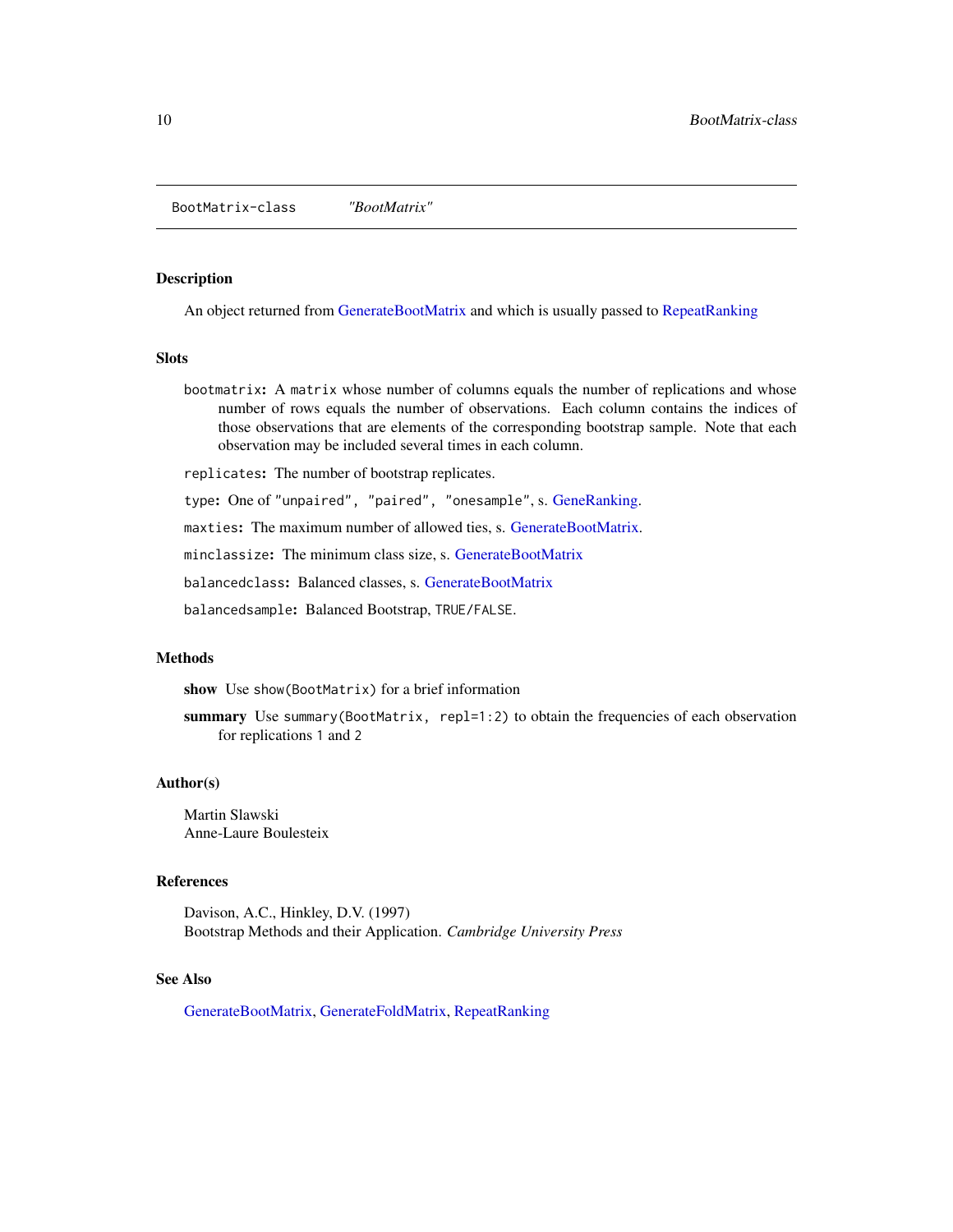<span id="page-10-0"></span>dispersion,RepeatedRanking

*Compute genewise dispersion measures for repeated rankings*

# <span id="page-10-1"></span>Description

Dispersion is computed with respect to ranks, computed genewise. Three different measures are implemented: standard deviation (sd), median absolute deviation (mad), and interquartile range (IQR). The function is primarily intended to serve as helper function for [AggregatePenalty.](#page-5-1)

# Usage

dispersion(RR, measure = c("sd", "mad", "iqr"), scheme = c("original", "symmetric", "user"), center = NU

#### Arguments

| <b>RR</b> | An object of class RepeatedRanking.                                                                                                                                                                                                                                                                                                                                                                                                                         |
|-----------|-------------------------------------------------------------------------------------------------------------------------------------------------------------------------------------------------------------------------------------------------------------------------------------------------------------------------------------------------------------------------------------------------------------------------------------------------------------|
| measure   | Specifies the dispersion measure, s. description.                                                                                                                                                                                                                                                                                                                                                                                                           |
| scheme    | Specifies how the location parameter is computed. If scheme="original", then<br>the location parameter is chosen as the reference ranking (slot original). If<br>scheme = "symmetric", then original@ranking and rankings are pooled to<br>compute the location parameter either as the joint mean (if measure $=$ "mean")<br>or the joint median (if measure $=$ "median"). Alternatively, the user may<br>provide locations by using the center argument. |
| center    | Location parameters to be used. Used only if scheme = "user".                                                                                                                                                                                                                                                                                                                                                                                               |

## Value

A numeric vector containing the dispersion measure for each gene.

# Author(s)

Martin Slawski Anne-Laure Boulesteix

## See Also

[GeneRanking,](#page-12-1) [RepeatedRanking](#page-45-1)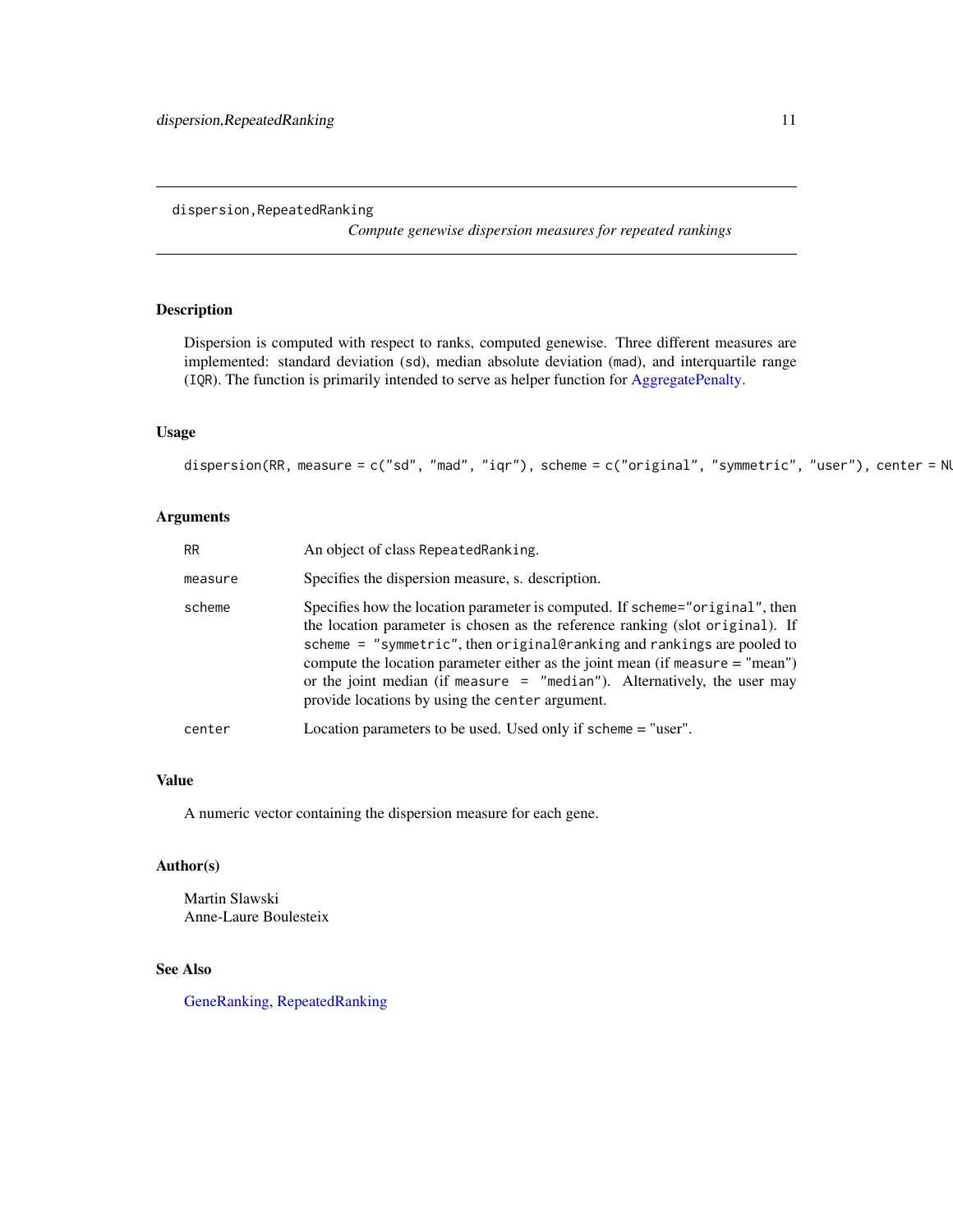<span id="page-11-0"></span>FoldMatrix-class *"FoldMatrix"*

## <span id="page-11-1"></span>Description

An object returned from [GenerateFoldMatrix,](#page-14-1) usually passed to [RepeatRanking.](#page-46-1)

#### Slots

foldmatrix: A *logical* matrix whose number of columns equals the number of replications and whose number of rows equals the number of observations. The jth column indicates which observation(s) is(are) removed/mislabeled for the jth replication. The corresponding entries then equal FALSE.

k: Number of observations that are removed or whose labels are exchanged.

replicates: Number of replications if k>1.

type: One of "unpaired", "paired", "onesample", s. [GeneRanking.](#page-12-1)

minclassize: The minimum class size, s. [GenerateFoldMatrix](#page-14-1)

balanced: Balanced classes, s. [GenerateFoldMatrix](#page-14-1)

#### Methods

show Use show(FoldMatrix) for a brief information

summary Use summary (FoldMatrix, repl=1:2) to find out those observations which are left out/whose class labels are exchanged in replications 1 and 2

#### Author(s)

Martin Slawski Anne-Laure Boulesteix

#### References

Davison, A.C., Hinkley, D.V. (1997) Bootstrap Methods and their Application. *Cambridge University Press*

## See Also

[GenerateFoldMatrix,](#page-14-1) [GenerateBootMatrix,](#page-13-1) [RepeatRanking](#page-46-1)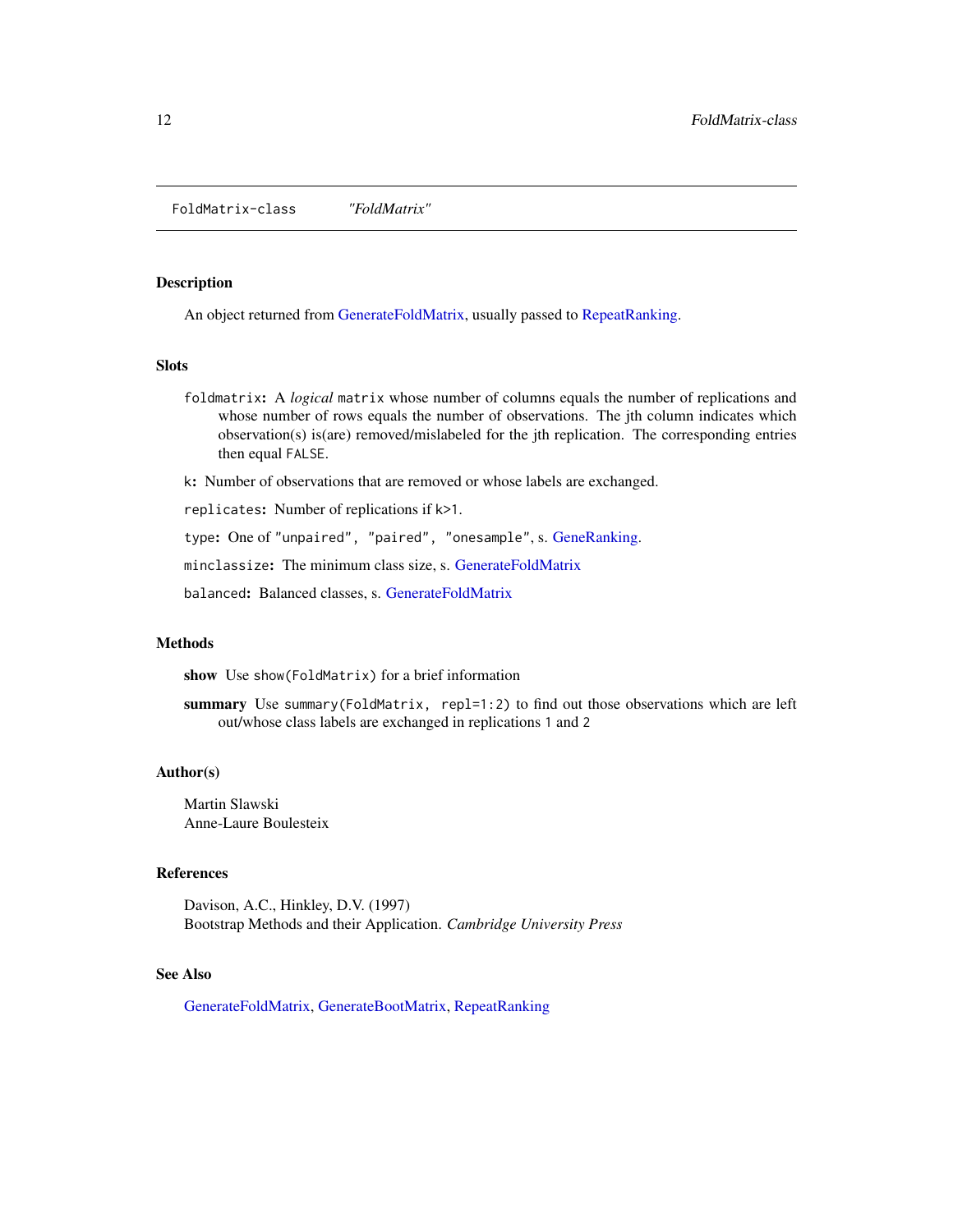#### <span id="page-12-2"></span><span id="page-12-0"></span>GeneRanking-class *"GeneRanking"*

#### <span id="page-12-1"></span>Description

Object returned by all implemented ranking methods [\(RankingTstat,](#page-40-1) [RankingFC,](#page-30-1) [RankingWelchT,](#page-41-1) [RankingWilcoxon,](#page-44-1) [RankingBaldiLong,](#page-26-1) [RankingFoxDimmic,](#page-31-1) [RankingLimma,](#page-32-1) [RankingEbam,](#page-28-1) [Rank](#page-42-1)[ingWilcEbam,](#page-42-1) [RankingSam,](#page-35-1) [RankingShrinkageT,](#page-37-1) [RankingSoftthresholdT,](#page-38-1) [RankingPermutation\)](#page-34-1).

#### Slots

x: Gene expressionmatrix rows correspond to genes, columns to samples (arrays).

y: A two-level factor of class labels.

- statistic: A numeric vector storing the test statistics.
- ranking: The ranking is determined via the statistic (normally via the size of absolute value). The lower the rank, the higher the magnitude of differential expression. There is no distinction of over- and underexpression.
- pval: The vector of p-values computed from statistic. NA if p-values have not been computed.
- type: Type of the test (one of "unpaired", "paired", "onesample").
- method: Short name of the ranking method.

## Methods

show Use show(GeneRanking-object) for brief information.

summary Use summary (GeneRanking-object) for a five-point-summary of statistics and p-values arranged as two-column table. The second column (p-values) are NA in the case that p-values have not been computed.

toplist Use toplist(object, k=10) to get information about the top k=10 genes.

#### Author(s)

Martin Slawski Anne-Laure Boulesteix

#### See Also

[RepeatRanking](#page-46-1)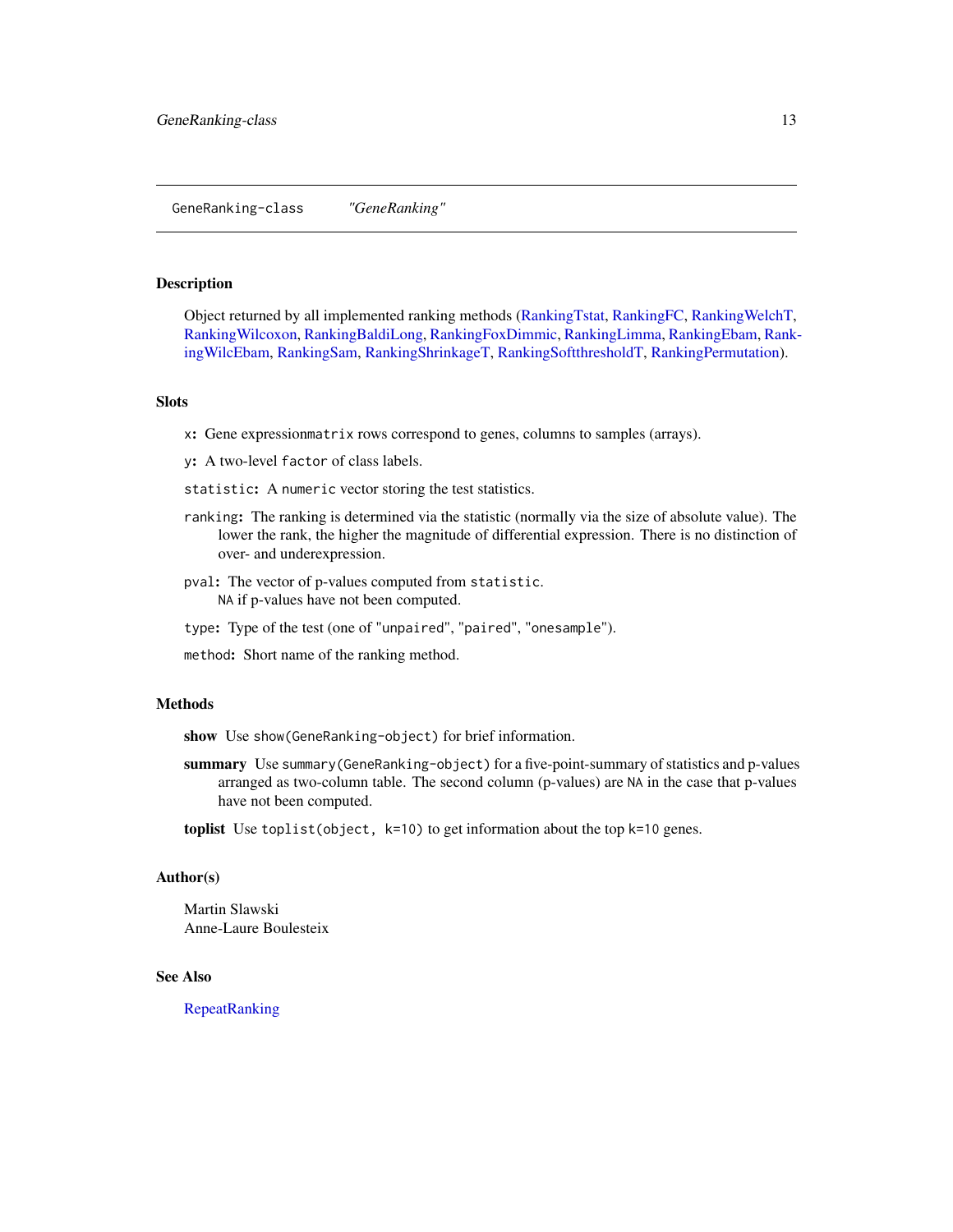<span id="page-13-1"></span><span id="page-13-0"></span>GenerateBootMatrix *Altered datasets via bootstrap*

# Description

Generates an object of class [BootMatrix](#page-9-1) to be used for [RepeatRanking.](#page-46-1)

# Usage

GenerateBootMatrix(x, y, replicates = 50, type = c("unpaired", "paired", "onesample"), maxties = NULL, r

# Arguments

| X              | Only needed if y is stored within an Expression Set.                                                                                                                                                                                                 |
|----------------|------------------------------------------------------------------------------------------------------------------------------------------------------------------------------------------------------------------------------------------------------|
| У              | y may be a numeric vector or a factor with at most two levels.<br>If x is an Expression Set, then y is a character specifying the phenotype variable<br>in pData.<br>If type $=$ "paired", take care that the coding is correct.                     |
| replicates     | Number of bootstrap replicates to be generated.                                                                                                                                                                                                      |
| type           | One of "paired", "unpaired", "onesample", depends on the type of test to<br>be performed, s. for example RankingTstat.                                                                                                                               |
| maxties        | The maximum number of ties allowed per observation. For example, maxties=2<br>means that no observation occurs more than $maxties+1 = 3$ times per bootstrap<br>sample.                                                                              |
| minclassize    | If minclassize=k for some integer k, then the number of observations in each<br>class are grater then or equal to minclassize for each bootstrap sample.                                                                                             |
| balancedclass  | If balancedclass=TRUE, then the proportions of the two classes are the same<br>for each bootstrap sample. It is a shortcut for a certain value of minclasssize.<br>May not be reasonable if class proportions are unbalanced in the original sample. |
| balancedsample | Should balanced bootstrap (s. details) be performed?                                                                                                                                                                                                 |
| control        | Further control arguments concerning the generation process of the bootstrap<br>matrix, s. samplingcontrol.                                                                                                                                          |

# Details

For the case that balancedsample=TRUE, all other constraints as imposed by maxties, minclassize and so on are ignored. Balanced bootstrap (s. reference below) means that each observation occurs equally frequently (with respect to all bootstrap replications).

# Value

An object of class BootMatrix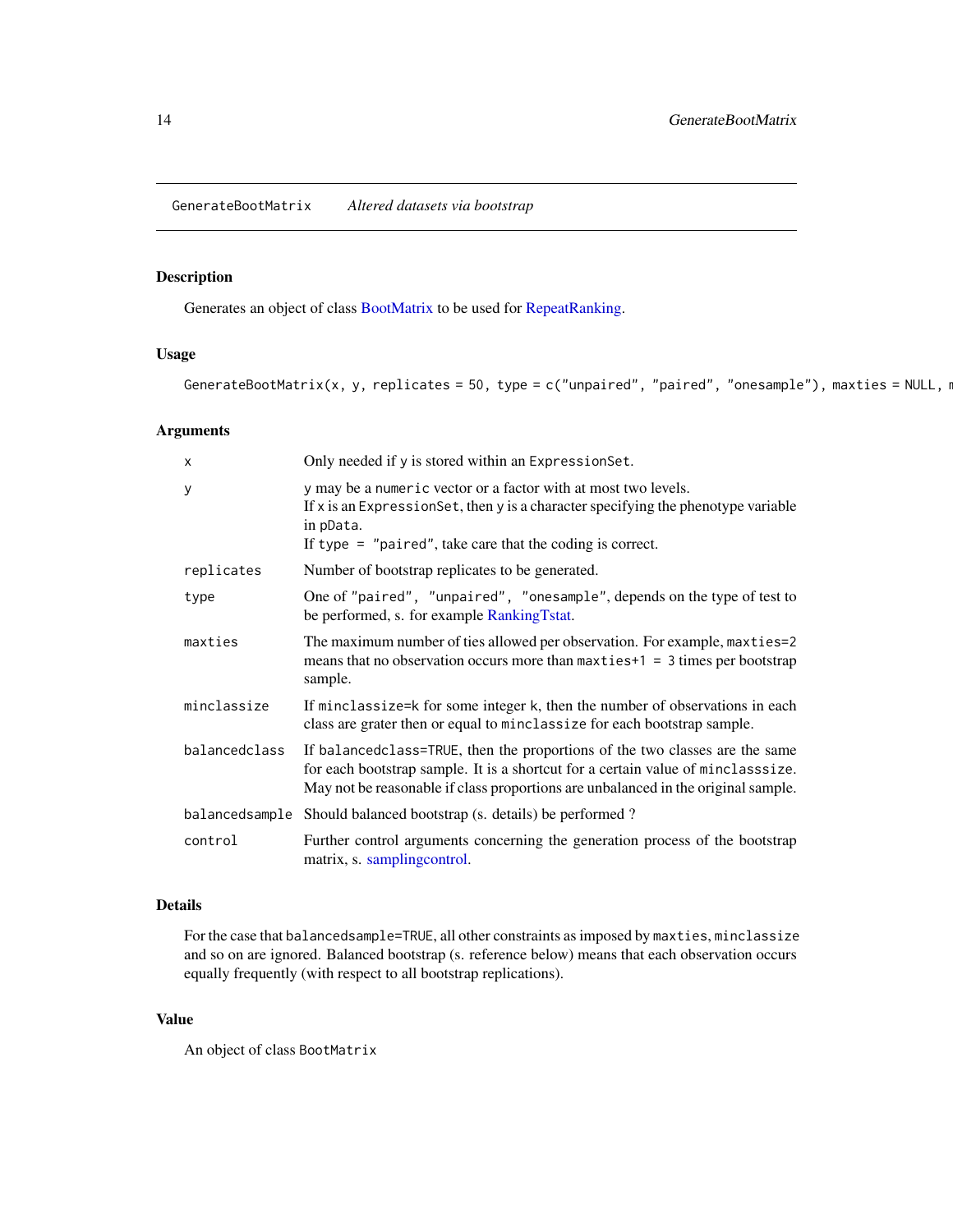# <span id="page-14-0"></span>GenerateFoldMatrix 15

## warning

If the generation process (partially) fails, try to reduce the constraints or change the argument control.

#### **Note**

No bootstrap sample will occur more than once, i.e. each replication is unique.

#### Author(s)

Martin Slawski Anne-Laure Boulesteix

# References

Davison, A.C., Hinkley, D.V. (1997) Bootstrap Methods and their Application. *Cambridge University Press*

## See Also

[GenerateFoldMatrix,](#page-14-1) [RepeatRanking](#page-46-1)

#### Examples

```
## Load toy gene expression data
data(toydata)
### class labels
yy <- toydata[1,]
### Generate Boot Matrix, maximum number of ties=3,
### minimum classize=5, 30 replications:
boot <- GenerateBootMatrix(y = yy, maxties=3, minclassize=5, repl=30)
```
<span id="page-14-1"></span>GenerateFoldMatrix *Altered datasets via k-Jackknife or label exchange*

#### Description

Generates an object of class [FoldMatrix](#page-11-1) to be used for [RepeatRanking.](#page-46-1)

#### Usage

```
GenerateFoldMatrix(x, y, k = 1, replicates = ifelse(k==1, length(y), 10), type = c("unpaired", "paired"
```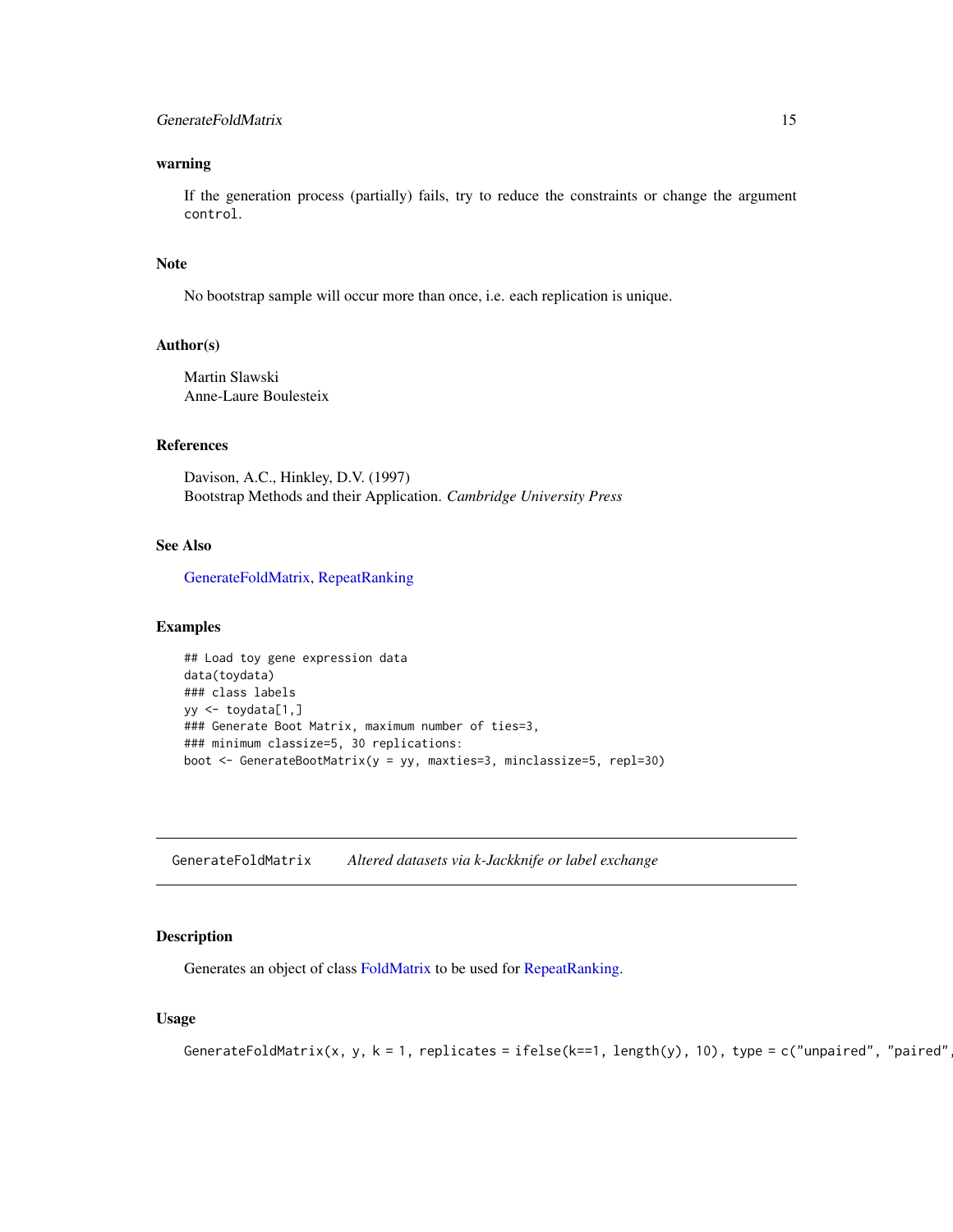# Arguments

| $\boldsymbol{\mathsf{x}}$ | Only needed if y is stored within an Expression Set.                                                                                                                                                                                                                                          |
|---------------------------|-----------------------------------------------------------------------------------------------------------------------------------------------------------------------------------------------------------------------------------------------------------------------------------------------|
| У                         | y may be a numeric vector or a factor with at most two levels.<br>If x is an Expression Set, then y is a character specifying the phenotype variable<br>in the output from pData.<br>If type $=$ "paired", take care that the coding is correct.                                              |
| k                         | Number of observations that are removed or whose labels are exchanged. Label<br>exchange means that the observed label is replaced by the label of the other class<br>(s. RepeatRanking).                                                                                                     |
| replicates                | Number of replications if k>1.                                                                                                                                                                                                                                                                |
| type                      | One of "paired", "unpaired", "onesample", depends on the type of test to<br>be performed, s. for example RankingTstat.                                                                                                                                                                        |
| minclassize               | If minclassize=k for some integer k, then the number of observations in each<br>class are grater then or equal to minclassize for each replication.                                                                                                                                           |
| balanced                  | If balanced=TRUE, then the proportions of the two classes are (at least approx-<br>imately) the same for each replication. It is a shortcut for a certain value of<br>minclasssize. May not be reasonable if class proportions in the given dataset<br>are unbalanced in the original sample. |
| control                   | Further control arguments concerning the generation process of the fold matrix,<br>s. samplingcontrol.                                                                                                                                                                                        |

#### Value

An object of class [FoldMatrix.](#page-11-1)

# warning

If the generation process (partially) fails, try to reduce the constraints or change the argument control.

# Note

No jackknif-ed dataset will occur more than once, i.e. each replication is unique.

# Author(s)

Martin Slawski Anne-Laure Boulesteix

# References

Davison, A.C., Hinkley, D.V. (1997) Bootstrap Methods and their Application. *Cambridge University Press*

# See Also

[GenerateBootMatrix,](#page-13-1) [RepeatRanking](#page-46-1)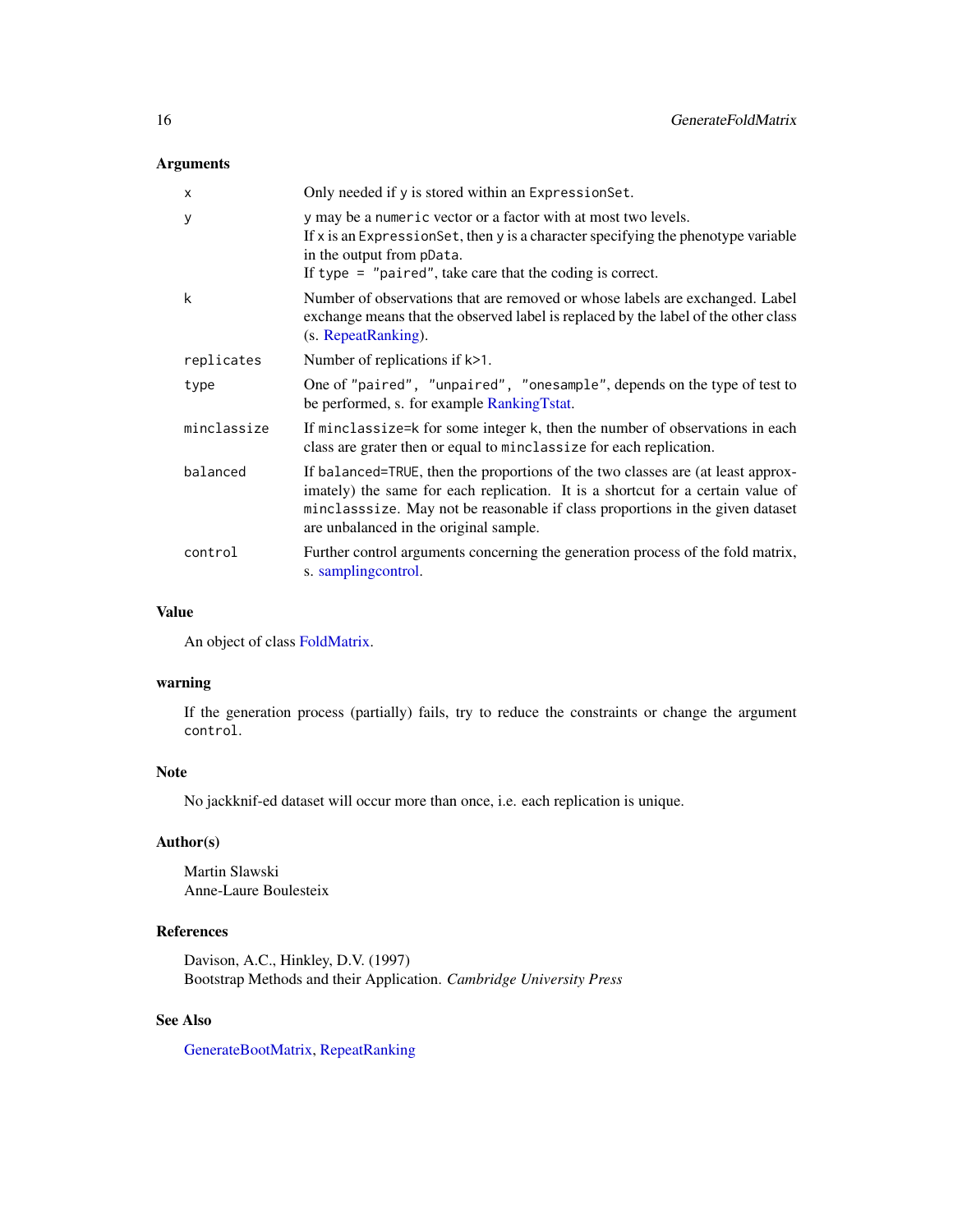#### <span id="page-16-0"></span>GeneSelector 17

#### Examples

```
## Load toy gene expression data
data(toydata)
### class labels
yy \leftarrow toydata[1,]### Generate Leave-One-Out / Exchange-One-Label matrix
loo \leq GenerateFoldMatrix(y = yy, k=1)
### A more complex example
l3o <- GenerateFoldMatrix(y = yy, k=3, replicates=30, minclassize=5)
```
<span id="page-16-1"></span>GeneSelector *Select promising candidate genes*

# Description

Given GeneRankings or AggregatedRankings obtained from several ranking procedures, the aim is to find is a unifying output. A threshold equal to the maximum rank/list position which is still relevant for the question of interest may be provided by the user, or the threshold can adaptively be determined via significance analysis in multiple testing procedures. Then, all genes are checked whether their ranks fall below this threshold *consistenly* in all ranking procedures used. If this holds, then the gene is selected.

A final order of the genes is defined by the following criteria

- 1. A user-defined ranking of the used ranking procedures, i.e. the user decides which statistic he or she considers most important.
- 2. 'Selection', i.e. falling below the threshold.
- 3. The obtained ranks. The rank from the most important ranking procedure is considered, then that from the second most important, and so on.

#### Usage

```
GeneSelector(Rlist, ind = NULL, indstatistic = 1:length(Rlist),
            threshold = c("user", "BH", "qvalue", "Bonferroni", "Holm",
            "Hochberg", "SidakSS", "SidakSD", "BY"),
            maxrank = NULL, maxpval = 0.05)
```
#### Arguments

| Rlist        | A list of objects of class RepeatedRanking or AggregatedRanking, all based<br>on the same data.                                                                                                                |
|--------------|----------------------------------------------------------------------------------------------------------------------------------------------------------------------------------------------------------------|
| ind          | Indices of genes to be considered. Defaults to all.                                                                                                                                                            |
| indstatistic | An index vector defining the importance of the elements of R1 ist. For instance,<br>if RList consists of five elements, then indstatistic= $c(2,4,1,3,5)$ would<br>give most importance to the second element. |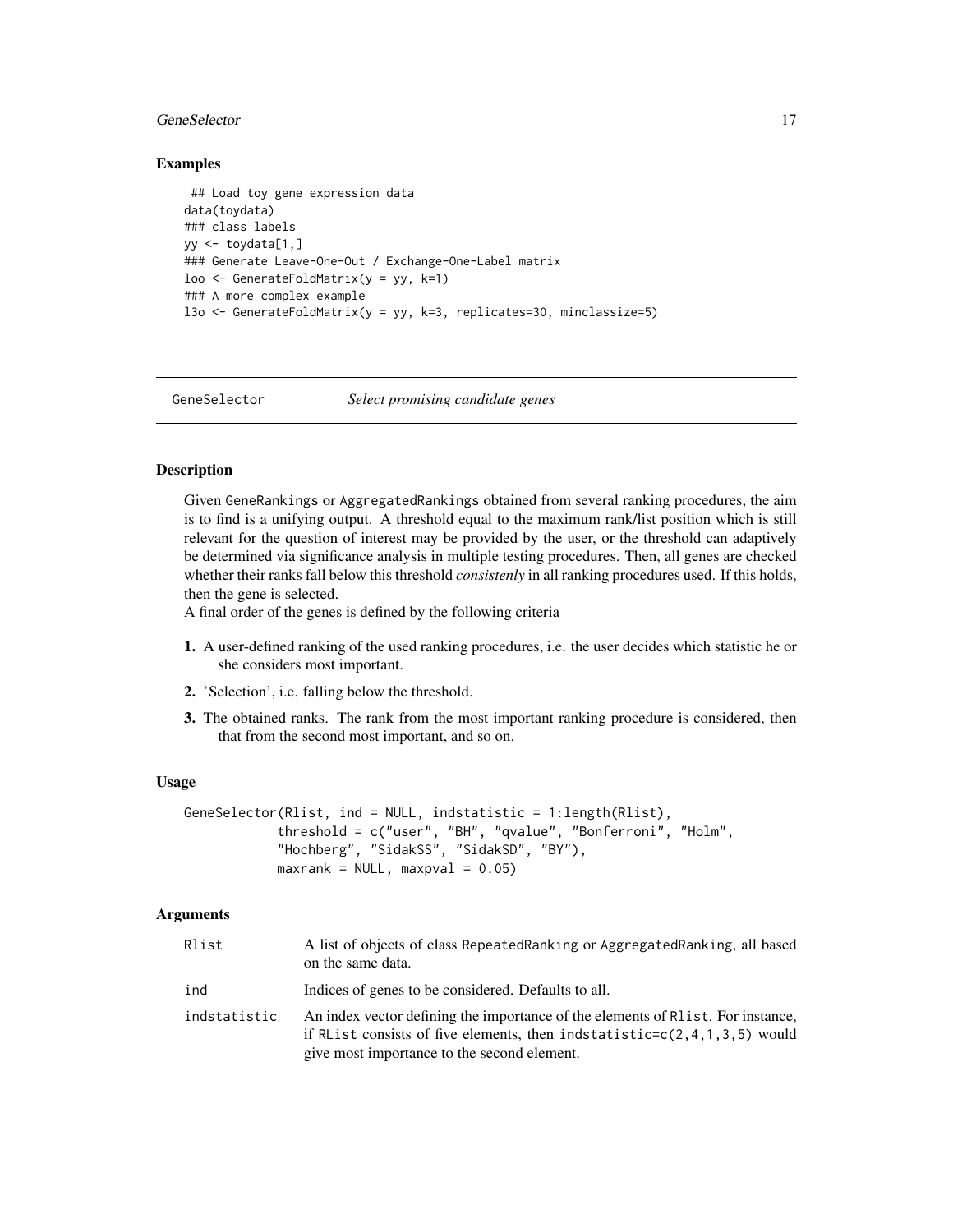| threshold | Determination of the threshold (s. description). Can be either "user", in which<br>case the threshold is specified via maxrank, or an acronym for one of the follow-<br>ing multiple testing procedures (s. help file for mt. rawp2adjp in the package<br>multtest for detailed information and references):                       |
|-----------|------------------------------------------------------------------------------------------------------------------------------------------------------------------------------------------------------------------------------------------------------------------------------------------------------------------------------------|
|           | "BH" Benjamini-Hochberg procedure.                                                                                                                                                                                                                                                                                                 |
|           | " <b>qvalue</b> " The q-value of Storey and Tibshirani (2003): "Statistical significance"<br>for genomewide studies". PNAS of the USA, 100, 9440-9445.                                                                                                                                                                             |
|           | "Bonferroni" Bonferroni procedure.                                                                                                                                                                                                                                                                                                 |
|           | "Holm" Holm procedure.                                                                                                                                                                                                                                                                                                             |
|           | "SidakSS" Sidak single-step procedure.                                                                                                                                                                                                                                                                                             |
|           | "SidakSD" Sidak step-down procedure.                                                                                                                                                                                                                                                                                               |
|           | "BY" Benjamini-Yekutieli procedure.                                                                                                                                                                                                                                                                                                |
|           | In the latter case, the p-values of the element of R1 is tattributed most impor-<br>tance (s. indstatistic) are adjusted and the number of p-values falling below<br>maxpval is used as threshold rank. If the most important statistic provides no<br>p-values, then those of the second most are used (if available), and so on. |
| maxrank   | A positive integer specifying a user-defined threshold.                                                                                                                                                                                                                                                                            |
| maxpval   | Specified if threshold is <i>not</i> user.                                                                                                                                                                                                                                                                                         |
|           |                                                                                                                                                                                                                                                                                                                                    |

# Value

An object of class [GeneSelectorOutput.](#page-18-1)

# Author(s)

Martin Slawski Anne-Laure Boulesteix

# See Also

[GeneRanking,](#page-12-1) [AggregatedRanking](#page-3-2)

## Examples

```
## Load toy gene expression data
data(toydata)
### class labels
yy <- toydata[1,]
### gene expression
xx \leftarrow \text{toydata}[-1, ]### Get Rankings from five different statistics
ordinaryT <- RankingTstat(xx, yy, type="unpaired")
baldilongT <- RankingBaldiLong(xx, yy, type="unpaired")
samT <- RankingSam(xx, yy, type="unpaired")
wilc <- RankingWilcoxon(xx, yy, type="unpaired")
wilcebam <- RankingWilcEbam(xx, yy, type="unpaired")
### form a list
LL <- list(ordinaryT, baldilongT, samT, wilc, wilcebam)
```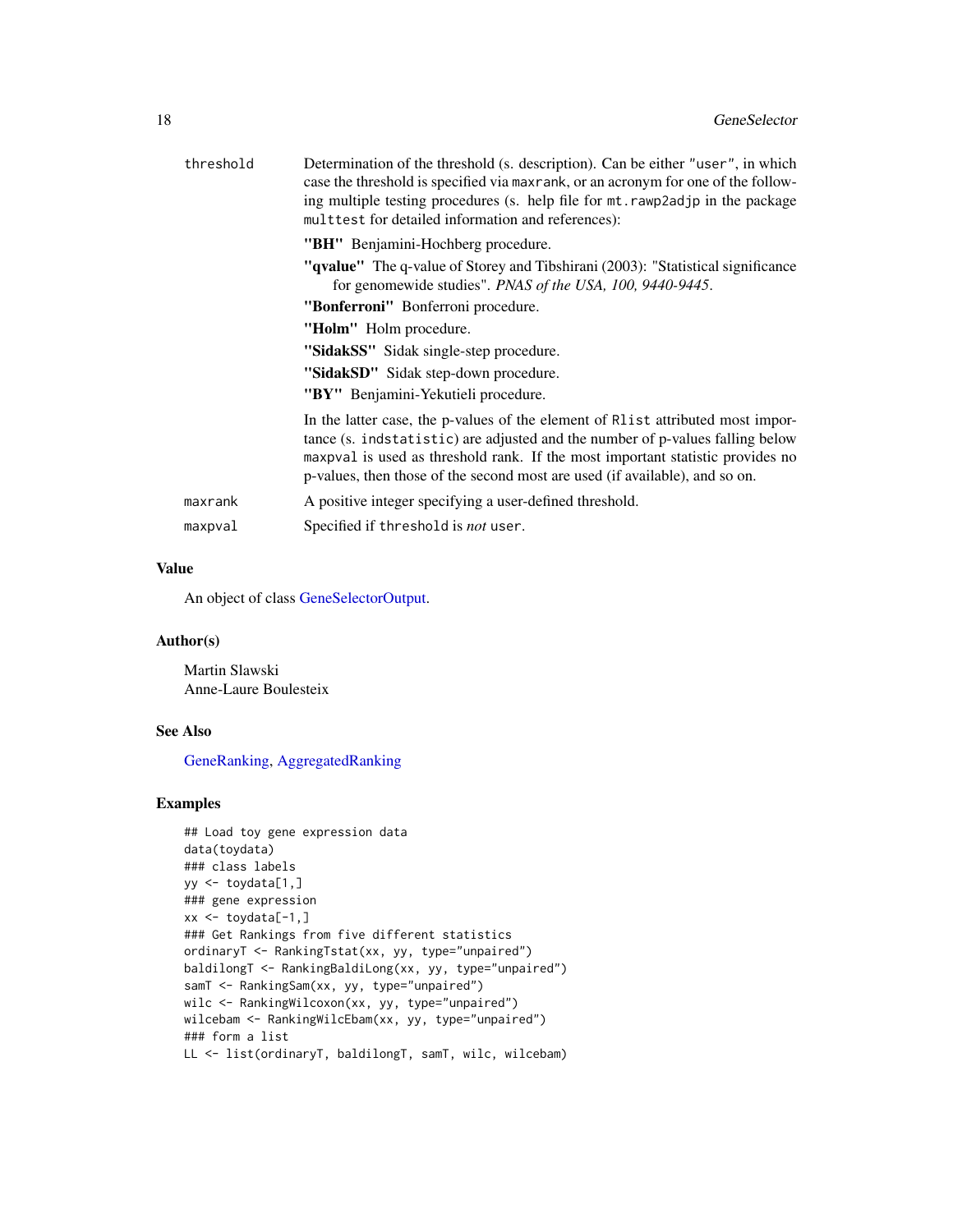## <span id="page-18-0"></span>GeneSelectorOutput-class 19

```
### order statistics (assign importance)
ordstat <- c(3, 4, 2, 1, 5)### start GeneSelector, threshold set to rank 50
gk50 <- GeneSelector(LL, indstatistic=ordstat, maxrank=50)
### start GeneSelector, using adaptive threshold based on p-values,
### here using the multiple testing procedure of Hochberg
gkpval <- GeneSelector(LL, indstatistic=ordstat, threshold = "BH", maxpval=0.05)
### show results
show(gkpval)
str(gkpval)
toplist(gkpval)
### which genes have been selected ?
SelectedGenes(gkpval)
### Detailed information about gene 4
plot(gkpval, which=4)
```
<span id="page-18-2"></span>GeneSelectorOutput-class

*"GeneSelectorOutputRanking"*

### <span id="page-18-1"></span>**Description**

Object returned from a call to GeneSelector.

#### **Slots**

final: Numeric vector storing the final ranks as provided by the GeneSelector procedure.

rankings: Matrix of rankings used as input for the GeneSelector.

- inout: Matrix arranged in the same way as rankmatrix, but information is now binary: If rankmatrix $[i, j]$ is smaller than the specified threshold, then inout[i,j] equals " $+$ " symbolizing selection, whereas the "-" symbolizes removal.
- selected: The indices of those genes that fall below the specified threshold. Can more conveniently be accessed using SelectedGenes.
- adjpval: Numeric vector of adjusted p-values. NA if no adjustment has been performed.
- maxrank: Threshold rank, either predefined by the user or determined after p-value adjustment.
- statistics: The names of the ranking procedures used, ordered according to their importance as defined by the user.

## Methods

show Use show(object) for brief information.

- toplist Use toplist(object,  $k=10$ ) to display the top  $k=10$  genes according to the final ranking.
- SelectedGenes Use SelectedGenes(object) to show all genes that have been selected by the [GeneSelector.](#page-16-1)
- plot Use plot(object, which=1 to get detailed information about the gene with index 1, arranged in a pretty plot.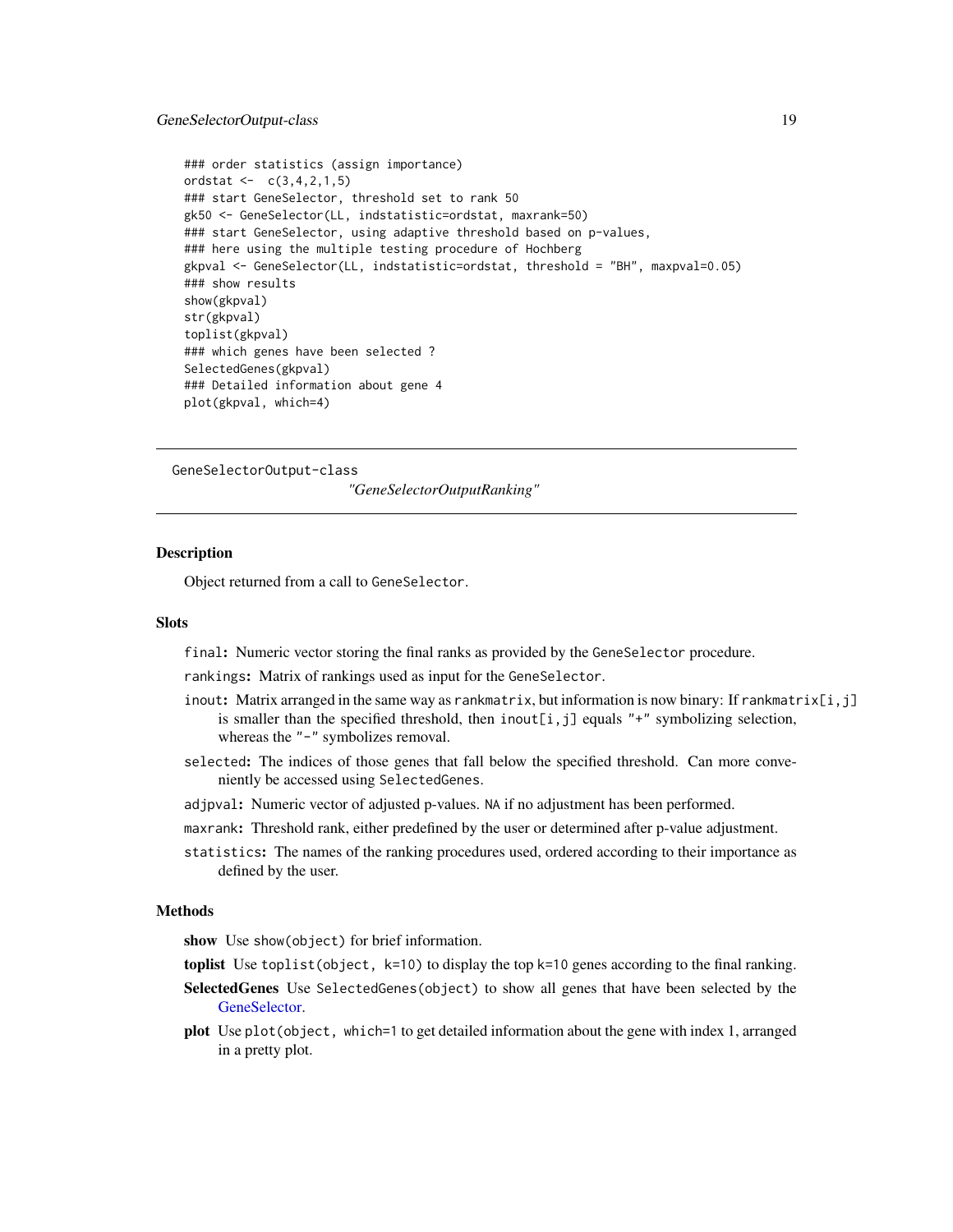## Author(s)

Martin Slawski Anne-Laure Boulesteix

<span id="page-19-1"></span>GetStabilityDistance *Stability measures for gene rankings*

# Description

The similarity of two rankings is assessed by computing a weighted distance measure. This function implements weighted absolute- and squared distance, a weighted versions of Spearman's rank correlation coefficient and Kendall's tau. Note that Spearman's rank correlation coefficient is not a distance measure in the classical sense, but can be obtained as transformation of the squared distance.

#### Usage

```
GetStabilityDistance(RR, scheme = c("original", "pairwise"), measure = c("11", "12", "spearman", "kenda
decay = c("linear", "quadratic", "exponential"), alpha = 1, ...)
```
# Arguments

| RR.       | An object of class Repeated Ranking                                                                                                                                                                                                                                                                                                                                                                                                                                                                                                                                                                                                                        |
|-----------|------------------------------------------------------------------------------------------------------------------------------------------------------------------------------------------------------------------------------------------------------------------------------------------------------------------------------------------------------------------------------------------------------------------------------------------------------------------------------------------------------------------------------------------------------------------------------------------------------------------------------------------------------------|
| scheme    | If scheme = "original", a reference ranking is compared with alternative<br>rankings. If scheme = "pairwise", all possible pairs of rankings are compared.<br>The latter is normally used in the absence of a reference ranking, e.g. if the<br>agreement of different ranking procedures is of interest.                                                                                                                                                                                                                                                                                                                                                  |
| measure   | The measure to be used. measure $=$ "11" computes a weighted absolute dis-<br>tance, measure = $"12"$ a weighted squared distance. measure = "spearman"<br>computes a weighted version of Spearman's rank correlation coefficient. measure = "kendall"<br>computes a weighted version of Kendall's tau. Note that, unlike in the function<br>cor in R base, Kendall's tau ranges from 0 to 1, and not from -1 to 1, which is<br>the case when measure = "spearman". Absolute- and squared distance are suit-<br>ably normalized to fall into the unit interval for the sake of better interpretability,<br>with zero corresponding to maximal instability. |
| decay     | Argument controlling the weight decay of the weights of the summands con-<br>tributing to the stability measure. If decay="linear", then we have weight 1/r<br>for rank r, if decay="quadratic", then the weight is $1/r \sim 2$ and if decay="exponential",<br>then the weight is exp(-alpha*r) where alpha is a tuning parameter, specified<br>via the argument alpha.                                                                                                                                                                                                                                                                                   |
| alpha     | s. decay.                                                                                                                                                                                                                                                                                                                                                                                                                                                                                                                                                                                                                                                  |
| $\ddotsc$ | Currently unused argument.                                                                                                                                                                                                                                                                                                                                                                                                                                                                                                                                                                                                                                 |
|           |                                                                                                                                                                                                                                                                                                                                                                                                                                                                                                                                                                                                                                                            |

## Value

An object of class [StabilityDistance](#page-48-2)

<span id="page-19-0"></span>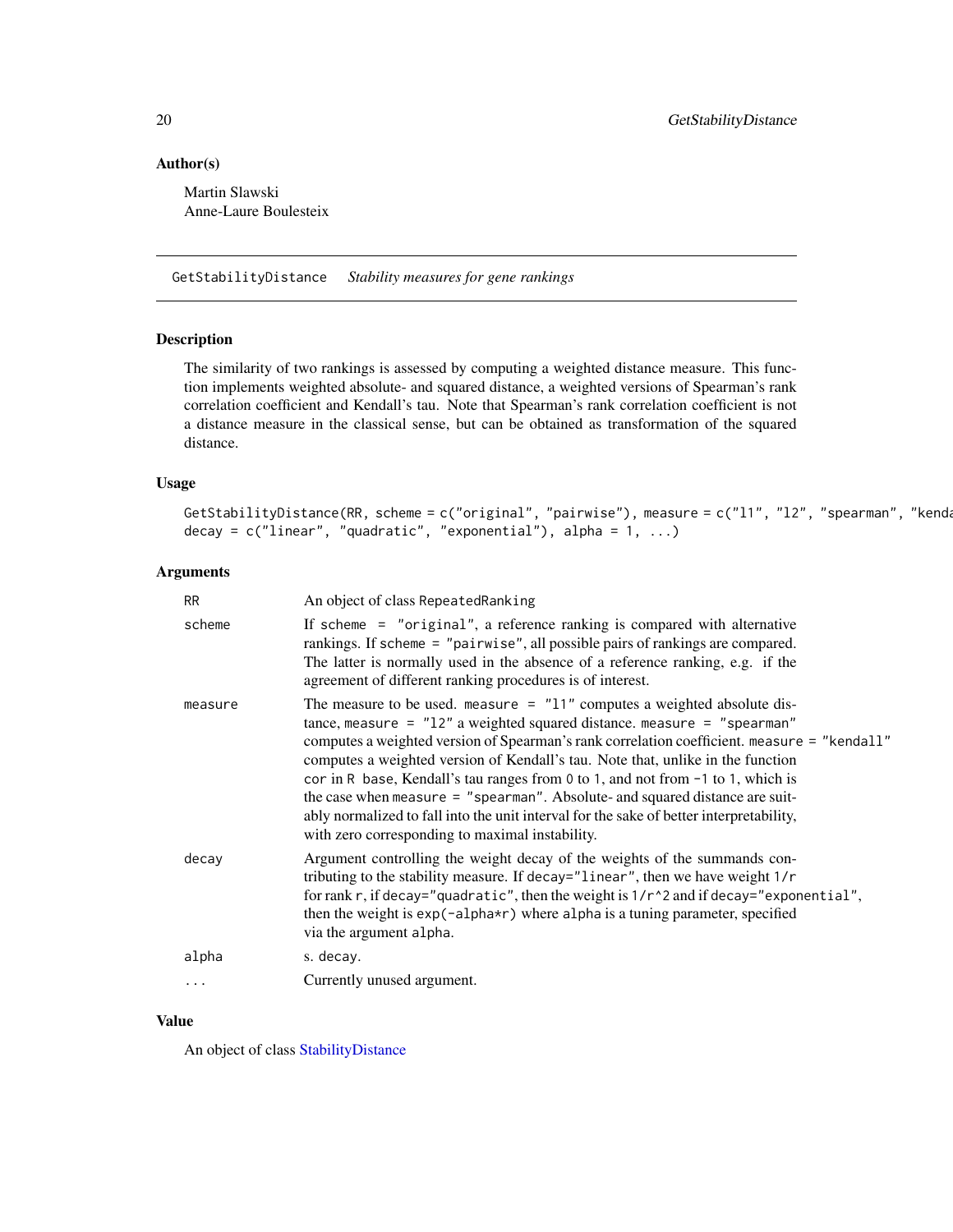#### <span id="page-20-0"></span>GetStabilityOverlap 21

#### Author(s)

Martin Slawski Anne-Laure Boulesteix

#### References

Jurman, G., Merler, S., Barla, A., Paoli, S., Galea, A., Furlanello, C. (2008). Algebraic stability indicators for ranked lists in molecular profiling. *Bioinformatics 24, 258-264*

DeConde, R. P., Hawley, S., Falcon, S., Clegg, N., Knudsen, B., Etzioni, R. (2006). Combining results of microarray experiments: a rank aggregation approach. *Statistical Applications in Genetics and Molecular Biology 5, 15*

#### See Also

**[RepeatRanking](#page-46-1)** 

# Examples

```
## Load toy gene expression data
data(toydata)
### class labels
yy \le -\text{toydata}[1,]### gene expression
xx \le -\text{toydata}[-1, ]### get ranking
ordT <- RankingTstat(xx, yy, type="unpaired")
### Generate Leave-One-Out
loo \leq GenerateFoldMatrix(y = yy, k=1)
### Repeat Ranking with t-statistic
loor_ordT <- RepeatRanking(ordT, loo)
### assess stability
stab_dis_ordT <- GetStabilityDistance(loor_ordT, scheme = "original", measure = "spearman", decay="linear")
### for a short summary
summary(stab_dis_ordT, display = "all")
```
<span id="page-20-1"></span>GetStabilityOverlap *Stability measures for gene lists*

#### Description

The similarity of two ordered genelists is assessed by counting the size of the intersection ('overlap') for each position in the list and by computing a weighted cumulative sum of the number of overlaps up to a position in the list ('overlap score'), as suggested by Yang et al. (2006) and Lottaz et al. (2006).

## Usage

```
GetStabilityOverlap(RR, scheme = c("original", "pairwise"), decay = c("linear", "quadratic", "exponent
                    alpha = 1, ...)
```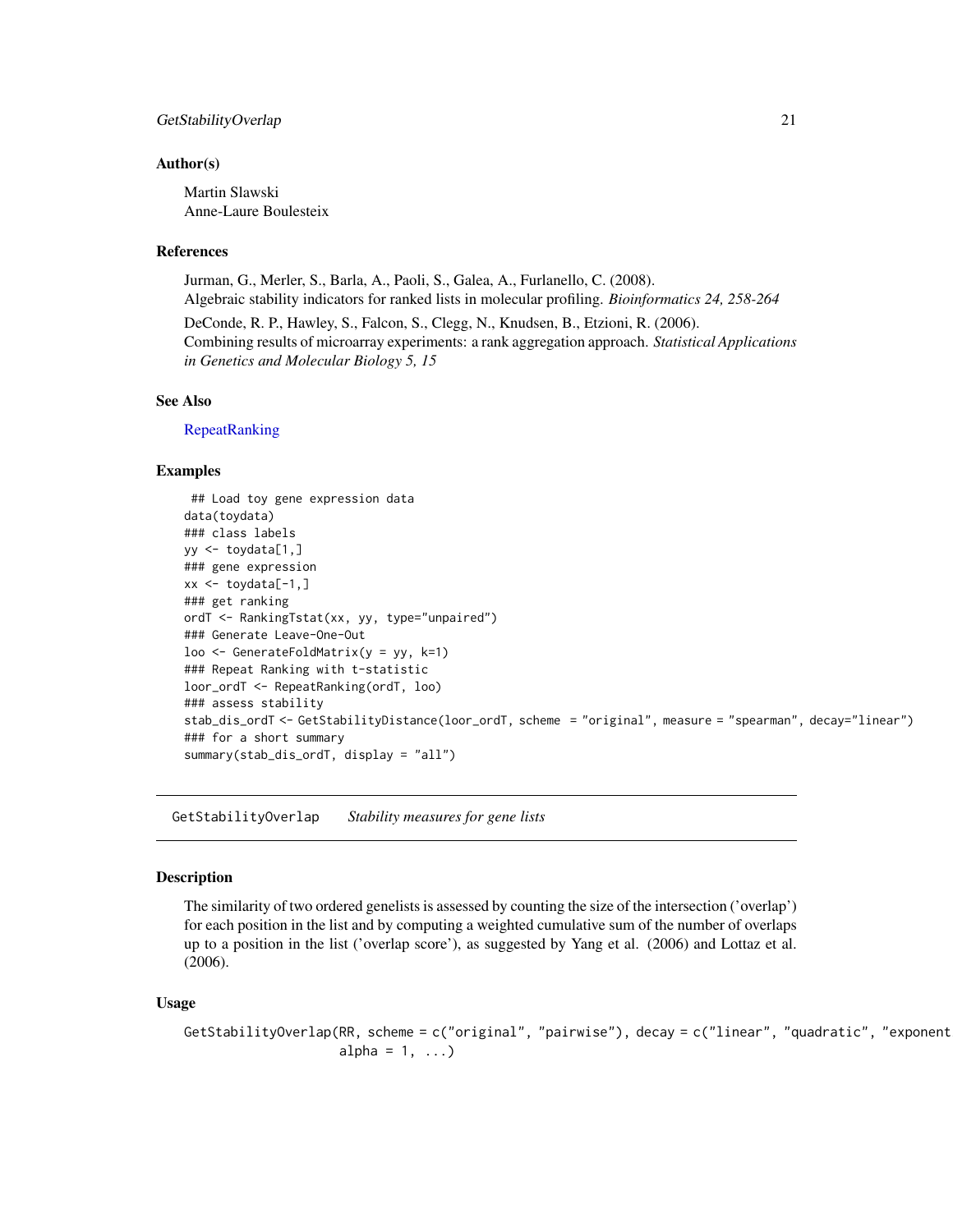## **Arguments**

| <b>RR</b> | An object of class Repeated Ranking                                                                                                                                                                                                                                                                                                                                                                                                                                        |
|-----------|----------------------------------------------------------------------------------------------------------------------------------------------------------------------------------------------------------------------------------------------------------------------------------------------------------------------------------------------------------------------------------------------------------------------------------------------------------------------------|
| scheme    | If scheme $=$ "original", a reference list is compared with alternative lists. If<br>scheme = "pairwise", all possible pairs of lists are compared. The latter is<br>normally used in the absence of a reference list, e.g. if the agreement of different<br>ranking procedures is of interest.                                                                                                                                                                            |
| decay     | Argument controlling the weight decay of the weights necessary for the com-<br>putation of the overlap score. If decay="linear", then we have weight $1/1$<br>for list position 1, if decay="quadratic", then the weight is $1/1$ <sup>2</sup> and if<br>$decay="exponential", then the weight is exp(-alpha * 1) where alpha is a$<br>tuning parameter, specified via the argument alpha. Weights are used only for<br>the overlap score, not for the intersection count. |
| alpha     | s. decay.                                                                                                                                                                                                                                                                                                                                                                                                                                                                  |
|           | Currently unused argument.                                                                                                                                                                                                                                                                                                                                                                                                                                                 |

# Value

An object of class [StabilityOverlap](#page-49-1)

## Note

- Contrary to Yang et al. (2006), Lottaz et al. (2006), we consider differential expression without distinguishing between over- and underexpression.
- Both intersection count and overlap score are suitably normalized to fall into the unit interval for the sake of better interpretability, with zero corresponding to maximal instability.

# Author(s)

Martin Slawski Anne-Laure Boulesteix

## References

Qiu, X., Xiao, Y., Gordon, A., Yakovlev, A. (2006) Assessing stability of gene selection in microarray data analysis. *BMC Bioinformatics 7, 50*

Yang, X., Bentink, S., Scheid, S., Spang, R. (2006) Similarities of ordered gene lists. *Journal of Bioinformatics and Computational Biology 4, 693-708*

Lottaz, C., Yang, X., Scheid, S., Spang, R. (2006) OrderedList - a Bioconductor package for detecting similarity in ordered gene lists. *Bioinformatics, 22, 2315-2316*

# See Also

[RepeatRanking](#page-46-1)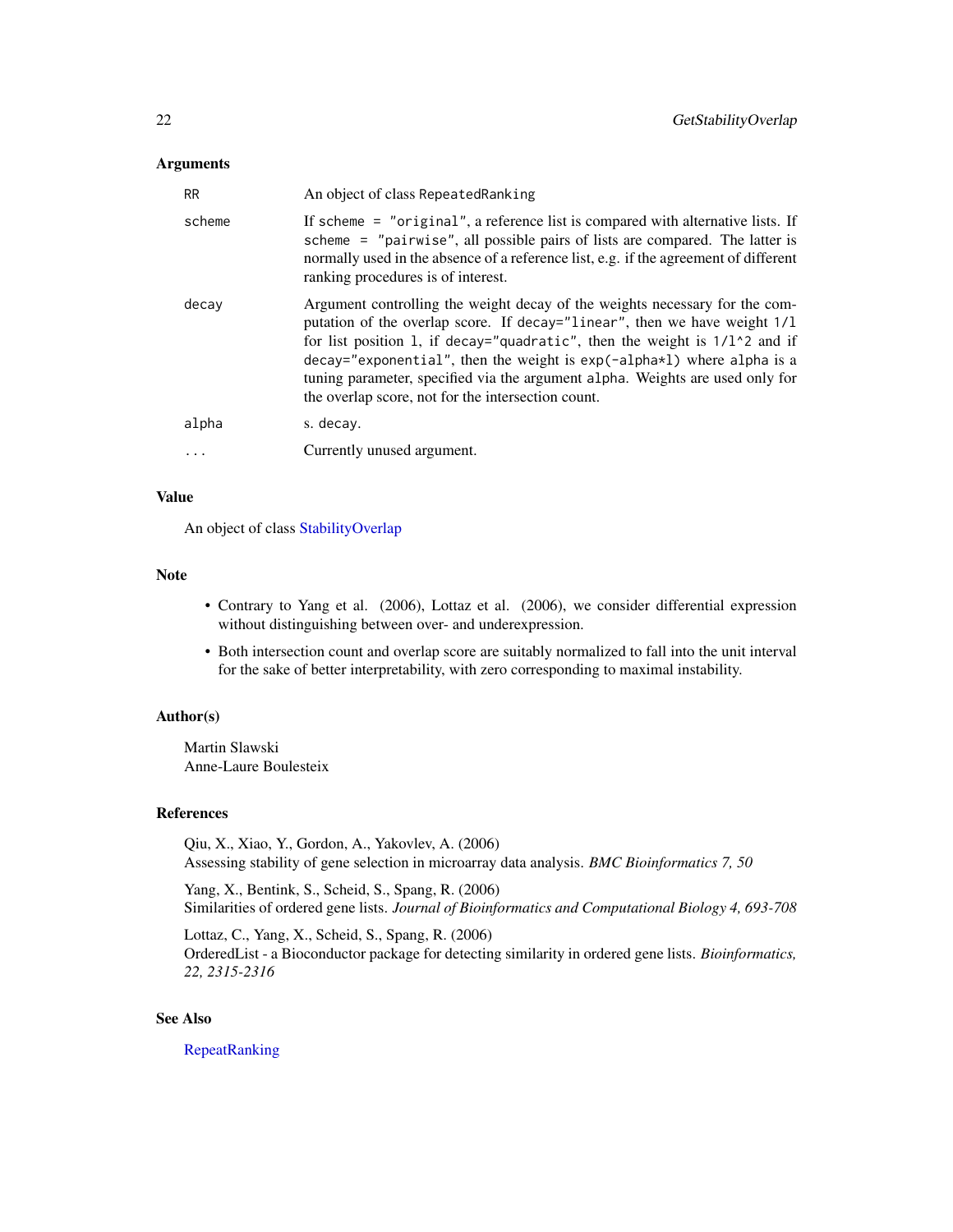# <span id="page-22-0"></span>GetStabilityUnion 23

#### Examples

```
## Load toy gene expression data
data(toydata)
### class labels
yy \leftarrow toydata[1,]### gene expression
xx \le -\text{toydata}[-1, ]### get ranking
ordT <- RankingTstat(xx, yy, type="unpaired")
### Generate Leave-One-Out
loo <- GenerateFoldMatrix(y = yy, k=1)
### Repeat Ranking with t-statistic
loor_ordT <- RepeatRanking(ordT, loo)
### assess stability
stab_ov_ordT <- GetStabilityOverlap(loor_ordT, scheme = "original", decay="linear")
### for a short summary
summary(stab_ov_ordT, measure = "intersection", display = "all", position = 10)
### for a graphical display
plot(stab_ov_ordT)
```
<span id="page-22-1"></span>GetStabilityUnion *Stability measures for gene lists*

#### Description

The similarity of *multiple* ordered genelists is assessed by counting the size of the union ('union count') for each position in the list. The higher the union count, the less stable are the ordered lists. Similarly to the 'overlap score' of Yang et al. (2006), Lottaz et al. (2006), we compute a weighted average of the union count entitled 'union score' .

#### Usage

```
GetStabilityUnion(RR, decay = c("linear", "quadratic", "exponential"),
                    alpha = 1, noinformation = 0, \ldots)
```
#### Arguments

| <b>RR</b> | An object of class Repeated Ranking                                                                                                                                                                                                                                                                                                                                                                                                                 |
|-----------|-----------------------------------------------------------------------------------------------------------------------------------------------------------------------------------------------------------------------------------------------------------------------------------------------------------------------------------------------------------------------------------------------------------------------------------------------------|
| decay     | Argument controlling the weight decay of the weights used for the computation<br>of the union score. If decay="linear", then we have weight 1/1 for list position<br>1, if decay="quadratic", then the weight is $1/1$ $\degree$ 2 and if decay="exponential",<br>then the weight is $exp(-a1pha*1)$ where alpha is a tuning parameter, specified<br>via the argument alpha. Weights are used only for the union score, not for the<br>union count. |
| alpha     | s. decay.                                                                                                                                                                                                                                                                                                                                                                                                                                           |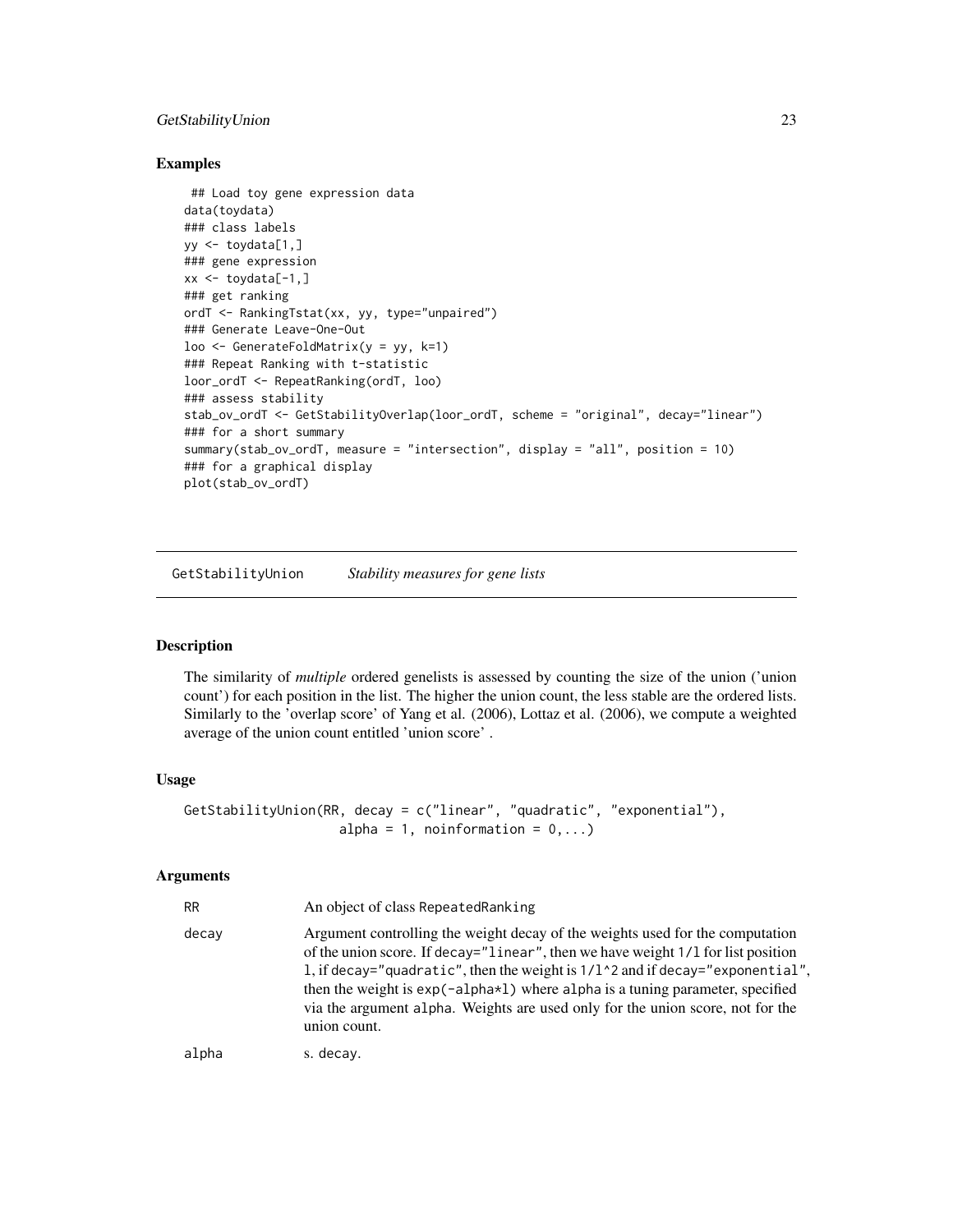| noinformation If noinformation is a positive integer, union count and -score in the no-information |
|----------------------------------------------------------------------------------------------------|
| case are approximated by randomly generating multiple lists and computing                          |
| scores noinformation times and averaging the results. Note that this proce-                        |
| dure can be rather slow, depending on the number and the length of the lists to                    |
| be compared.                                                                                       |
|                                                                                                    |

... Currently unused argument.

## Value

An object of class [StabilityOverlap](#page-49-1)

## Note

- Union count and union score are suitably normalized to fall into the unit interval for the sake of better interpretability, with zero corresponding to maximal instability.
- Note that this function yields exactly one stability score for multiple lists, as opposed to the pairwise approach in [GetStabilityOverlap](#page-20-1) and [GetStabilityDistance.](#page-19-1)

## Author(s)

Martin Slawski Anne-Laure Boulesteix

#### References

Stolovitzky, G. (2003). Gene selection in microarray data: the elephant, the blind men, and our algorithms. *Current Opinion in Structural Biology 13, 370-376*.

Jurman, G., Merler, S., Barla, A., Paoli, S., Galea, A., Furlanello, C. (2008). Algebraic stability indicators for ranked lists in molecular profiling. *Bioinformatics 24, 258-264*

Yang, X., Bentink, S., Scheid, S., Spang, R. (2006) Similarities of ordered gene lists. *Journal of Bioinformatics and Computational Biology 4, 693-708*

Lottaz, C., Yang, X., Scheid, S., Spang, R. (2006) OrderedList - a Bioconductor package for detecting similarity in ordered gene lists. *Bioinformatics, 22, 2315-2316*

## See Also

[RepeatRanking](#page-46-1)

## Examples

```
## Load toy gene expression data
data(toydata)
### class labels
yy <- toydata[1,]
### gene expression
xx \leftarrow \text{toydata}[-1, ]### get ranking
ordT <- RankingTstat(xx, yy, type="unpaired")
```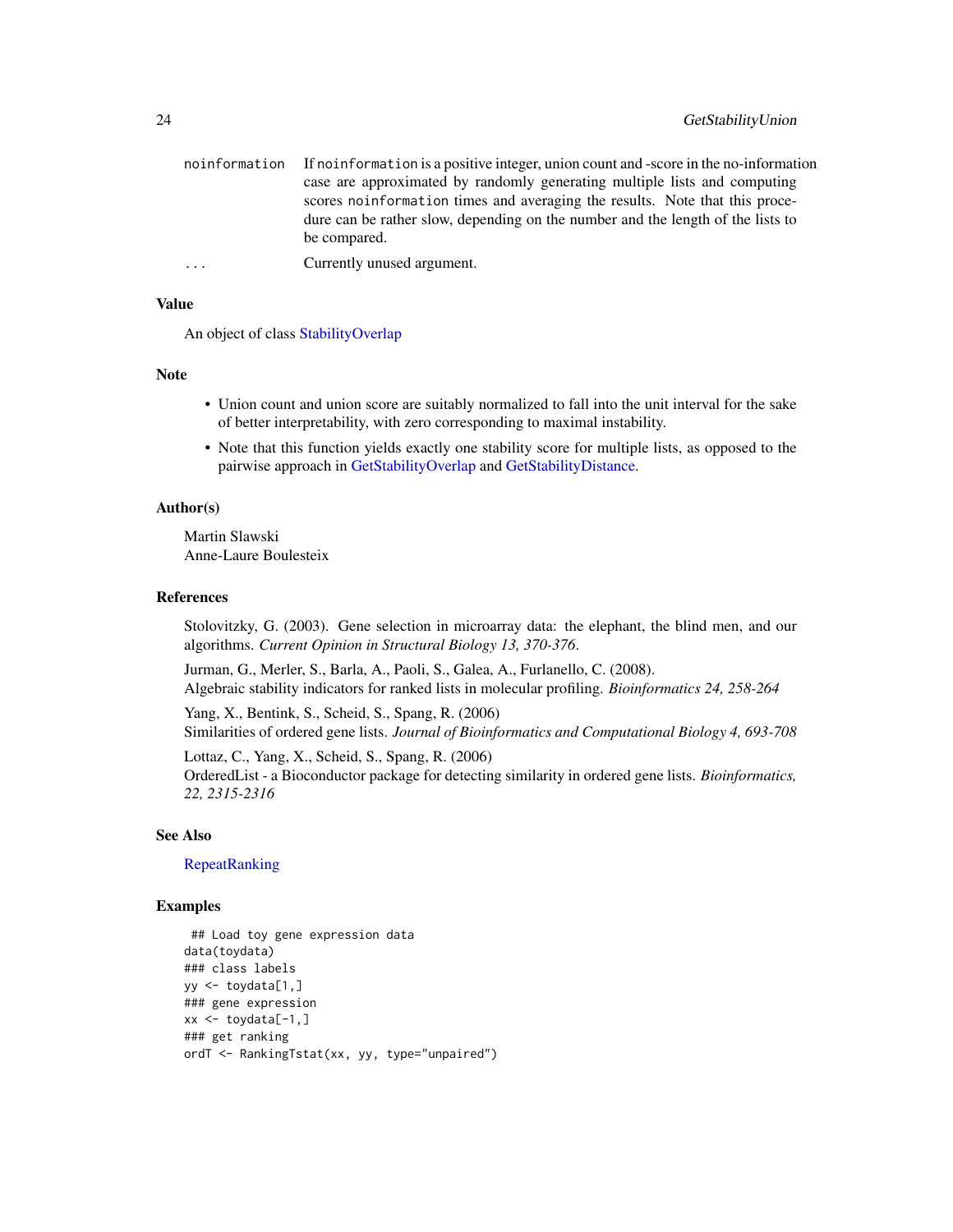# <span id="page-24-0"></span>HeatmapRankings 25

```
### Generate Leave-One-Out
loo <- GenerateFoldMatrix(y = yy, k=1)
### Repeat Ranking with t-statistic
loor_ordT <- RepeatRanking(ordT, loo)
### assess stability
stab_union_ordT <- GetStabilityUnion(loor_ordT, decay="linear")
### display the result
plot(stab_union_ordT)
```
<span id="page-24-1"></span>HeatmapRankings *Heatmap of genes and rankings*

#### Description

Cluster genes and repeated rankings simultaneously based on a data matrix of ranks whose columns correspond to rankings and whose rows correspond to genes. The main goal is to compare different ranking procedures and to examine whether there are differences among them. Up to now, the Euclidean metric and complete-linkage clustering is used to generate the trees.

# Usage

HeatmapRankings(RR, ind=1:100)

#### Arguments

| <b>RR</b> | An object of class RepeatedRanking, usually generated from a call to MergeMeth-<br>ods.                                                                                                       |
|-----------|-----------------------------------------------------------------------------------------------------------------------------------------------------------------------------------------------|
| ind       | A vector of gene indices whose ranks are used to generate the heatmap. The<br>number of elements should not be too large (not greater than 500) due to high<br>time- and memory requirements. |

#### Value

A heatmap (plot).

#### Author(s)

Martin Slawski Anne-Laure Boulesteix

#### References

Gentleman, R., Carey, V.J., Huber, W., Irizarry, R.A., Dudoit, S. (editors), 2005. Bioinformatics and Computational Biology Solutions Using R and Bioconductor, Chapter 10: Visualizing Data. *Springer, N.Y.*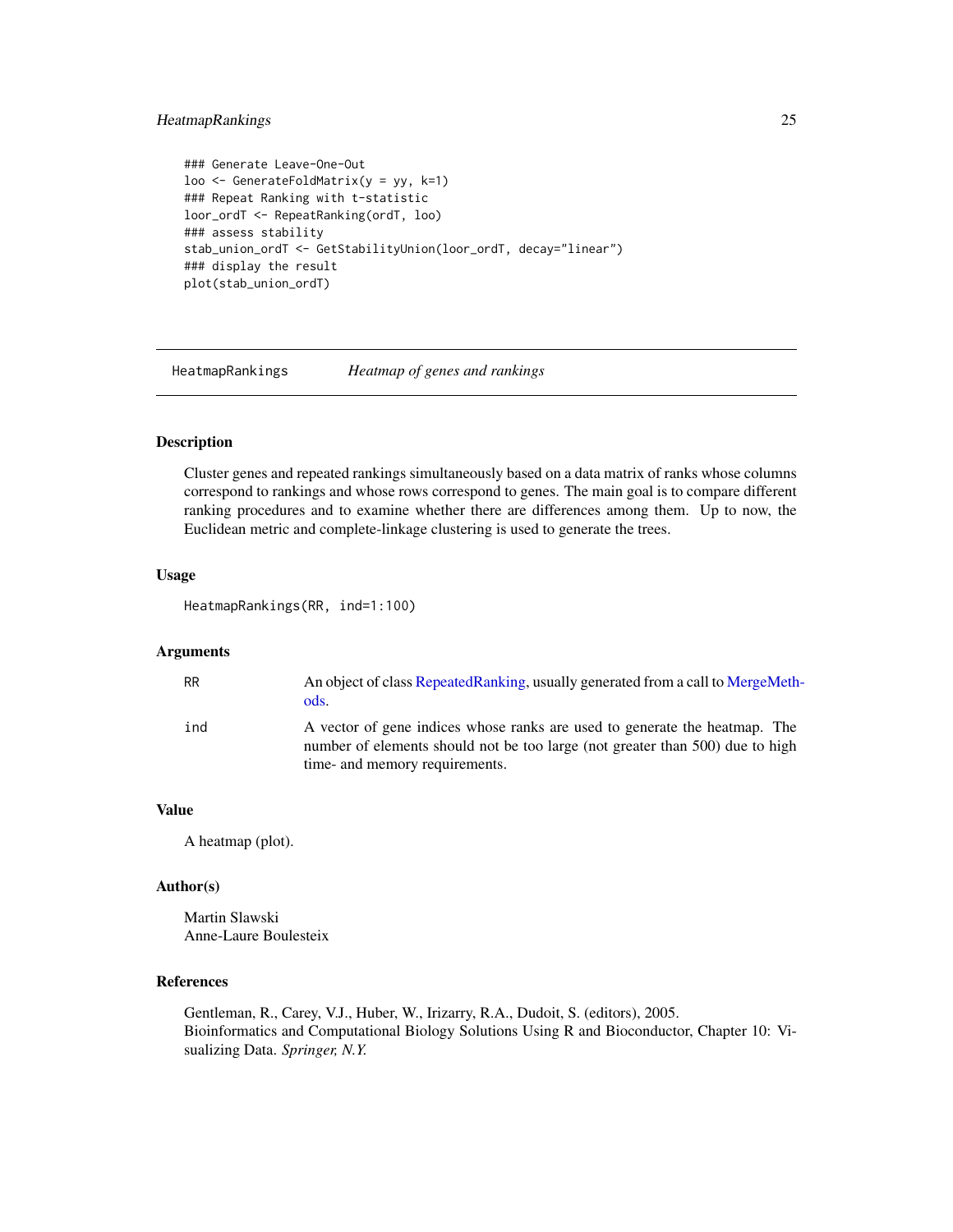## Examples

```
## Load toy gene expression data
data(toydata)
### class labels
yy <- toydata[1,]
### gene expression
xx \le -\text{toydata}[-1,1]### Get Rankings from five different statistics
ordinaryT <- RankingTstat(xx, yy, type="unpaired")
baldilongT <- RankingBaldiLong(xx, yy, type="unpaired")
samT <- RankingSam(xx, yy, type="unpaired")
wilc <- RankingWilcoxon(xx, yy, type="unpaired")
wilcebam <- RankingWilcEbam(xx, yy, type="unpaired")
merged <- MergeMethods(list(ordinaryT, baldilongT, samT, wilc, wilcebam))
### plot the heatmap
HeatmapRankings(merged, ind=1:100)
```
internals *Internal functions*

## **Description**

Not intended to be called directly by the user.

<span id="page-25-1"></span>MergeMethods *Merge rankings obtained from different ranking procedures*

# Description

Converts a list containing objects of class [GeneRanking](#page-12-1) into an object of class [RepeatedRanking.](#page-45-1)

## Usage

```
MergeMethods(Rlist)
```
#### **Arguments**

Rlist A list consisting of objects of class [GeneRanking,](#page-12-1) obtained by application of different methods to the same dataset.

# Value

An object of class [RepeatedRanking.](#page-45-1) The slot original is occupied by the first element of Rlist. Note that all information contained in the GeneRanking objects is dropped, except for the ranks.

<span id="page-25-0"></span>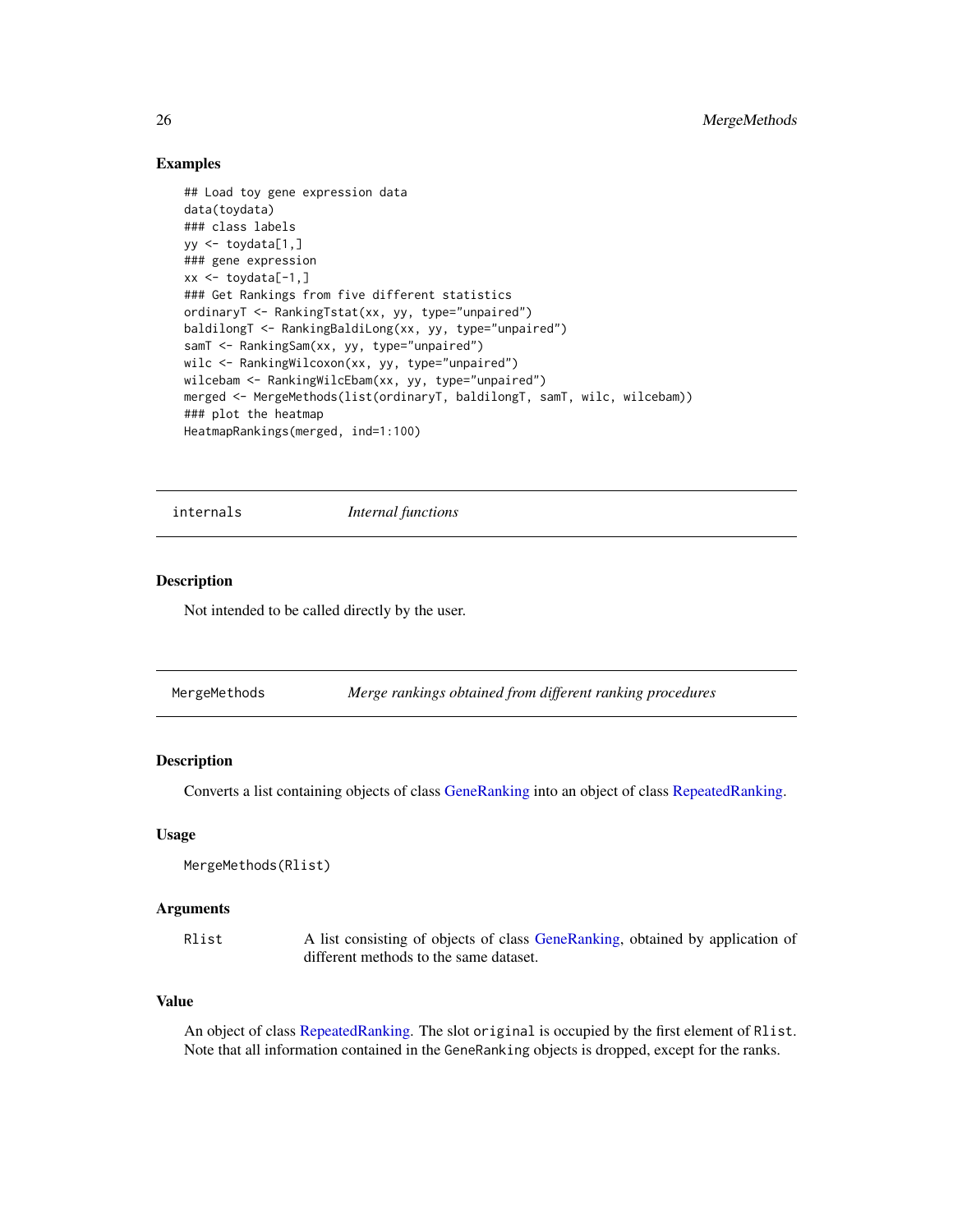# <span id="page-26-0"></span>RankingBaldiLong 27

# Author(s)

Martin Slawski Anne-Laure Boulesteix

# Examples

```
## Load toy gene expression data
data(toydata)
### class labels
yy <- toydata[1,]
### gene expression
xx <- toydata[-1,]
### Get Rankings from five different statistics
ordinaryT <- RankingTstat(xx, yy, type="unpaired")
baldilongT <- RankingBaldiLong(xx, yy, type="unpaired")
samT <- RankingSam(xx, yy, type="unpaired")
wilc <- RankingWilcoxon(xx, yy, type="unpaired")
wilcebam <- RankingWilcEbam(xx, yy, type="unpaired")
merged <- MergeMethods(list(ordinaryT, baldilongT, samT, wilc, wilcebam))
```
<span id="page-26-1"></span>RankingBaldiLong *Ranking based on the t-statistic of Baldi and Long*

#### Description

Performs bayesian t tests on a gene expression matrix.

### Usage

```
RankingBaldiLong(x, y, type = c("unpaired", "paired", "onesample"),
                 m = 100, conf = NULL, pvalues = TRUE, gene.names = NULL, ...)
```
## Arguments

| X    | A matrix of gene expression values with rows corresponding to genes and<br>columns corresponding to observations or alternatively an object of class Expression Set.<br>If type $=$ paired, the first half of the columns corresponds to the first measure-<br>ments and the second half to the second ones. For instance, if there are 10<br>observations, each measured twice, stored in an expression matrix expr, then<br>$exp[$ , 1] is paired with $exp[$ , 11], $exp[$ , 2] with $exp[$ , 12], and so on. |
|------|------------------------------------------------------------------------------------------------------------------------------------------------------------------------------------------------------------------------------------------------------------------------------------------------------------------------------------------------------------------------------------------------------------------------------------------------------------------------------------------------------------------|
|      | If $x$ is a matrix, then y may be a numeric vector or a factor with at most two<br>levels.<br>If x is an Expression Set, then y is a character specifying the phenotype variable<br>in the output from pData.<br>If type $=$ "paired", take care that the coding is analogously to the requirement<br>concerning x.                                                                                                                                                                                              |
| type | "unpaired": two-sample test.                                                                                                                                                                                                                                                                                                                                                                                                                                                                                     |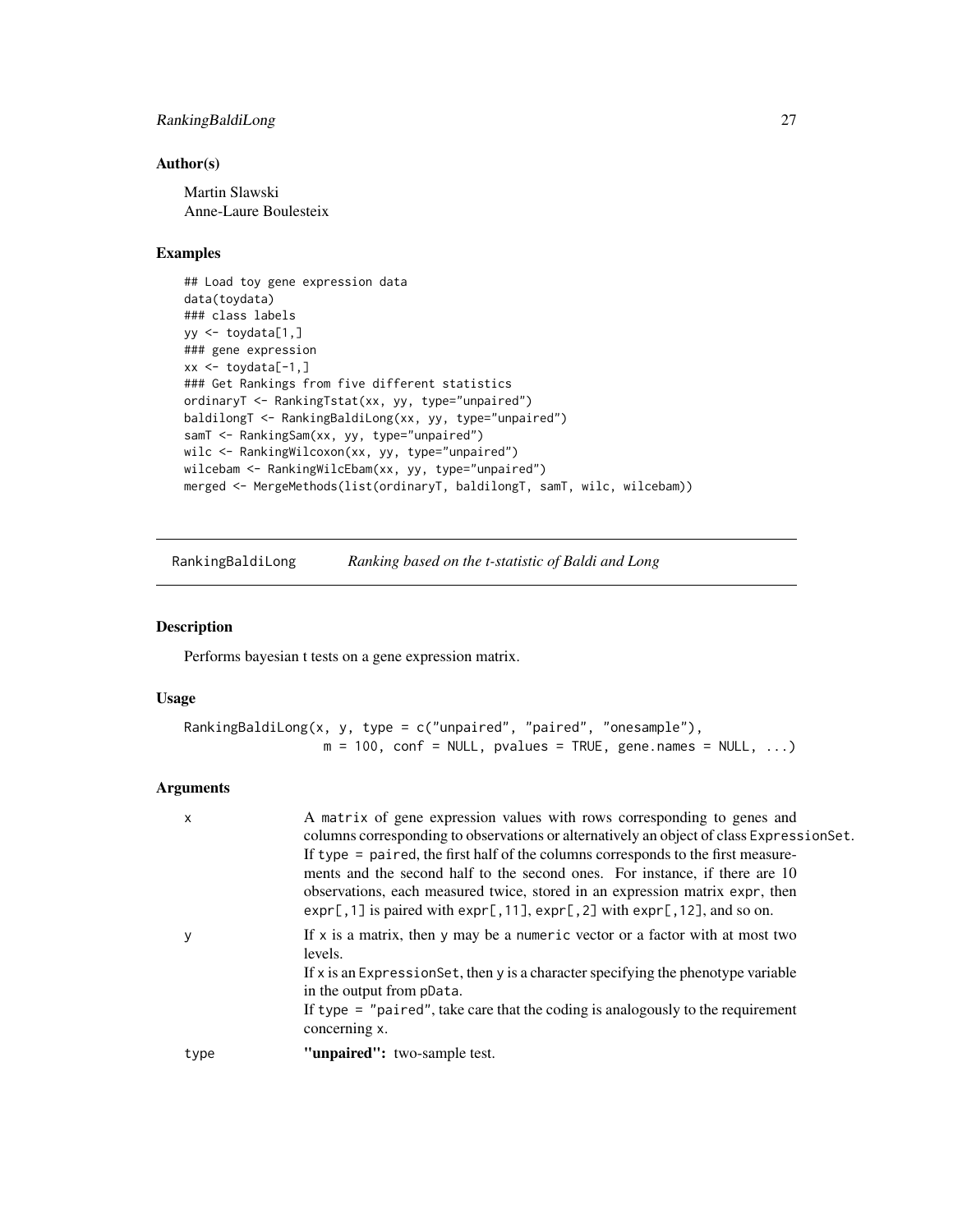|            | " <b>paired":</b> paired test. Take care that the coding of y is correct (s. above).                                         |
|------------|------------------------------------------------------------------------------------------------------------------------------|
|            | <b>"onesample":</b> y has only one level. Test whether the true mean is different<br>from zero.                              |
| m          | Size of the sliding window that is used obtain the background variance from<br>pooled similarly expressed genes, s. details. |
| conf       | The number of 'pseudocounts' giving weight to the prior variance, s. details.                                                |
| pvalues    | Should p-values be computed? Default is TRUE.                                                                                |
| gene.names | An optional vector of gene names.                                                                                            |
| .          | Currently unused argument.                                                                                                   |

## Details

The argument m determines the width of the window used to obtain an estimate for the average variability of gene expression for those genes that show a similar expression level.

The argument conf is non-negative and denotes the weight given to the Bayesian prior estimate of within-treatment variance. Baldi and Long report reasonable performance with this parameter set equal to approximately 3 times the number of observations, when the number of experimental observations is small (approximately 4 or less). If the number of replicate experimental observations is large then the confidence value can be lowered to be equal to the number of observations (or even less).

### Value

An object of class [GeneRanking.](#page-12-1)

## Note

Results can differ slightly from the Cyber-T-Software of Baldi and Long.

## Author(s)

Martin Slawski Anne-Laure Boulesteix

## References

Baldi,P., Long, A.D. (2001). A Bayesian framework for the analysis of microarray data. *Bioinformatics, 17, 509-519*

#### See Also

[RepeatRanking,](#page-46-1) [RankingTstat,](#page-40-1) [RankingFC,](#page-30-1) [RankingWelchT,](#page-41-1) [RankingWilcoxon,](#page-44-1) [RankingFoxDim](#page-31-1)[mic,](#page-31-1) [RankingLimma,](#page-32-1) [RankingEbam,](#page-28-1) [RankingWilcEbam,](#page-42-1) [RankingSam,](#page-35-1) [RankingShrinkageT,](#page-37-1) [Rank](#page-38-1)[ingSoftthresholdT,](#page-38-1) [RankingPermutation](#page-34-1)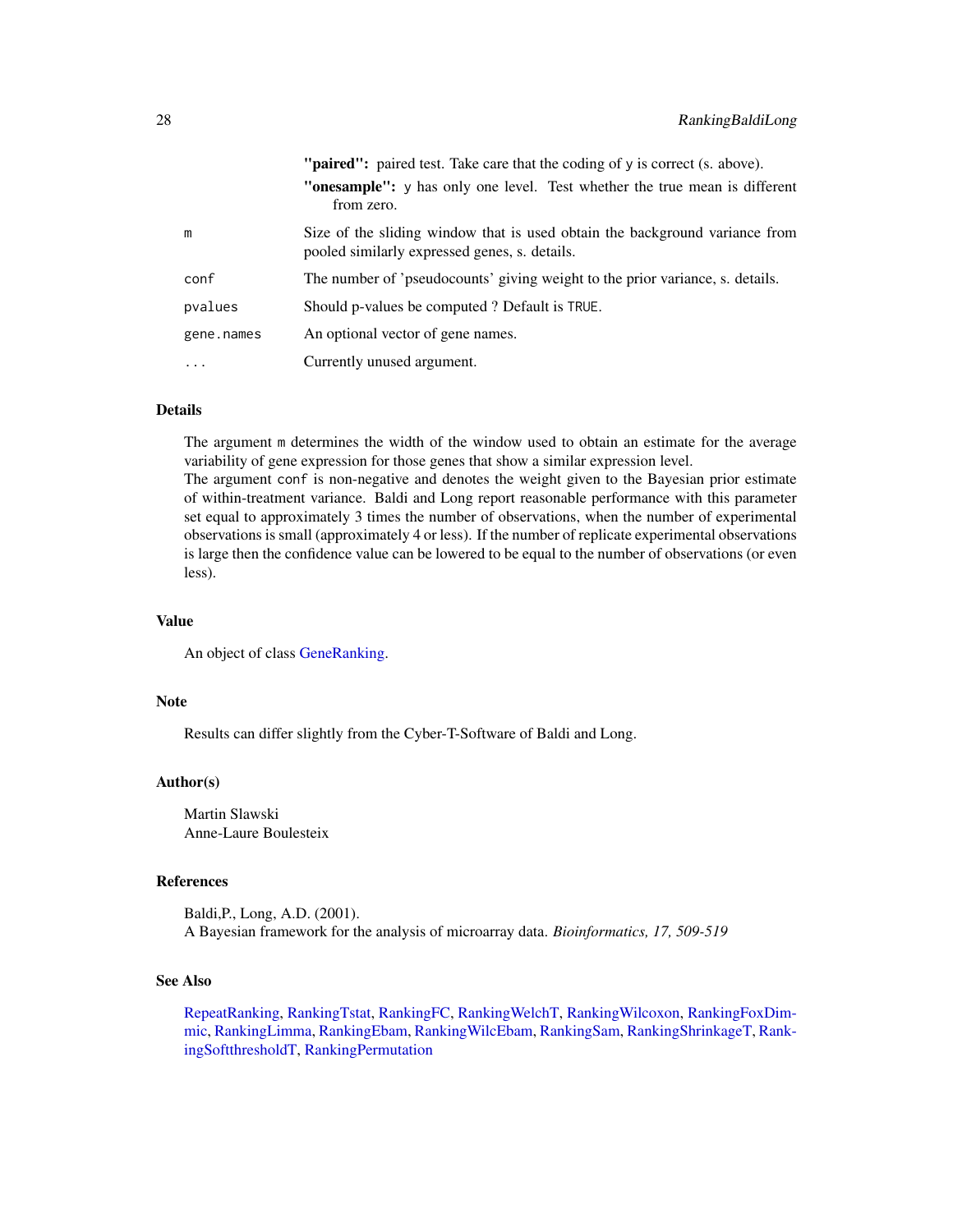# <span id="page-28-0"></span>RankingEbam 29

# Examples

```
## Load toy gene expression data
data(toydata)
### class labels
yy <- toydata[1,]
### gene expression
xx \leftarrow \text{toydata}[-1, ]### run RankingBaldiLong
BaldiLong <- RankingBaldiLong(xx, yy, type="unpaired")
```
<span id="page-28-1"></span>RankingEbam *Ranking based on the empirical Bayes approach of Efron et al. (2001)*

# <span id="page-28-2"></span>Description

The approach of Efron et al. (2001) is based on a mixture model for two subpopulations: genes that are differentially expressed and those not. The posterior probability for differential expression is used to obtain a ranking. The function described below is merely a wrapper for the function z.ebam from the package siggenes.

For S4 method information, see [RankingEbam-methods.](#page-28-2)

## Usage

RankingEbam(x, y, type = c("unpaired", "paired", "onesample"), gene.names = NULL, ...)

#### Arguments

| X          | A matrix of gene expression values with rows corresponding to genes and<br>columns corresponding to observations or alternatively an object of class ExpressionSet.<br>If type $=$ "paired", the first half of the columns corresponds to the first mea-<br>surements and the second half to the second ones. For instance, if there are 10<br>observations, each measured twice, stored in an expression matrix expr, then<br>$exp[$ , 1] is paired with $exp[$ , 11], $exp[$ , 2] with $exp[$ , 12], and so on. |
|------------|-------------------------------------------------------------------------------------------------------------------------------------------------------------------------------------------------------------------------------------------------------------------------------------------------------------------------------------------------------------------------------------------------------------------------------------------------------------------------------------------------------------------|
| У          | If $x$ is a matrix, then $y$ may be a numeric vector or a factor with at most two<br>levels.                                                                                                                                                                                                                                                                                                                                                                                                                      |
|            | If x is an Expression Set, then y is a character specifying the phenotype variable<br>in the output from pData.                                                                                                                                                                                                                                                                                                                                                                                                   |
|            | If type $=$ "paired", take care that the coding is analogously to the requirement<br>concerning x.                                                                                                                                                                                                                                                                                                                                                                                                                |
| type       | "unpaired": two-sample test.                                                                                                                                                                                                                                                                                                                                                                                                                                                                                      |
|            | "paired": paired test. Take care that the coding of y is correct (s. above)                                                                                                                                                                                                                                                                                                                                                                                                                                       |
|            | "onesample": y has only one level. Test whether the true mean is different<br>from zero.                                                                                                                                                                                                                                                                                                                                                                                                                          |
| gene.names | An optional vector of gene names.                                                                                                                                                                                                                                                                                                                                                                                                                                                                                 |
| .          | Further arguments passed to the function z ebam. Can be used to influence the<br><i>fudge factor</i> to the stabilize the variance. Currently, the 90 percent quantile is<br>used.                                                                                                                                                                                                                                                                                                                                |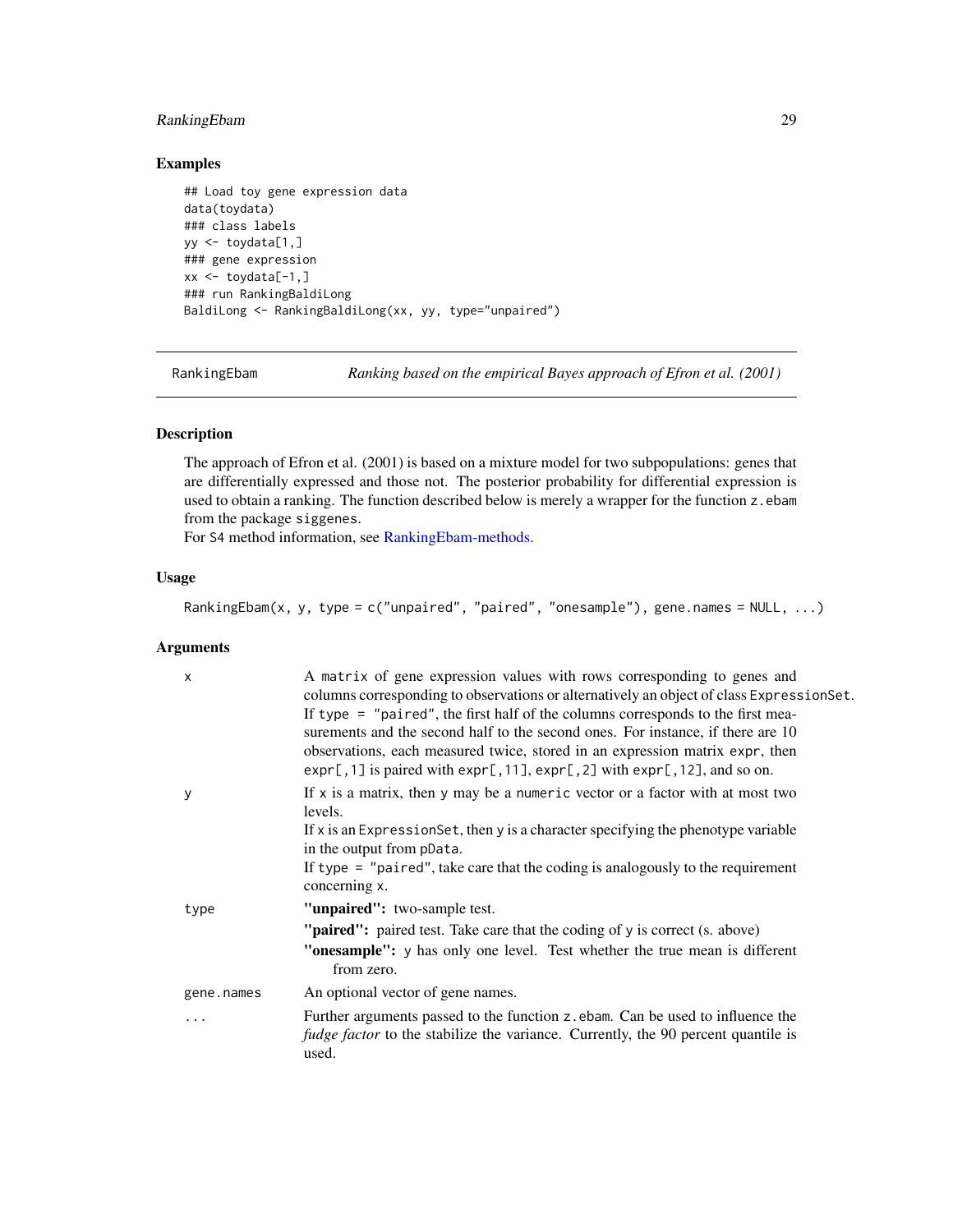## Details

To find a better value for the fudge factor, the function find.a0 (package siggenes) can be used.

#### Value

An object of class [GeneRanking.](#page-12-1)

# Note

P-values are *not* computed - the statistic is a posterior probabiliy.

#### Author(s)

Martin Slawski Anne-Laure Boulesteix

# References

Efron, B., Tibshirani, R., Storey, J.D., Tusher, V. (2001). Empirical Bayes Analysis of a Microarray Experiment. *Journal of the American Statistical Association, 96, 1151-1160*.

Schwender, H., Krause, A. and Ickstadt, K. (2003). Comparison of the Empirical Bayes and the Significance Analysis of Microarrays. *Techical Report, University of Dortmund.*

## See Also

[RepeatRanking,](#page-46-1) [RankingTstat,](#page-40-1) [RankingFC,](#page-30-1) [RankingWelchT,](#page-41-1) [RankingWilcoxon,](#page-44-1) [RankingBaldiLong,](#page-26-1) [RankingFoxDimmic,](#page-31-1) [RankingLimma,](#page-32-1) [RankingWilcEbam,](#page-42-1) [RankingSam,](#page-35-1) [RankingShrinkageT,](#page-37-1) [Rank](#page-38-1)[ingSoftthresholdT,](#page-38-1) [RankingPermutation](#page-34-1)

# Examples

```
### Load toy gene expression data
data(toydata)
### class labels
yy <- toydata[1,]
### gene expression
xx \le -\text{toydata}[-1, ]### run RankingEbam
Ebam <- RankingEbam(xx, yy, type="unpaired")
```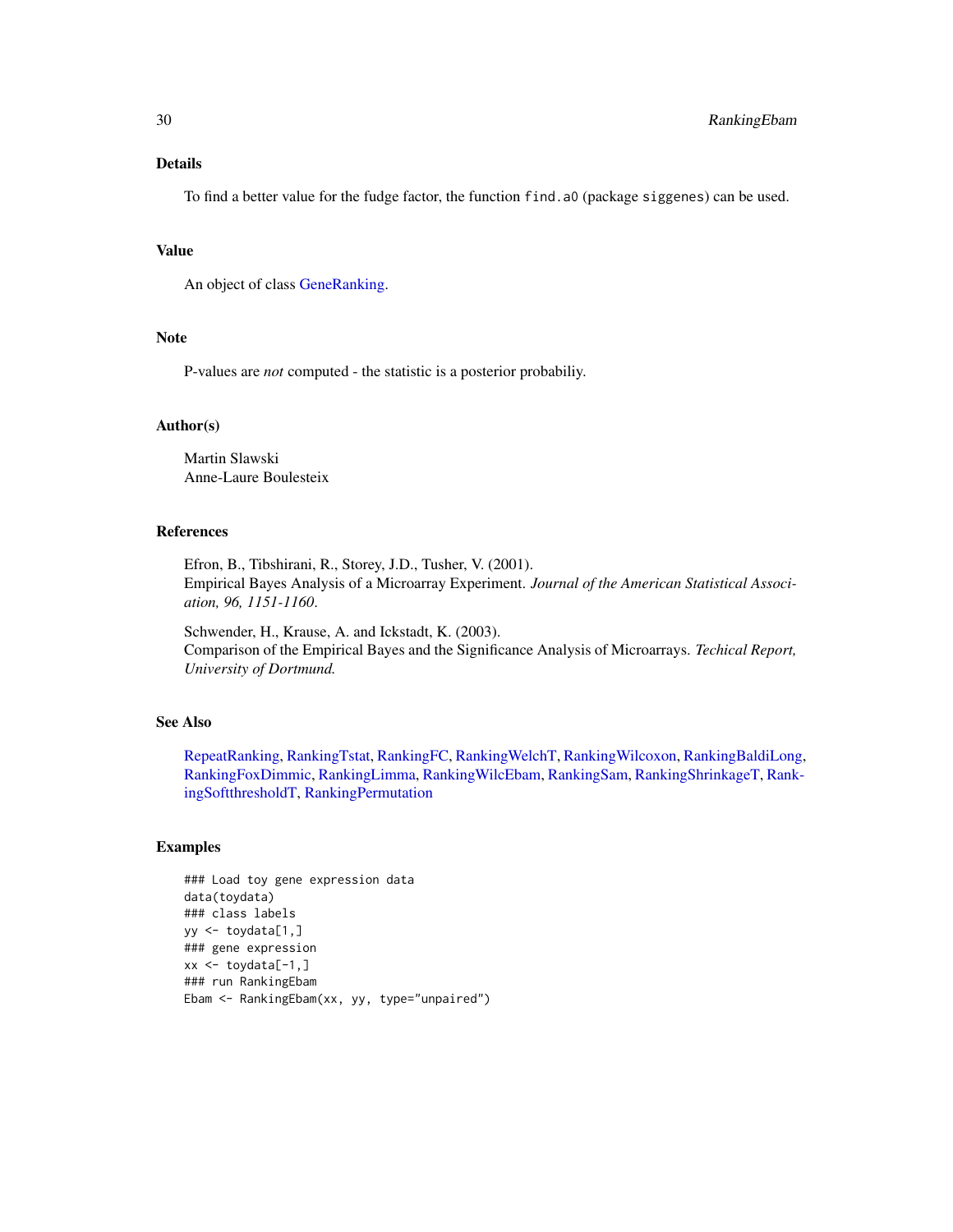<span id="page-30-1"></span><span id="page-30-0"></span>

## Description

Naive ranking procedure that only considers difference in means without taking variances into account.

# Usage

```
RankingFC(x, y, type = c("unpaired", "paired", "onesample"),
         pvalues = TRUE, gene.names = NULL, LOG = FALSE, ...)
```
# Arguments

| X          | A matrix of gene expression values with rows corresponding to genes and<br>columns corresponding to observations or alternatively an object of class ExpressionSet.<br>If type = paired, the first half of the columns corresponds to the first measure-<br>ments and the second half to the second ones. For instance, if there are 10<br>observations, each measured twice, stored in an expression matrix expr, then<br>$exp[$ , 1] is paired with $exp[$ , 11], $exp[$ , 2] with $exp[$ , 12], and so on. |
|------------|---------------------------------------------------------------------------------------------------------------------------------------------------------------------------------------------------------------------------------------------------------------------------------------------------------------------------------------------------------------------------------------------------------------------------------------------------------------------------------------------------------------|
| у          | If $x$ is a matrix, then $y$ may be a numeric vector or a factor with at most two<br>levels.                                                                                                                                                                                                                                                                                                                                                                                                                  |
|            | If x is an Expression Set, then y is a character specifying the phenotype variable<br>in the output from pData.                                                                                                                                                                                                                                                                                                                                                                                               |
|            | If type $=$ "paired", take care that the coding is analogously to the requirement<br>concerning x.                                                                                                                                                                                                                                                                                                                                                                                                            |
| type       | "unpaired": two-sample test.                                                                                                                                                                                                                                                                                                                                                                                                                                                                                  |
|            | " <b>paired":</b> paired test. Take care that the coding of y is correct (s. above).                                                                                                                                                                                                                                                                                                                                                                                                                          |
|            | "onesample": y has only one level. Test whether the true mean is different<br>from zero.                                                                                                                                                                                                                                                                                                                                                                                                                      |
| pvalues    | Should p-values be computed ? Defaults to TRUE.                                                                                                                                                                                                                                                                                                                                                                                                                                                               |
| gene.names | An optional vector of gene names.                                                                                                                                                                                                                                                                                                                                                                                                                                                                             |
| LOG        | By default, the data are assumed to be already logarithm-ed. If not, this can be<br>done by setting LOG=TRUE                                                                                                                                                                                                                                                                                                                                                                                                  |
| .          | Currently unused argument.                                                                                                                                                                                                                                                                                                                                                                                                                                                                                    |

## Value

An object of class [GeneRanking](#page-12-1)

## Note

Take care that the *log* foldchange is computed, therefore logarithmization might be necessary. The p-values for the difference in means are computed under the assumption of a standard normal distribution.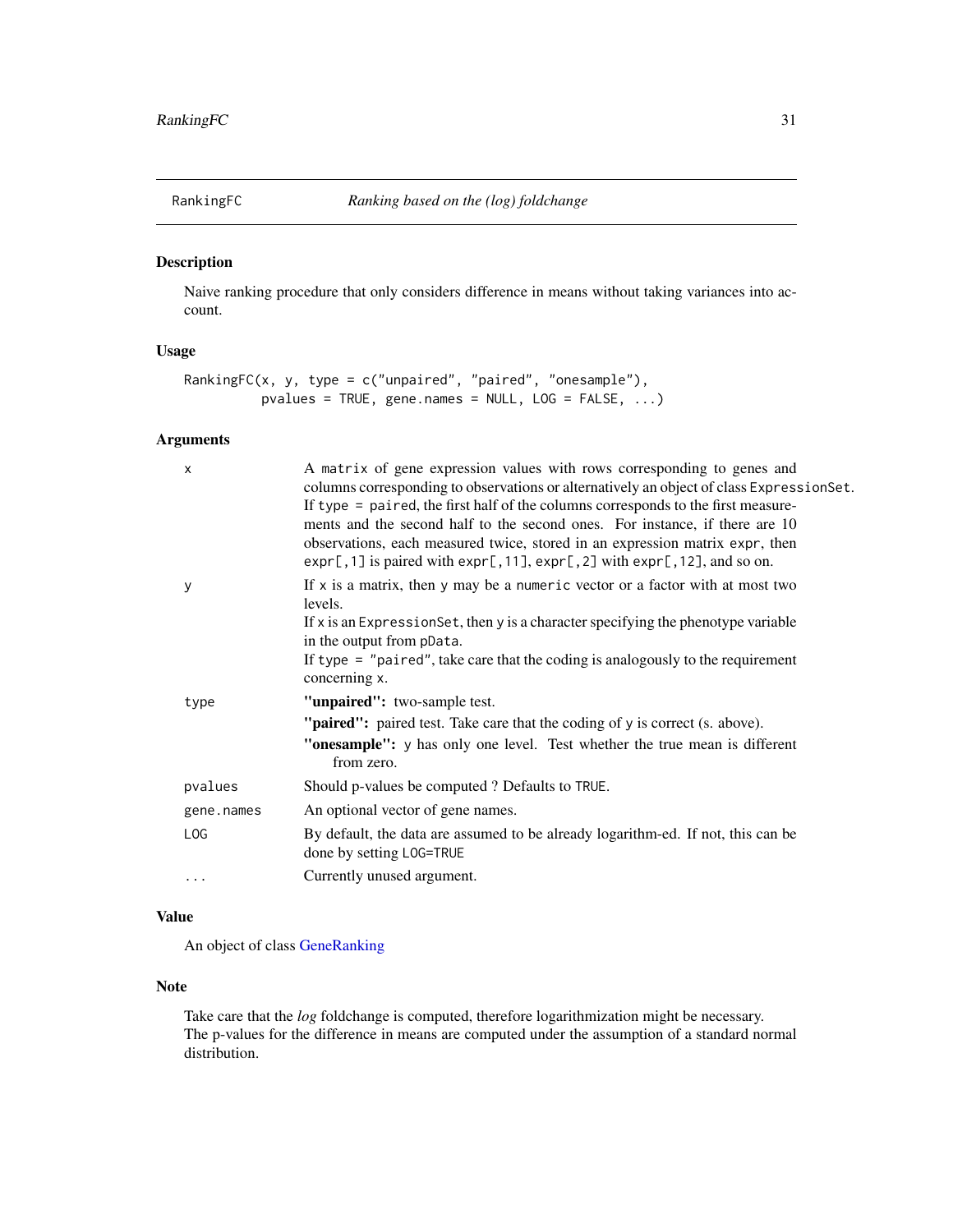## <span id="page-31-0"></span>Author(s)

Martin Slawski Anne-Laure Boulesteix

#### See Also

[RepeatRanking,](#page-46-1) [RankingTstat,](#page-40-1) [RankingWelchT,](#page-41-1) [RankingWilcoxon,](#page-44-1) [RankingBaldiLong,](#page-26-1) [Ranking-](#page-31-1)[FoxDimmic,](#page-31-1) [RankingLimma,](#page-32-1) [RankingEbam,](#page-28-1) [RankingWilcEbam,](#page-42-1) [RankingSam,](#page-35-1) [RankingShrink](#page-37-1)[ageT,](#page-37-1) [RankingSoftthresholdT,](#page-38-1) [RankingPermutation](#page-34-1)

## Examples

```
## Load toy gene expression data
data(toydata)
### class labels
yy <- toydata[1,]
### gene expression
xx \le -\text{toydata}[-1, ]### run RankingFC
FC <- RankingFC(xx, yy, type="unpaired")
```
<span id="page-31-1"></span>RankingFoxDimmic *Ranking based on the t-statistic of Fox and Dimmic*

# Description

Performs a two-sample Bayesian t test on a gene expression matrix using the method of Fox and Dimmic (2006).

# Usage

RankingFoxDimmic(x, y, type = "unpaired",  $m = 4$ , pvalues = TRUE, gene.names = NULL, ...)

## Arguments

| $\mathsf{x}$ | A matrix of gene expression values with rows corresponding to genes and<br>columns corresponding to observations or alternatively an object of class Expression Set.                                            |
|--------------|-----------------------------------------------------------------------------------------------------------------------------------------------------------------------------------------------------------------|
| y            | If $x$ is a matrix, then y may be a numeric vector or a factor with at most two<br>levels.<br>If $x$ is an Expression Set, then y is a character specifying the phenotype variable<br>in the output from pData. |
| type         | "unpaired": two-sample test, equal variances assumed.<br>"paired" and "unpaired" are not possible for this kind of test.                                                                                        |
| m            | The number of similarly expressed genes to use for calculating Bayesian vari-<br>ance and prior degrees of freedom. The default value suggested by Fox and<br>Dimmic is currently 4, s. note.                   |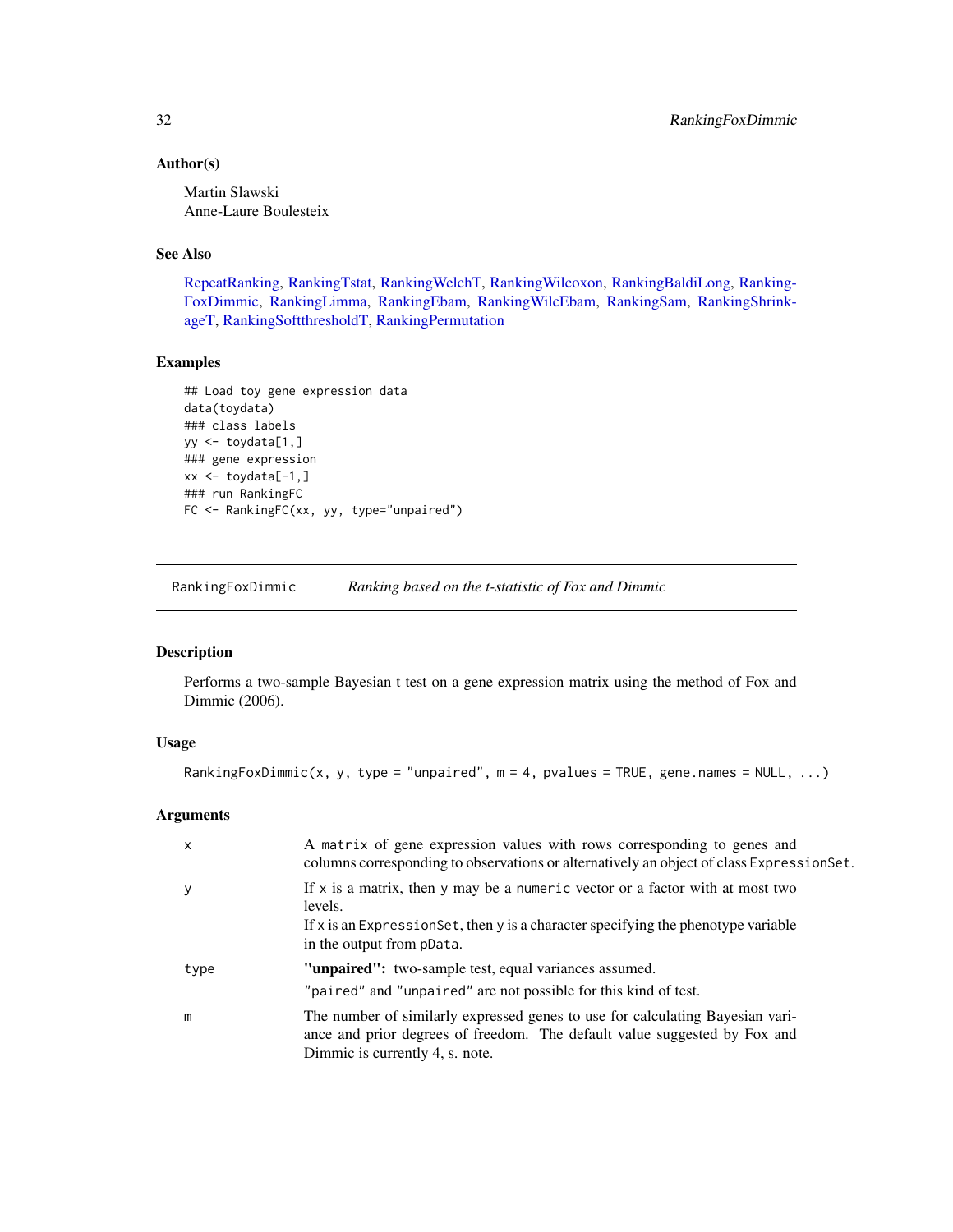# <span id="page-32-0"></span>RankingLimma 33

| pvalues                 | Should p-values be computed? Default is TRUE. |
|-------------------------|-----------------------------------------------|
| gene.names              | An optional vector of gene names.             |
| $\cdot$ $\cdot$ $\cdot$ | Currently unused argument.                    |

## Value

An object of class [GeneRanking.](#page-12-1)

# Note

Although the test of Fox and Dimmic is very similar to that of Baldi and Long; there are various slight differences, in particular with respect to the computation of the Bayesian variance.

#### Author(s)

Martin Slawski Anne-Laure Boulesteix

#### References

Fox, R.J., Dimmic, M.W. (2006). A two sample Bayesian t-test for microarray data. *BMC Bioinformatics, 7:126*

## See Also

[RepeatRanking,](#page-46-1) [RankingTstat,](#page-40-1) [RankingFC,](#page-30-1) [RankingWelchT,](#page-41-1) [RankingWilcoxon,](#page-44-1) [RankingBaldiLong,](#page-26-1) [RankingLimma,](#page-32-1) [RankingEbam,](#page-28-1) [RankingWilcEbam,](#page-42-1) [RankingSam,](#page-35-1) [RankingShrinkageT,](#page-37-1) [Ranking-](#page-38-1)[SoftthresholdT,](#page-38-1) [RankingPermutation](#page-34-1)

## Examples

```
## Load toy gene expression data
data(toydata)
### class labels
yy <- toydata[1,]
### gene expression
xx \le toydata[-1,]
### run RankingFoxDimmic
FoxDimmic <- RankingFoxDimmic(xx, yy, type="unpaired")
```
<span id="page-32-1"></span>RankingLimma *Ranking based on the 'moderated' t statistic*

## Description

The 'moderated' t statistic is based on a Bayesian hierarchical model which is estimated by an empirical Bayes approach (Smyth et al., 2003). The function is a wrapper to the functions fitLm and eBayes implemented in the limma package.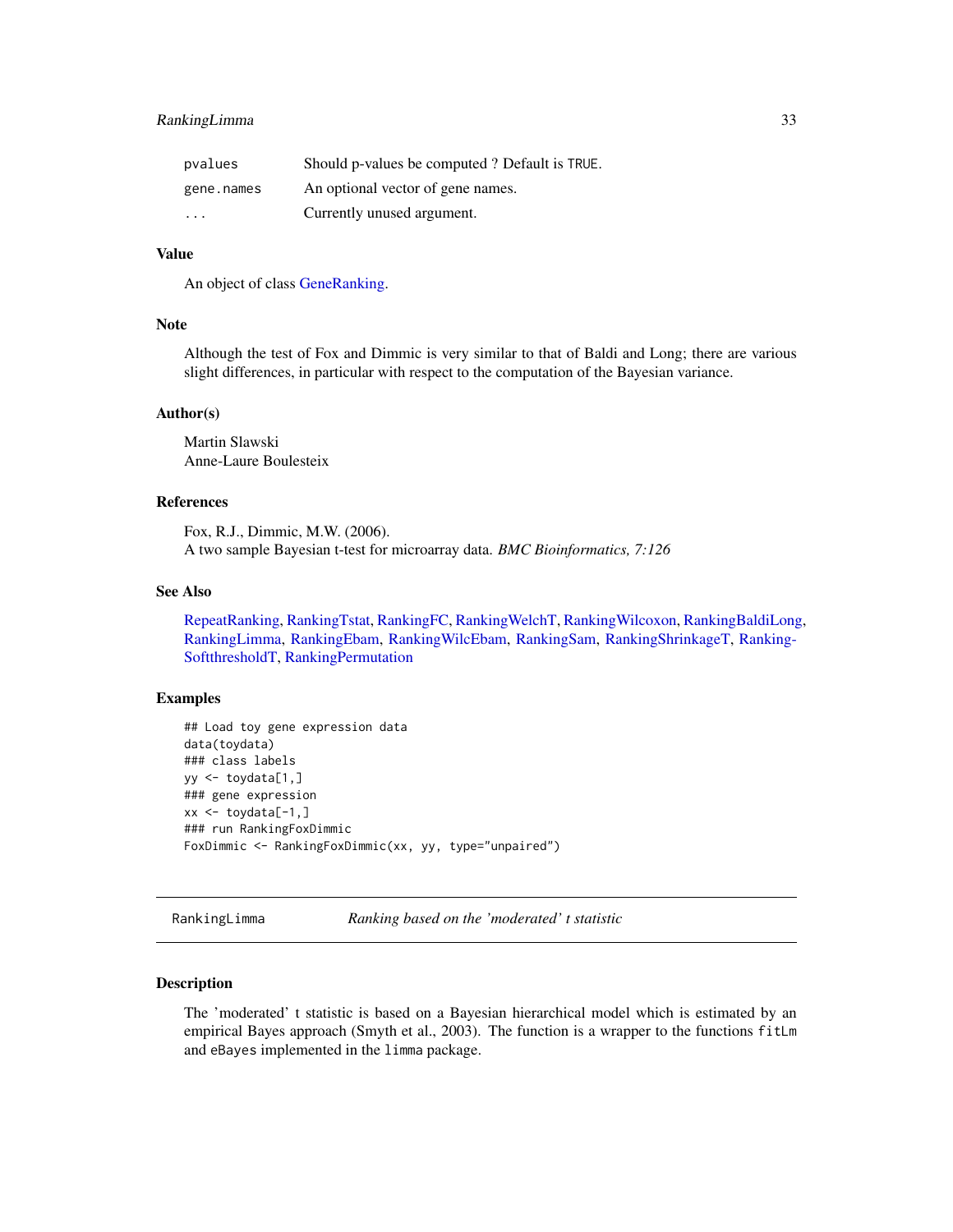## Usage

RankingLimma(x, y, type = c("unpaired", "paired", "onesample"), gene.names = NULL, ...)

## Arguments

| $\times$   | A matrix of gene expression values with rows corresponding to genes and<br>columns corresponding to observations or alternatively an object of class ExpressionSet.<br>If type $=$ paired, the first half of the columns corresponds to the first measure-<br>ments and the second half to the second ones. For instance, if there are 10<br>observations, each measured twice, stored in an expression matrix expr, then<br>$\exp[$ , 1] is paired with $\exp[$ , 11], $\exp[$ , 2] with $\exp[$ , 12], and so on. |
|------------|---------------------------------------------------------------------------------------------------------------------------------------------------------------------------------------------------------------------------------------------------------------------------------------------------------------------------------------------------------------------------------------------------------------------------------------------------------------------------------------------------------------------|
| у          | If $x$ is a matrix, then $y$ may be a numeric vector or a factor with at most two<br>levels.<br>If x is an Expression Set, then y is a character specifying the phenotype variable<br>in the output from pData.<br>If type $=$ paired, take care that the coding is analogously to the requirement<br>concerning x                                                                                                                                                                                                  |
| type       | "unpaired": two-sample test.                                                                                                                                                                                                                                                                                                                                                                                                                                                                                        |
|            | " <b>paired":</b> paired test. Take care that the coding of y is correct (s. above)                                                                                                                                                                                                                                                                                                                                                                                                                                 |
|            | "onesample": y has only one level. Test whether the true mean is different<br>from zero.                                                                                                                                                                                                                                                                                                                                                                                                                            |
| gene.names | An optional vector of gene names.                                                                                                                                                                                                                                                                                                                                                                                                                                                                                   |
| .          | Further arguments passed to the function eBayes, for instance the prior prob-<br>ability for differential expression. Consult the help of the limma package for<br>details                                                                                                                                                                                                                                                                                                                                          |

#### Value

An object of class [GeneRanking.](#page-12-1)

## Author(s)

Martin Slawski Anne-Laure Boulesteix

# References

Smyth, G. K., Yang, Y.-H., Speed, T. P. (2003). Statistical issues in microarray data analysis. *Methods in Molecular Biology 2:24, 111-136*.

# See Also

[RepeatRanking,](#page-46-1) [RankingTstat,](#page-40-1) [RankingFC,](#page-30-1) [RankingWelchT,](#page-41-1) [RankingWilcoxon,](#page-44-1) [RankingBaldiLong,](#page-26-1) [RankingFoxDimmic,](#page-31-1) [RankingEbam,](#page-28-1) [RankingWilcEbam,](#page-42-1) [RankingSam,](#page-35-1) [RankingShrinkageT,](#page-37-1) [Rank](#page-38-1)[ingSoftthresholdT,](#page-38-1) [RankingPermutation](#page-34-1)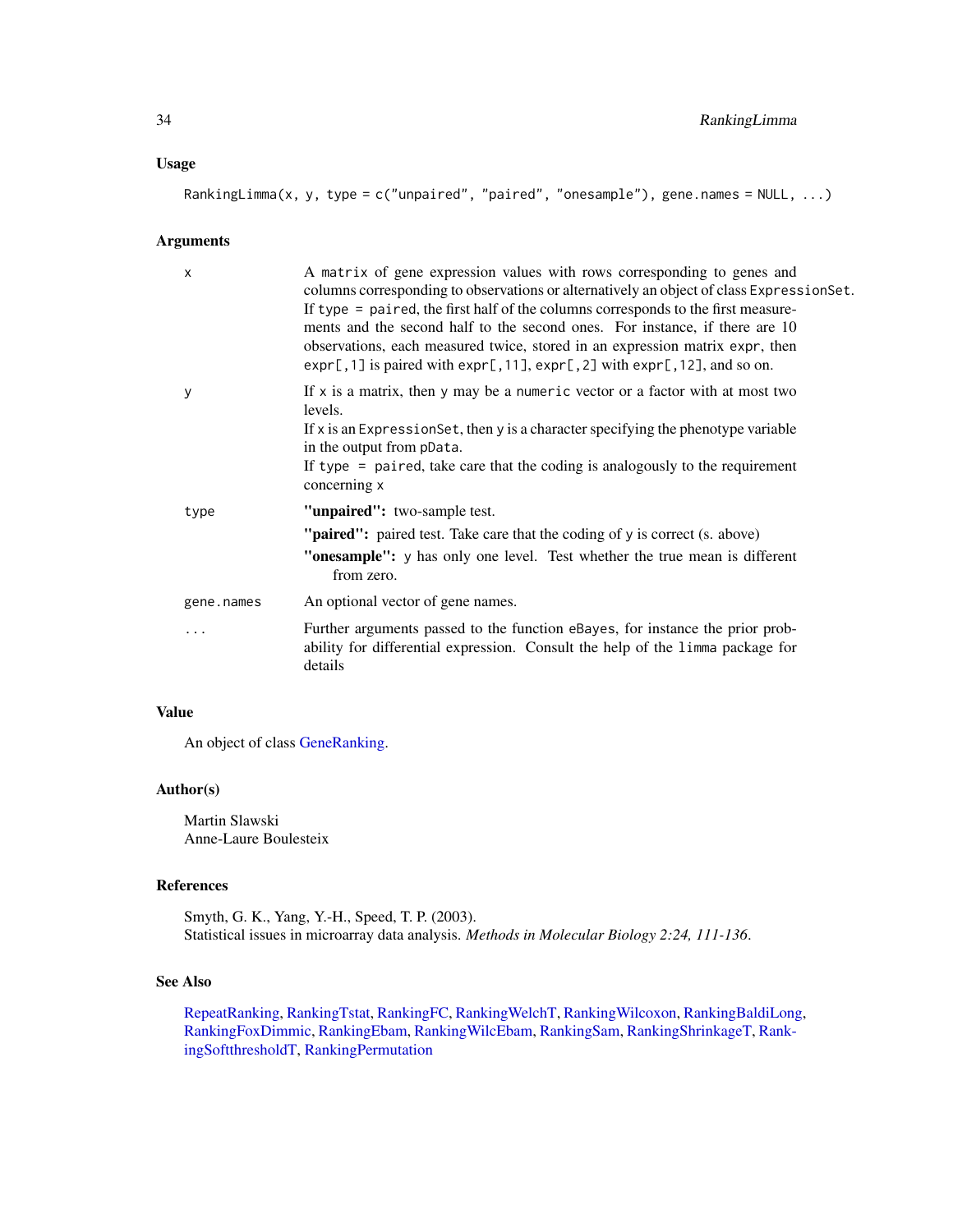# <span id="page-34-0"></span>RankingPermutation 35

# Examples

```
### Load toy gene expression data
data(toydata)
### class labels
yy <- toydata[1,]
### gene expression
xx \le -\text{toydata}[-1, ]### run RankingLimma
limma <- RankingLimma(xx, yy, type="unpaired")
```
<span id="page-34-1"></span>RankingPermutation *Ranking based on permutation tests.*

# Description

The function is a wrapper for mt.sample.teststat from the package multtest (Dudoit et al., 2003). The ranking is based on permutation p-values first, followed by the absolute value of the statistic.

# Usage

```
RankingPermutation(x, y, type = "unpaired", B = 100, gene.names = NULL, ...)
```
## Arguments

| $\mathsf{x}$ | A matrix of gene expression values with rows corresponding to genes and<br>columns corresponding to observations or alternatively an object of class ExpressionSet.                                                                        |
|--------------|--------------------------------------------------------------------------------------------------------------------------------------------------------------------------------------------------------------------------------------------|
| y            | If $x$ is a matrix, then y may be a numeric vector or a factor with at most two<br>levels.<br>If $x$ is an Expression Set, then $y$ is a character specifying the phenotype variable<br>in the output from pData.                          |
| type         | Only the two sample case, type="unpaired" is possible.                                                                                                                                                                                     |
| B            | The number of permutations to generate. Defaults to 100, but should be in-<br>creased if computing power admits. Taking B too high, however, can lead to<br>long computation time, especially if the function is called from RepeatRanking |
| gene.names   | An optional vector of gene names.                                                                                                                                                                                                          |
| .            | Further arguments passed to mt. sample. teststat from the package multtest.<br>Can be used, for example, to select the statistic to be computed. By default this<br>is "t.equalvar" (t-test with equal variances assumed).                 |

# Value

An object of class GeneRanking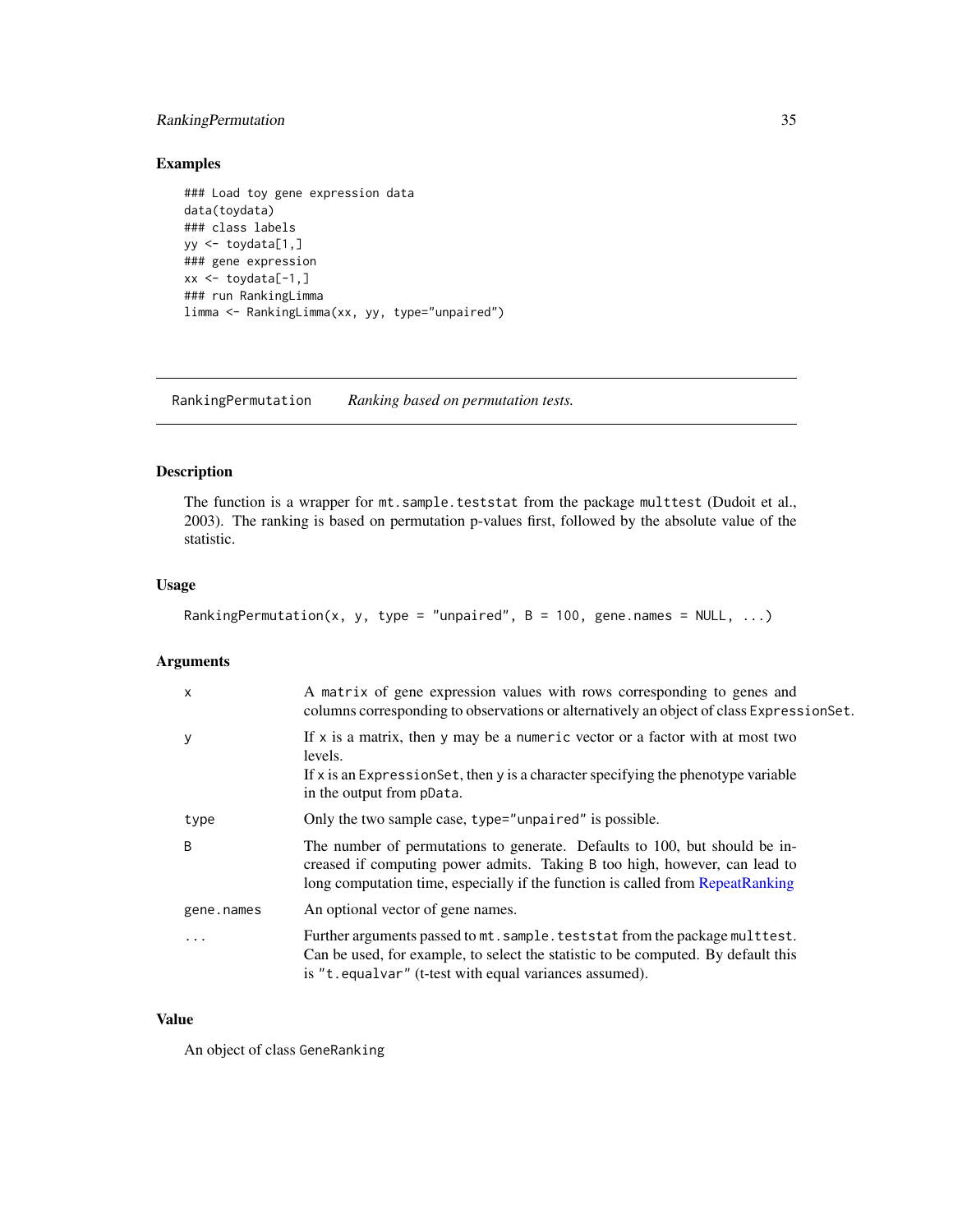<span id="page-35-0"></span>The p-values, on which the ranking is primarily based, suffer from the discreteness of the procedure. They follow a step function with jump heights 1/B.

#### Author(s)

Martin Slawski Anne-Laure Boulesteix

# References

Dudoit, S., Shaffer, J.P., Boldrick, J.C. (2003). Multiple Hypothesis Testing in Microarray Experiments *Statistical Science, 18, 71-103*

# See Also

[RepeatRanking,](#page-46-1) [RankingTstat,](#page-40-1) [RankingFC,](#page-30-1) [RankingWelchT,](#page-41-1) [RankingWilcoxon,](#page-44-1) [RankingBaldiLong,](#page-26-1) [RankingFoxDimmic,](#page-31-1) [RankingLimma,](#page-32-1) [RankingEbam,](#page-28-1) [RankingWilcEbam,](#page-42-1) [RankingSam,](#page-35-1) [Ranking-](#page-37-1)[ShrinkageT,](#page-37-1) [RankingSoftthresholdT](#page-38-1)

#### Examples

```
### Load toy gene expression data
data(toydata)
### class labels
yy <- toydata[1,]
### gene expression
xx \leftarrow \text{toydata}[-1, ]### run RankingPermutation (100 permutations)
perm <- RankingPermutation(xx, yy, B=100, type="unpaired")
```
<span id="page-35-1"></span>RankingSam *Ranking based on the SAM statistic*

# Description

A wrapper function to the samr package.

## Usage

```
RankingSam(x, y, type = c("unpaired", "paired", "onesample"), pvalues = TRUE, gene.names = NULL, ...)
```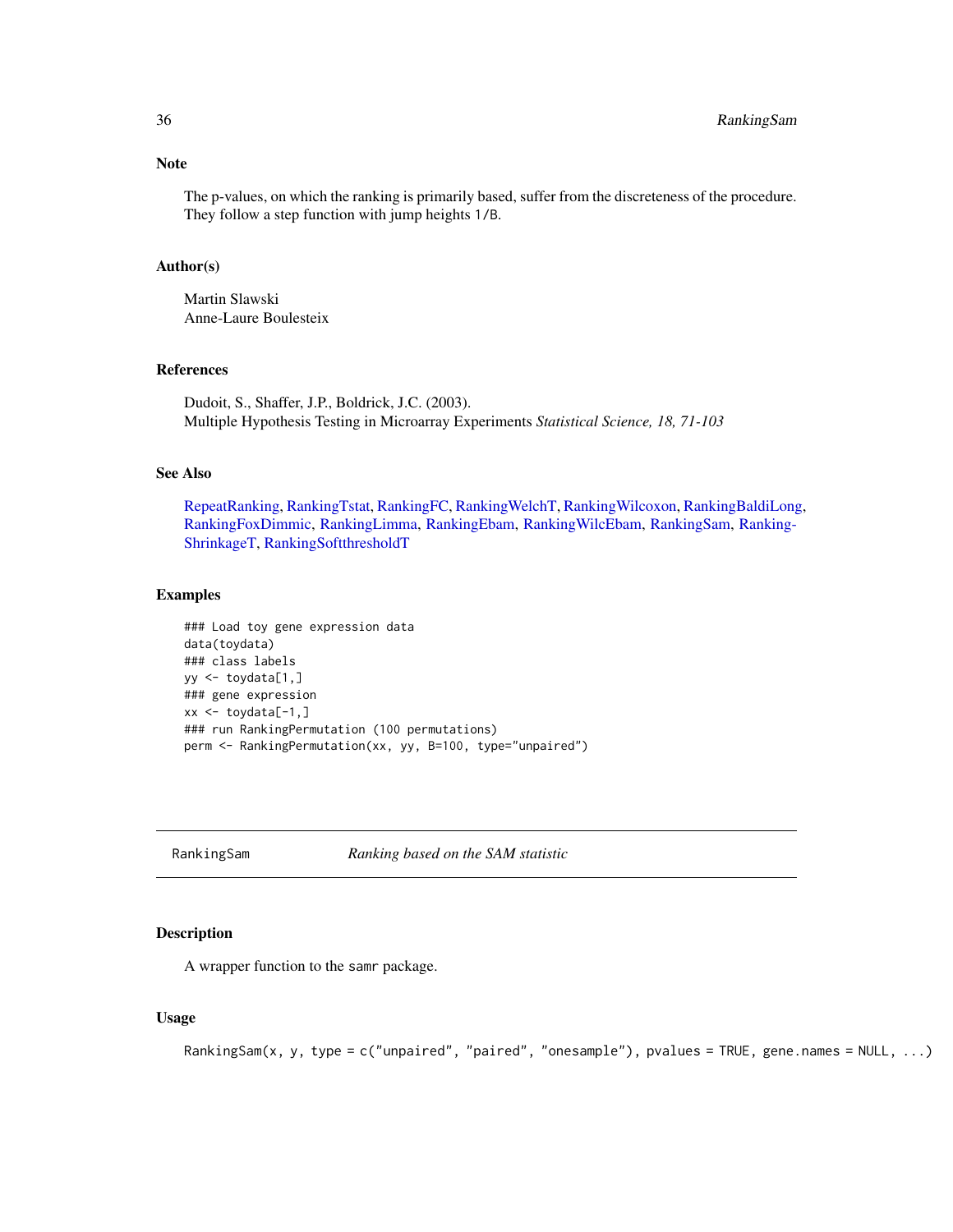# RankingSam 37

## Arguments

| X          | A matrix of gene expression values with rows corresponding to genes and<br>columns corresponding to observations or alternatively an object of class ExpressionSet.<br>If type $=$ paired, the first half of the columns corresponds to the first measure-<br>ments and the second half to the second ones. For instance, if there are 10<br>observations, each measured twice, stored in an expression matrix expr, then<br>$expr[, 1]$ is paired with $expr[, 11]$ , $expr[, 2]$ with $expr[, 12]$ , and so on. |
|------------|-------------------------------------------------------------------------------------------------------------------------------------------------------------------------------------------------------------------------------------------------------------------------------------------------------------------------------------------------------------------------------------------------------------------------------------------------------------------------------------------------------------------|
| У          | If $x$ is a matrix, then $y$ may be a numeric vector or a factor with at most two<br>levels.<br>If x is an Expression Set, then y is a character specifying the phenotype variable<br>in the output from pData.<br>If type $=$ "paired", take care that the coding is analogously to the requirement<br>concerning x.                                                                                                                                                                                             |
| type       | "unpaired": two-sample test.<br>"paired": paired test. Take care that the coding of y is correct (s. above).<br>"onesample": y has only one level. Test whether the true mean is different<br>from zero.                                                                                                                                                                                                                                                                                                          |
| pvalues    | Should p-values be computed? Default is TRUE.                                                                                                                                                                                                                                                                                                                                                                                                                                                                     |
| gene.names | An optional vector of gene names.                                                                                                                                                                                                                                                                                                                                                                                                                                                                                 |
| .          | Further arguments to be passed to samr. Consult the help of the samr package<br>for details.                                                                                                                                                                                                                                                                                                                                                                                                                      |

# Value

An object of class [GeneRanking.](#page-12-1)

## Note

The computing time is relatively high, due to the fact that permutation statistics are generated.

## Author(s)

Martin Slawski Anne-Laure Boulesteix

# References

Tusher, V.G., Tibshirani, R., and Chu, G. (2001). Significance analysis of microarrays applied to the ionizing radiation response. *PNAS, 98, 5116- 5121.*

Schwender, H., Krause, A. and Ickstadt, K. (2003). Comparison of the Empirical Bayes and the Significance Analysis of Microarrays. *Technical Report, University of Dortmund.*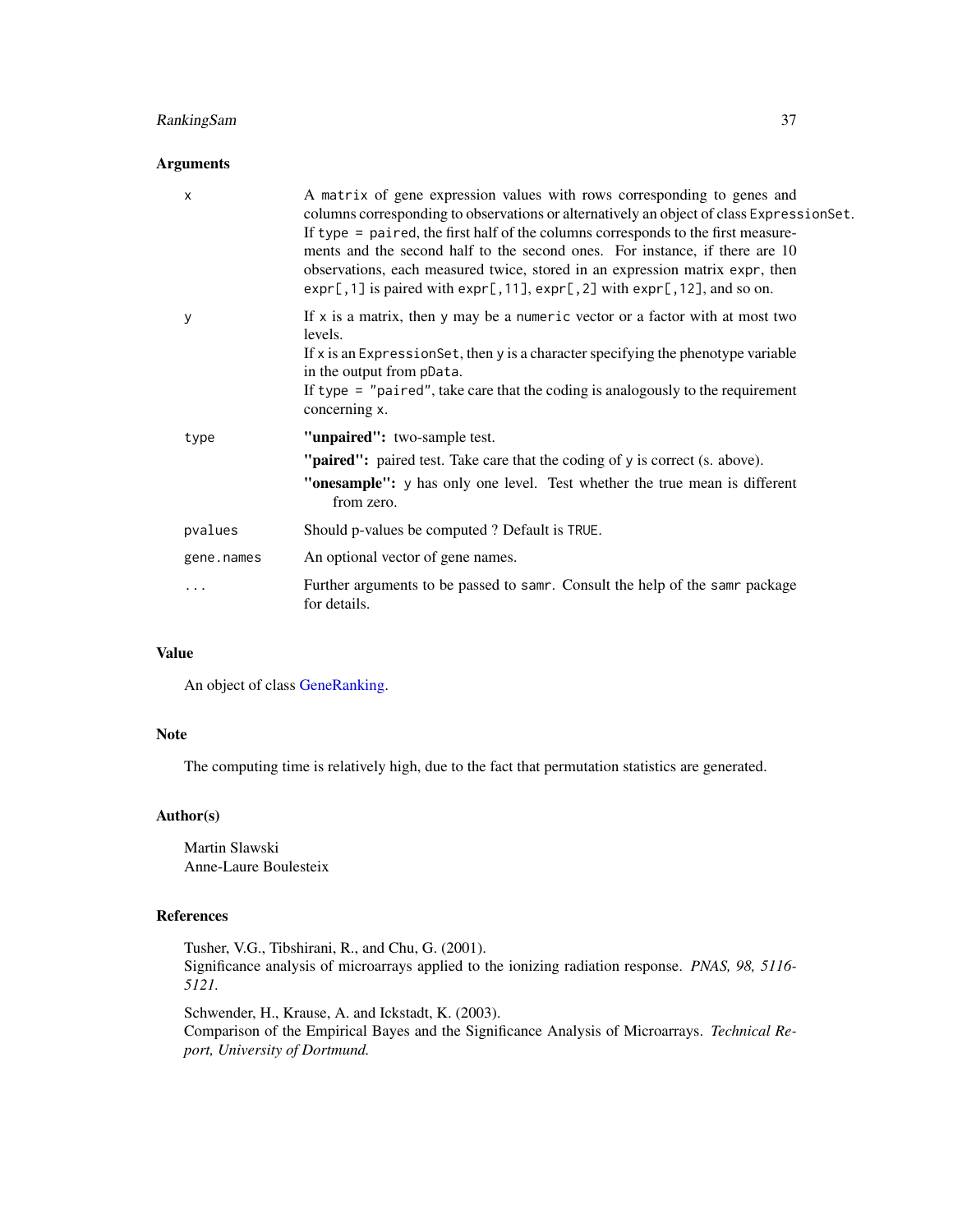# See Also

[RepeatRanking,](#page-46-1) [RankingTstat,](#page-40-1) [RankingFC,](#page-30-1) [RankingWelchT,](#page-41-1) [RankingWilcoxon,](#page-44-1) [RankingBaldiLong,](#page-26-1) [RankingFoxDimmic,](#page-31-1) [RankingLimma,](#page-32-1) [RankingEbam,](#page-28-1) [RankingWilcEbam,](#page-42-1) [RankingShrinkageT,](#page-37-1) [Ran](#page-38-1)k[ingSoftthresholdT,](#page-38-1) [RankingPermutation](#page-34-1)

# Examples

```
### Load toy gene expression data
data(toydata)
### class labels
yy <- toydata[1,]
### gene expression
xx <- toydata[-1,]
### run RankingSam
sam <- RankingSam(xx, yy, type="unpaired")
```
<span id="page-37-1"></span>RankingShrinkageT *Ranking based on the 'shrinkage t' statistic*

#### Description

The shrinkage t statistic stabilizes the estimated variances appearing in the denominator of the statistic via a James-Stein-Shrinkage approach (Opgen-Rhein and Strimmer, 2007). In this implementation, the shrinkage target is the median of the variances.

# Usage

```
RankingShrinkageT(x, y, type = c("unpaired", "paired", "onesample"), gene.names = NULL, ...)
```
## Arguments

| $\mathsf{x}$ | A matrix of gene expression values with rows corresponding to genes and<br>columns corresponding to observations or alternatively an object of class ExpressionSet.<br>If type $=$ paired, the first half of the columns corresponds to the first measure-<br>ments and the second half to the second ones. For instance, if there are 10<br>observations, each measured twice, stored in an expression matrix expr, then<br>$exp[$ , 1] is paired with $exp[$ , 11], $exp[$ , 2] with $exp[$ , 12], and so on. |
|--------------|-----------------------------------------------------------------------------------------------------------------------------------------------------------------------------------------------------------------------------------------------------------------------------------------------------------------------------------------------------------------------------------------------------------------------------------------------------------------------------------------------------------------|
| у            | If $x$ is a matrix, then y may be a numeric vector or a factor with at most two<br>levels.<br>If x is an Expression Set, then y is a character specifying the phenotype variable<br>in the output from pData.<br>If type $=$ "paired", take care that the coding is analogously to the requirement<br>concerning x.                                                                                                                                                                                             |
| type         | "unpaired": two-sample test.<br><b>"paired":</b> paired test. Take care that the coding of y is correct (s. above).<br>"onesample": y has only one level. Test whether the true mean is different<br>from zero.                                                                                                                                                                                                                                                                                                 |

<span id="page-37-0"></span>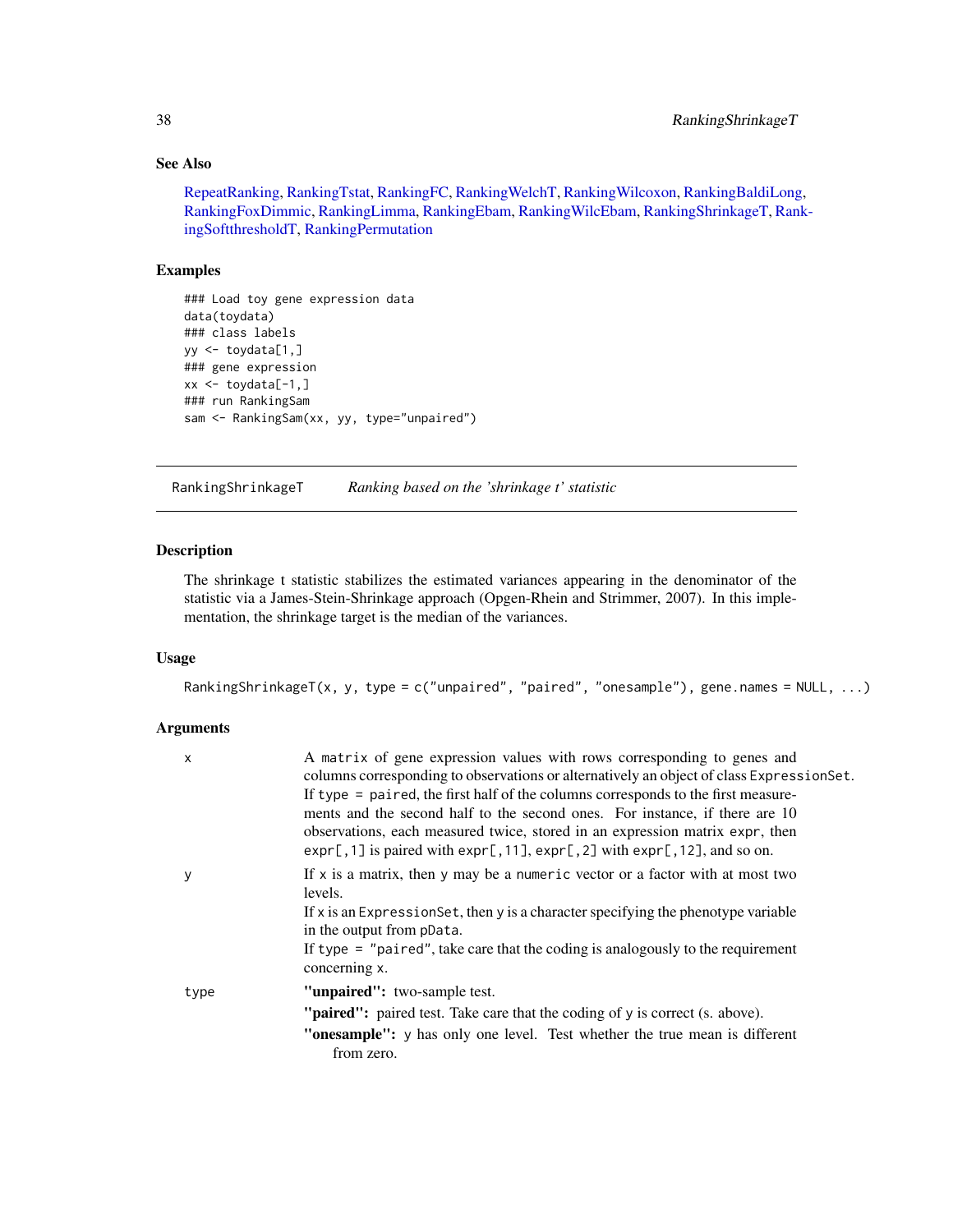# <span id="page-38-0"></span>RankingSoftthresholdT 39

| gene.names | An optional vector of gene names. |
|------------|-----------------------------------|
| .          | Currently unused argument.        |

## Value

An object of class [GeneRanking.](#page-12-1)

## Author(s)

Martin Slawski Anne-Laure Boulesteix

# References

Opgen-Rhein, R., Strimmer, K. (2007). Accurate Ranking of Differentially Expressed Genes by a Distribution-Free Shrinkage Approach. *Statistical Applications in Genetics and Molecular Biology, Vol. 6, Iss. 1, Art.9*

## See Also

[RepeatRanking,](#page-46-1) [RankingTstat,](#page-40-1) [RankingFC,](#page-30-1) [RankingWelchT,](#page-41-1) [RankingWilcoxon,](#page-44-1) [RankingBaldiLong,](#page-26-1) [RankingFoxDimmic,](#page-31-1) [RankingLimma,](#page-32-1) [RankingEbam,](#page-28-1) [RankingWilcEbam,](#page-42-1) [RankingSam,](#page-35-1) [Ranking-](#page-38-1)[SoftthresholdT,](#page-38-1) [RankingPermutation](#page-34-1)

## Examples

```
### Load toy gene expression data
data(toydata)
### class labels
yy <- toydata[1,]
### gene expression
xx \le -\text{toydata}[-1, ]### run RankingShrinkageT
shrinkaget <- RankingShrinkageT(xx, yy, type="unpaired")
```
<span id="page-38-1"></span>RankingSoftthresholdT *Ranking via the 'soft-threshold' t-statistic*

## Description

The 'soft-threshold' statistic (Wu, 2005) is constructed using a linear regression model with an L1 penalty (also referred to as LASSO penalty). In special cases (like here) the LASSO estimator can be calculated analytically and is then known as 'soft threshold estimator'.

#### Usage

```
RankingSoftthresholdT(x, y, type = c("unpaired", "paired", "onesample"),
                     lambda = c("lowess", "cor", "user"), userlambda = NULL,
                     gene.names = NULL, ...)
```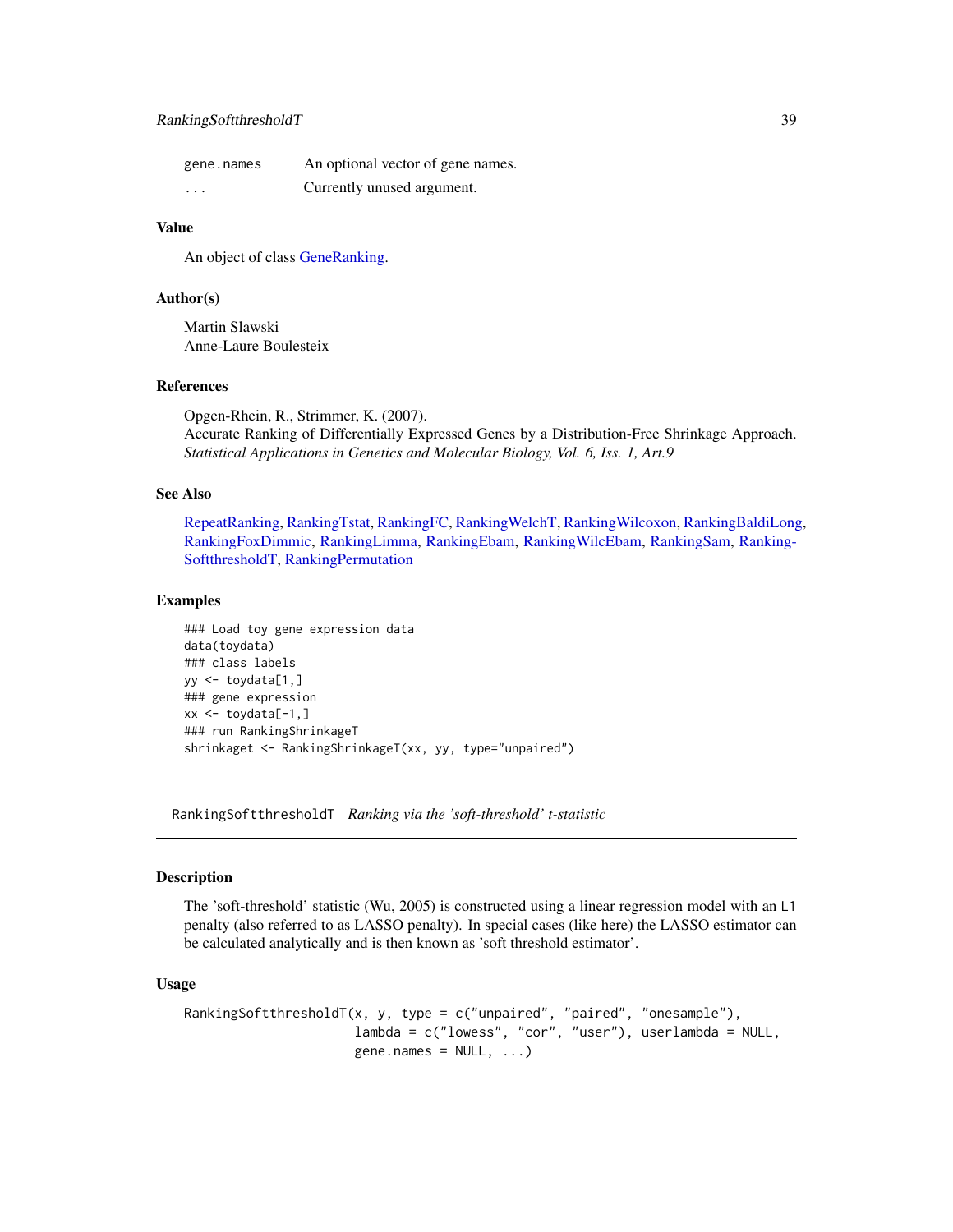## Arguments

| X          | A matrix of gene expression values with rows corresponding to genes and<br>columns corresponding to observations or alternatively an object of class ExpressionSet.<br>If type = paired, the first half of the columns corresponds to the first measure-<br>ments and the second half to the second ones. For instance, if there are 10<br>observations, each measured twice, stored in an expression matrix expr, then<br>$expr[, 1]$ is paired with $expr[, 11]$ , $expr[, 2]$ with $expr[, 12]$ , and so on. |
|------------|-----------------------------------------------------------------------------------------------------------------------------------------------------------------------------------------------------------------------------------------------------------------------------------------------------------------------------------------------------------------------------------------------------------------------------------------------------------------------------------------------------------------|
| У          | If $x$ is a matrix, then y may be a numeric vector or a factor with at most two<br>levels.<br>If x is an Expression Set, then y is a character specifying the phenotype variable<br>in the output from pData.                                                                                                                                                                                                                                                                                                   |
|            | If type $=$ "paired", take care that the coding is analogously to the requirement<br>concerning x.                                                                                                                                                                                                                                                                                                                                                                                                              |
| type       | "unpaired": two-sample test.                                                                                                                                                                                                                                                                                                                                                                                                                                                                                    |
|            | " <b>paired":</b> paired test. Take care that the coding of y is correct (s. above).                                                                                                                                                                                                                                                                                                                                                                                                                            |
|            | "onesample": y has only one level. Test whether the true mean is different<br>from zero.                                                                                                                                                                                                                                                                                                                                                                                                                        |
| lambda     | s. details                                                                                                                                                                                                                                                                                                                                                                                                                                                                                                      |
| userlambda | A user-specified value for lambda, s. details.                                                                                                                                                                                                                                                                                                                                                                                                                                                                  |
| gene.names | An optional vector of gene names.                                                                                                                                                                                                                                                                                                                                                                                                                                                                               |
| .          | Currently unused argument.                                                                                                                                                                                                                                                                                                                                                                                                                                                                                      |

## Details

There are currently three ways of specifying the shrinkage intensity lambda. Both "lowess" and "cor" are relatively slow, especially if rankings are calculated repeatedly [\(RepeatRanking\)](#page-46-1). Therefore, a 'reasonable' value can be set by the user.

# Value

An object of class GeneRanking.

## Note

The code is a modified version of an implementation available in the st package of Opgen-Rhein and Strimmer (2007).

## Author(s)

Martin Slawski Anne-Laure Boulesteix

# References

Wu, B. (2005). Differential gene expression using penalized linear regression models: The improved SAM statistic. *Bioinformatics, 21, 1565-1571*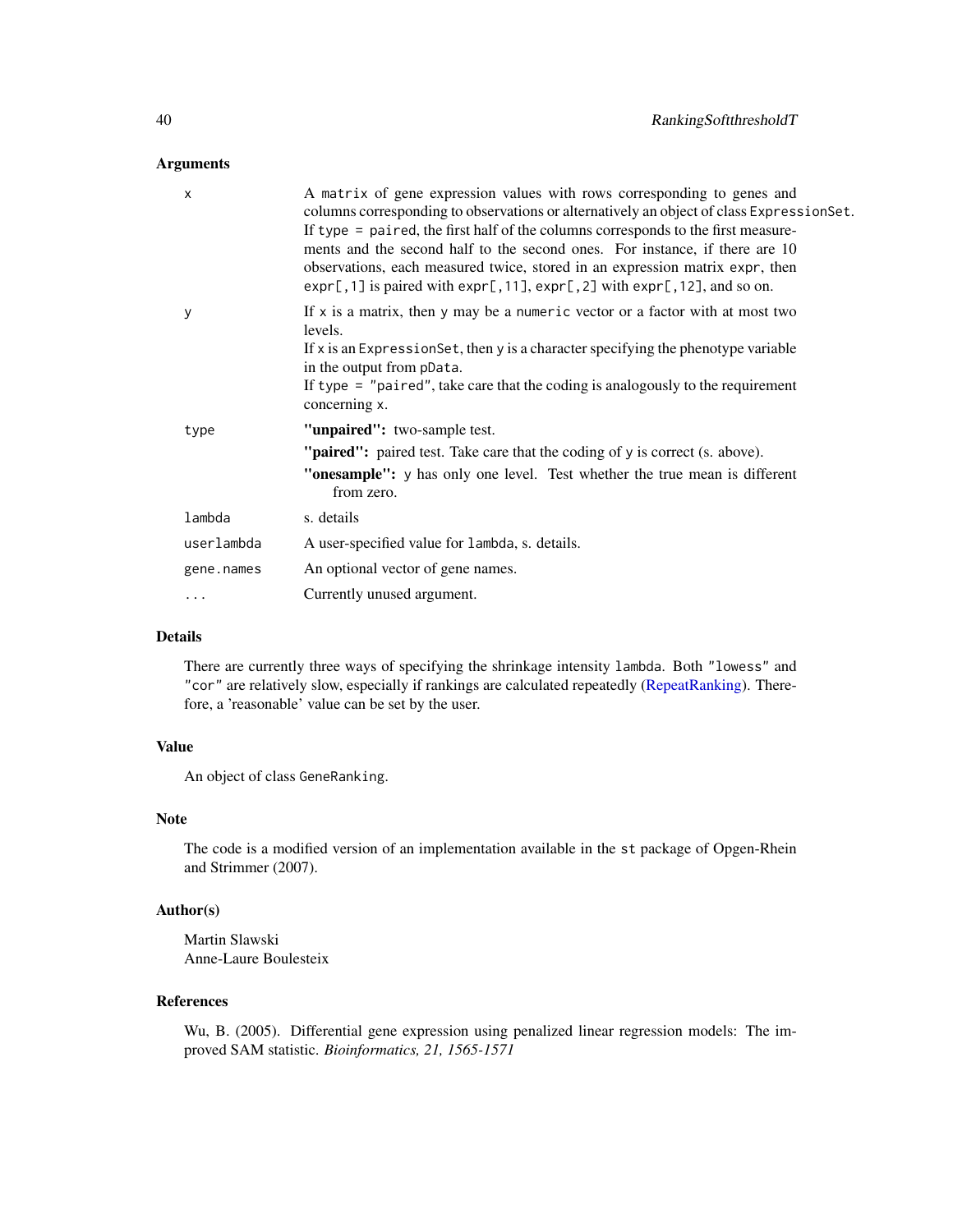# <span id="page-40-0"></span>RankingTstat 41

# See Also

[RepeatRanking,](#page-46-1) [RankingTstat,](#page-40-1) [RankingFC,](#page-30-1) [RankingWelchT,](#page-41-1) [RankingWilcoxon,](#page-44-1) [RankingBaldiLong,](#page-26-1) [RankingFoxDimmic,](#page-31-1) [RankingLimma,](#page-32-1) [RankingEbam,](#page-28-1) [RankingWilcEbam,](#page-42-1) [RankingSam,](#page-35-1) [Ranking-](#page-37-1)[ShrinkageT,](#page-37-1) [RankingPermutation](#page-34-1)

# Examples

```
### Load toy gene expression data
data(toydata)
### class labels
yy <- toydata[1,]
### gene expression
xx \leftarrow \text{toydata}[-1, ]### run RankingSoftthresholdT
softt <- RankingSoftthresholdT(xx, yy, type="unpaired")
```
<span id="page-40-1"></span>RankingTstat *Ranking based on the 'ordinary' t statistic.*

# Description

Performs univariate (rowwise) t tests on a gene expression matrix.

# Usage

```
RankingTstat(x, y, type = c("unpaired", "paired", "onesample"), pvalues = TRUE, gene.names = NULL, ...)
```
#### Arguments

| $\mathsf{x}$ | A matrix of gene expression values with rows corresponding to genes and<br>columns corresponding to observations or alternatively an object of class ExpressionSet.<br>If type $=$ "paired", the first half of the columns corresponds to the first mea-<br>surements and the second half to the second ones. For instance, if there are 10<br>observations, each measured twice, stored in an expression matrix expr, then<br>$exp[$ , 1] is paired with $exp[$ , 11], $exp[$ , 2] with $exp[$ , 12], and so on. |
|--------------|-------------------------------------------------------------------------------------------------------------------------------------------------------------------------------------------------------------------------------------------------------------------------------------------------------------------------------------------------------------------------------------------------------------------------------------------------------------------------------------------------------------------|
| y            | If $x$ is a matrix, then y may be a numeric vector or a factor with at most two<br>levels.<br>If $x$ is an Expression Set, then $y$ is a character specifying the phenotype variable<br>in the output from pData.<br>If type $=$ "paired", take care that the coding is analogously to the requirement<br>concerning x                                                                                                                                                                                            |
| type         | "unpaired": two-sample test, equal variances assumed.<br>For unequal variances, use Ranking WelchT.<br>"paired": paired test. Take care that the coding of y is correct (s. above).<br>"onesample": y has only one level. Test whether the true mean is different                                                                                                                                                                                                                                                 |
|              | from zero.                                                                                                                                                                                                                                                                                                                                                                                                                                                                                                        |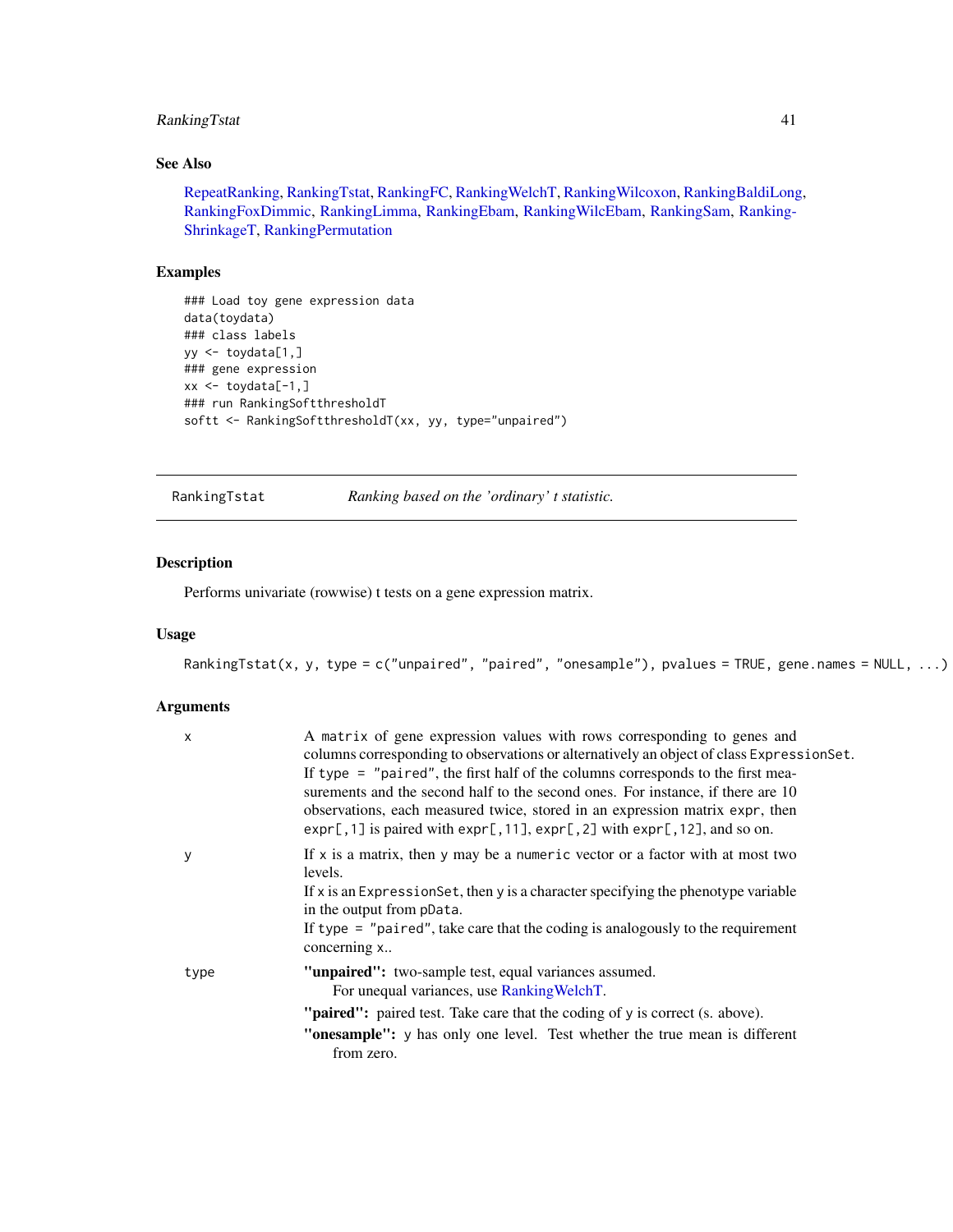<span id="page-41-0"></span>

| pvalues                 | Should p-values be computed? Default is TRUE. |
|-------------------------|-----------------------------------------------|
| gene.names              | An optional vector of gene names.             |
| $\cdot$ $\cdot$ $\cdot$ | Currently unused argument.                    |

## Value

An object of class [GeneRanking.](#page-12-1)

## Author(s)

Martin Slawski Anne-Laure Boulesteix

# See Also

[RepeatRanking,](#page-46-1) [RankingFC,](#page-30-1) [RankingWelchT,](#page-41-1) [RankingWilcoxon,](#page-44-1) [RankingBaldiLong,](#page-26-1) [Ranking-](#page-31-1)[FoxDimmic,](#page-31-1) [RankingLimma,](#page-32-1) [RankingEbam,](#page-28-1) [RankingWilcEbam,](#page-42-1) [RankingSam,](#page-35-1) [RankingShrink](#page-37-1)[ageT,](#page-37-1) [RankingSoftthresholdT,](#page-38-1) [RankingPermutation](#page-34-1)

#### Examples

```
## Load toy gene expression data
data(toydata)
### class labels
yy <- toydata[1,]
### gene expression
xx \leftarrow \text{toydata}[-1, ]### run RankingTstat
ordT <- RankingTstat(xx, yy, type="unpaired")
```
<span id="page-41-1"></span>RankingWelchT *Ranking based on the Welch t statistic.*

# Description

Performs univariate (rowwise) Welch tests on a gene expression matrix. The Welch t statistic is a better alternative to the 'ordinary' t statistic in the two sample, unequal variances setting.

## Usage

```
RankingWelchT(x, y, type = "unpaired", pvalues = TRUE, gene.names = NULL, ...)
```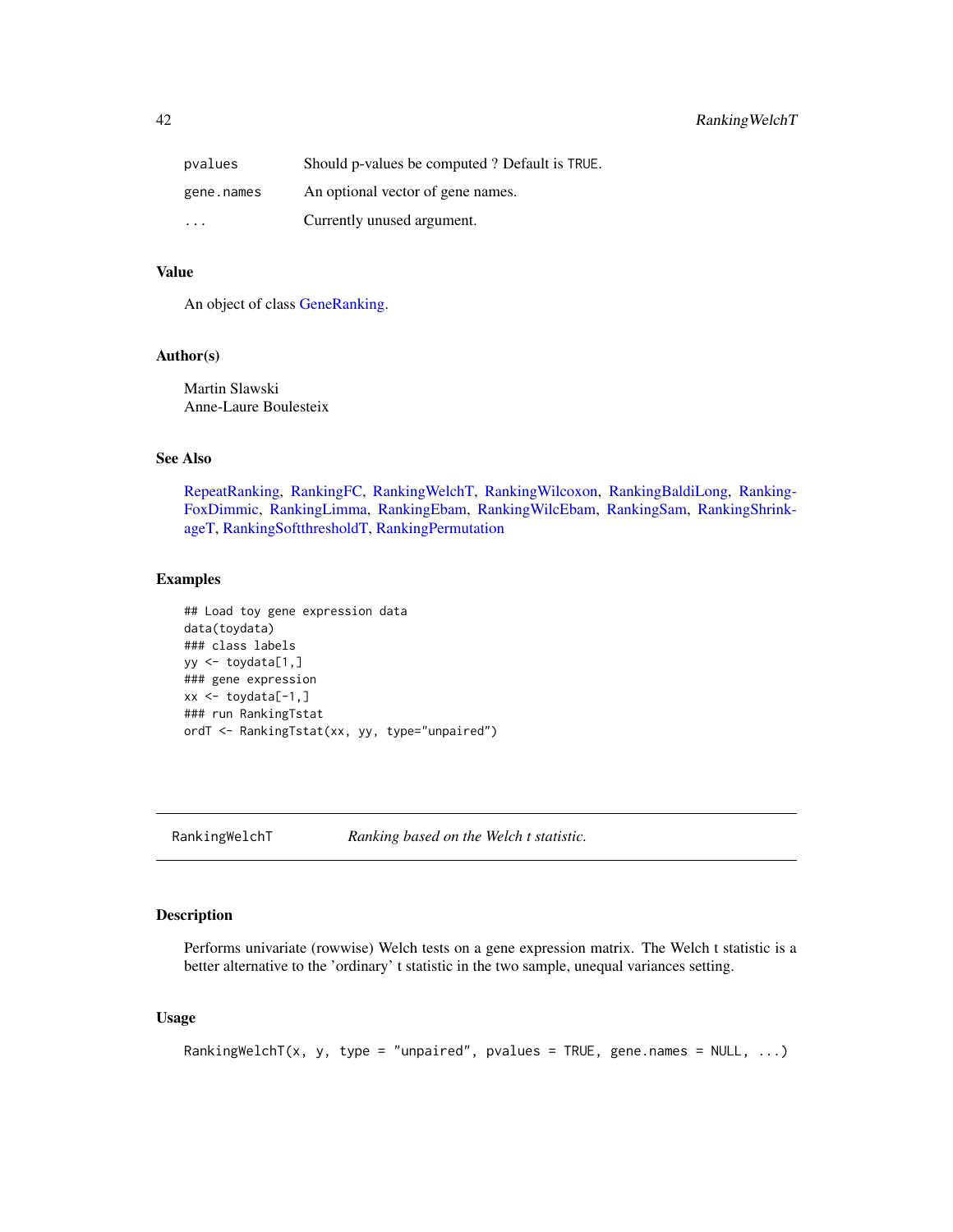### <span id="page-42-0"></span>**Arguments**

| x          | A matrix of gene expression values with rows corresponding to genes and<br>columns corresponding to observations or alternatively an object of class ExpressionSet.                                               |
|------------|-------------------------------------------------------------------------------------------------------------------------------------------------------------------------------------------------------------------|
| у          | If $x$ is a matrix, then $y$ may be a numeric vector or a factor with at most two<br>levels.<br>If $x$ is an Expression Set, then y is a character specifying the phenotype variable<br>in the output from pData. |
| type       | Only the two sample case, type="unpaired" is possible. Otherwise, use Rank-<br>ing Tstat. Variances are assumed to be unequal.                                                                                    |
| pvalues    | Should p-values be computed ? Default is TRUE.                                                                                                                                                                    |
| gene.names | An optional vector of gene names.                                                                                                                                                                                 |
| $\cdots$   | Currenly unused argument.                                                                                                                                                                                         |

#### Value

An object of class [GeneRanking.](#page-12-1)

# Author(s)

Martin Slawski Anne-Laure Boulesteix

## See Also

[RepeatRanking,](#page-46-1) [RankingTstat,](#page-40-1) [RankingFC,](#page-30-1) [RankingWilcoxon,](#page-44-1) [RankingBaldiLong,](#page-26-1) [RankingFoxDim](#page-31-1)[mic,](#page-31-1) [RankingLimma,](#page-32-1) [RankingEbam,](#page-28-1) [RankingWilcEbam,](#page-42-1) [RankingSam,](#page-35-1) [RankingShrinkageT,](#page-37-1) [Rank](#page-38-1)[ingSoftthresholdT,](#page-38-1) [RankingPermutation](#page-34-1)

# Examples

```
## Load toy gene expression data
data(toydata)
### class labels
yy <- toydata[1,]
### gene expression
xx \leftarrow \text{toydata}[-1, ]### run RankingWelch
welchT <- RankingWelchT(xx, yy, type="unpaired")
```
<span id="page-42-1"></span>RankingWilcEbam *Ranking based on the empirical bayes approach of Efron*

# Description

The function is a wrapper for the function wilc.ebam from the package siggenes that implements an empirical bayes mixture model approach in combination with the Wilcoxon statistic.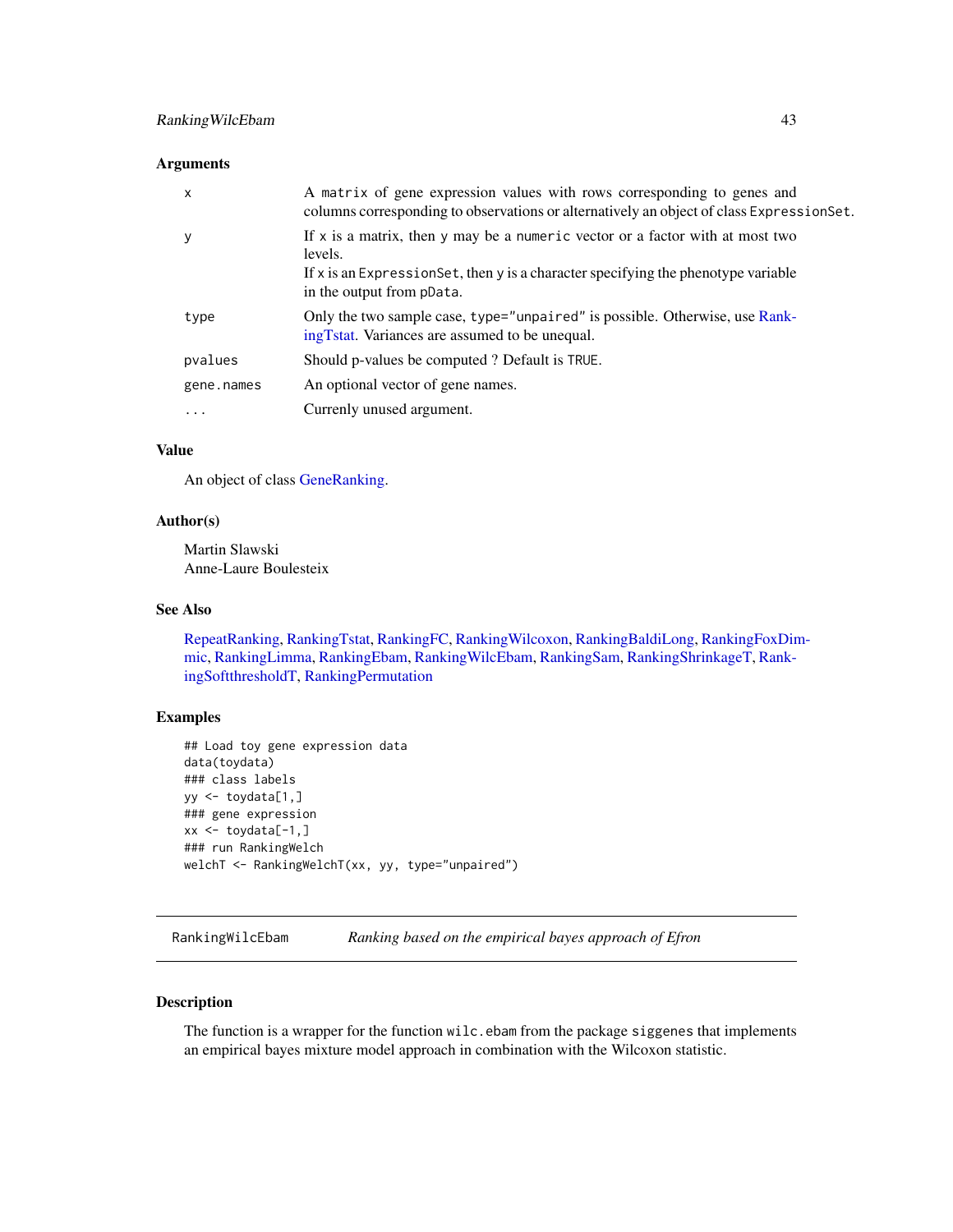## Usage

RankingWilcEbam(x, y, type = c("unpaired", "paired", "onesample"), gene.names = NULL, ...)

## Arguments

| $\times$   | A matrix of gene expression values with rows corresponding to genes and<br>columns corresponding to observations or alternatively an object of class Expression Set<br>alternatively an object of class Expression Set.<br>If type = paired, the first half of the columns corresponds to the first mea- |
|------------|----------------------------------------------------------------------------------------------------------------------------------------------------------------------------------------------------------------------------------------------------------------------------------------------------------|
|            | surements and the second half to the second ones. For instance, if there are 10<br>observations, each measured twice, stored in an expression matrix expr, then<br>$exp[$ , 1] is paired with $exp[$ , 11], $exp[$ , 2] with $exp[$ , 12], and so on.                                                    |
| у          | If $x$ is a matrix, then y may be a numeric vector or a factor with at most two<br>levels.<br>If $x$ is an Expression Set, then $y$ is a character specifying the phenotype variable                                                                                                                     |
|            | in the output from pData.                                                                                                                                                                                                                                                                                |
|            | If type $=$ paired, take care that the coding is analogously to the requirement<br>concerning x                                                                                                                                                                                                          |
| type       | "unpaired": two-sample test.                                                                                                                                                                                                                                                                             |
|            | "paired": paired test. Take care that the coding of y is correct (s. above)                                                                                                                                                                                                                              |
|            | "onesample": y has only one level. Test whether the true mean is different<br>from zero.                                                                                                                                                                                                                 |
| gene.names | An optional vector of gene names.                                                                                                                                                                                                                                                                        |
| $\cdots$   | Further arguments to be passed to wilc.ebam, s. package siggenes.                                                                                                                                                                                                                                        |

## Value

An object of class GeneRanking.

# Note

p-values are *not* computed - the statistic is a posterior probabiliy.

# Author(s)

Martin Slawski Anne-Laure Boulesteix

# References

Efron, B., Tibshirani, R. (2002).

Empirical Bayes Methods and False Discovery Rates for Microarrays *Genetic Epidemiology, 23, 70-86*

Schwender, H., Krause, A. and Ickstadt, K. (2003). Comparison of the Empirical Bayes and the Significance Analysis of Microarrays. *Techical Report, University of Dortmund.*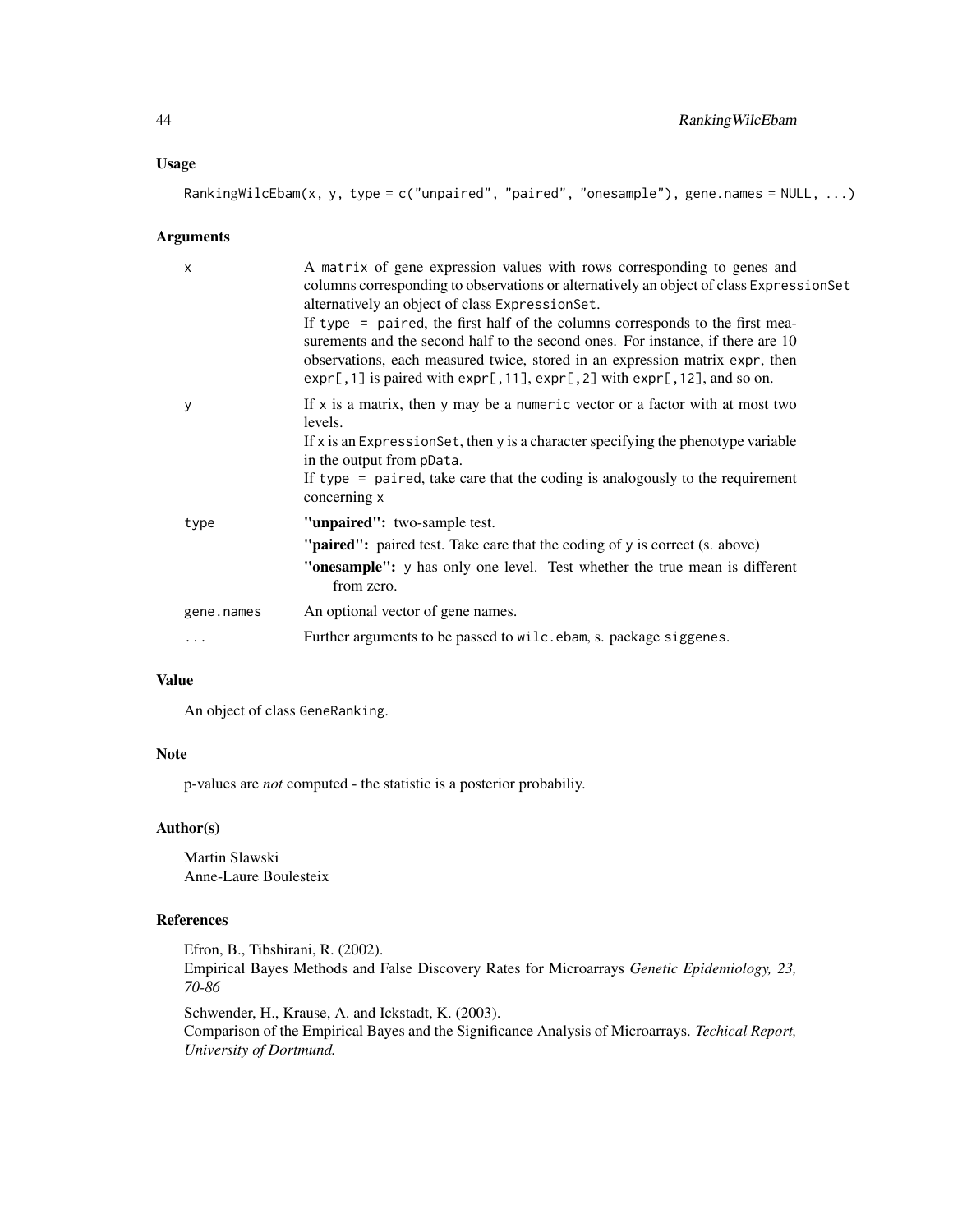# <span id="page-44-0"></span>Ranking Wilcoxon 45

#### See Also

[RepeatRanking,](#page-46-1) [RankingTstat,](#page-40-1) [RankingFC,](#page-30-1) [RankingWelchT,](#page-41-1) [RankingWilcoxon,](#page-44-1) [RankingBaldiLong,](#page-26-1) [RankingFoxDimmic,](#page-31-1) [RankingLimma,](#page-32-1) [RankingEbam,](#page-28-1) [RankingSam,](#page-35-1) [RankingShrinkageT,](#page-37-1) [Ranking-](#page-38-1)[SoftthresholdT,](#page-38-1) [RankingPermutation](#page-34-1)

## Examples

```
### Load toy gene expression data
data(toydata)
### class labels
yy <- toydata[1,]
### gene expression
xx <- toydata[-1,]
### run RankingWilcEbam
WilcEbam <- RankingWilcEbam(xx, yy, type="unpaired")
```
<span id="page-44-1"></span>RankingWilcoxon *Ranking based on the Wilcoxon statistic*

#### Description

The Wilcoxon statistic is rank-based and 'distribution free'. It is equivalent to the Mann-Whitney statistic and also related to the 'area under the curve' (AUC) in the two sample case. The implementation is efficient, but still far slower than that of the t-statistic.

# Usage

RankingWilcoxon(x, y, type = c("unpaired", "paired", "onesample"), pvalues = FALSE, gene.names = NULL,

# Arguments

| X    | A matrix of gene expression values with rows corresponding to genes and<br>columns corresponding to observations or alternatively an object of class ExpressionSet.<br>If type $=$ "paired", the first half of the columns corresponds to the first mea-<br>surements and the second half to the second ones. For instance, if there are 10<br>observations, each measured twice, stored in an expression matrix expr, then<br>$exp[$ , 1] is paired with $exp[$ , 11], $exp[$ , 2] with $exp[$ , 12], and so on. |
|------|-------------------------------------------------------------------------------------------------------------------------------------------------------------------------------------------------------------------------------------------------------------------------------------------------------------------------------------------------------------------------------------------------------------------------------------------------------------------------------------------------------------------|
| у    | If $x$ is a matrix, then y may be a numeric vector or a factor with at most two<br>levels.<br>If x is an Expression Set, then y is a character specifying the phenotype variable<br>in the output from pData.<br>If type $=$ "paired", take care that the coding is analogously to the requirement<br>concerning x                                                                                                                                                                                                |
| type | <b>"unpaired":</b> two-sample test, Wilcoxon Rank Sum test is performed.<br>" <b>paired":</b> Wilcoxon sign rank test is performed on the differences.<br>"onesample": y has only one level. The Wilcxon sign rank test for difference<br>from zero is performed.                                                                                                                                                                                                                                                 |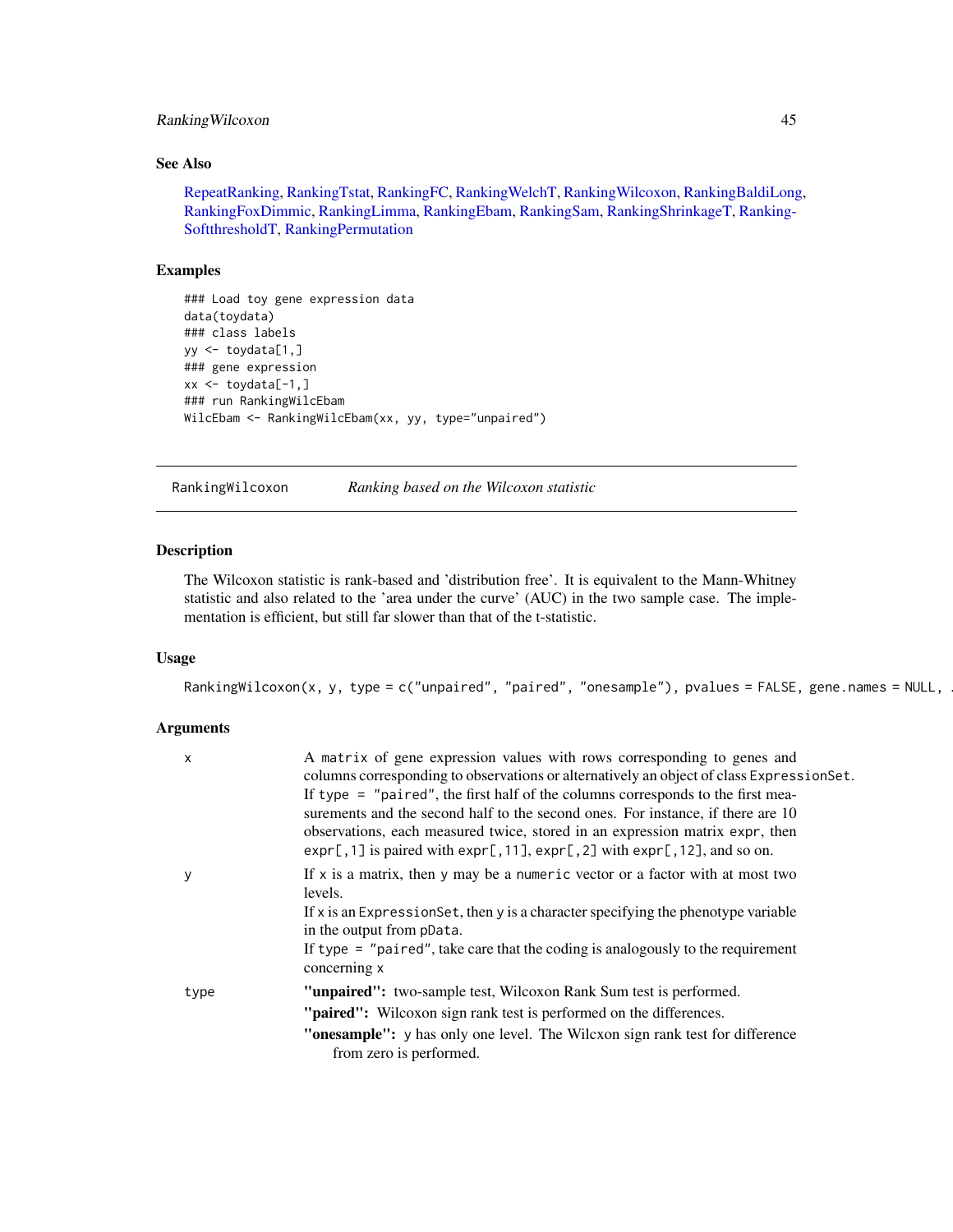<span id="page-45-0"></span>

| pvalues                 | Should p-values be computed ? Default is FALSE. |
|-------------------------|-------------------------------------------------|
| gene.names              | An optional vector of gene names.               |
| $\cdot$ $\cdot$ $\cdot$ | Currently unused argument.                      |

# Value

An object of class [GeneRanking.](#page-12-1)

## Author(s)

Martin Slawski Anne-Laure Boulesteix

#### See Also

[RepeatRanking,](#page-46-1) [RankingTstat,](#page-40-1) [RankingFC,](#page-30-1) [RankingWelchT,](#page-41-1) [RankingBaldiLong,](#page-26-1) [RankingFoxDim](#page-31-1)[mic,](#page-31-1) [RankingLimma,](#page-32-1) [RankingEbam,](#page-28-1) [RankingWilcEbam,](#page-42-1) [RankingSam,](#page-35-1) [RankingShrinkageT,](#page-37-1) [Rank](#page-38-1)[ingSoftthresholdT,](#page-38-1) [RankingPermutation](#page-34-1)

## Examples

```
## Load toy gene expression data
data(toydata)
### class labels
yy \leftarrow toydata[1,]### gene expression
xx <- toydata[-1,]
### run RankingWilcoxon
wilcox <- RankingWilcoxon(xx, yy, type="unpaired")
```
<span id="page-45-2"></span>RepeatedRanking-class *"RepeatedRanking"*

#### <span id="page-45-1"></span>Description

Object returned by a call to [RepeatRanking](#page-46-1) or [MergeMethods](#page-25-1)

## Slots

- original: The ranking based on the original data set (output from [RepeatRanking\)](#page-46-1) or on a reference method (output from [MergeMethods\)](#page-25-1), represented by an object of class GeneRanking
- rankings: The rankings obtained from altered datasets (output from [RepeatRanking](#page-46-1) or from different methods (output from [MergeMethods\)](#page-25-1), stored as a matrix. One column represents one replication (output from [RepeatRanking](#page-46-1) or one method (output from [MergeMethods\)](#page-25-1). Each column is of the same structure as the slot ranking of the class GeneRanking.
- pvals: The matrix of p-values stored analogously to rankings. If p-values have not been computed, this is a matrix of NAs.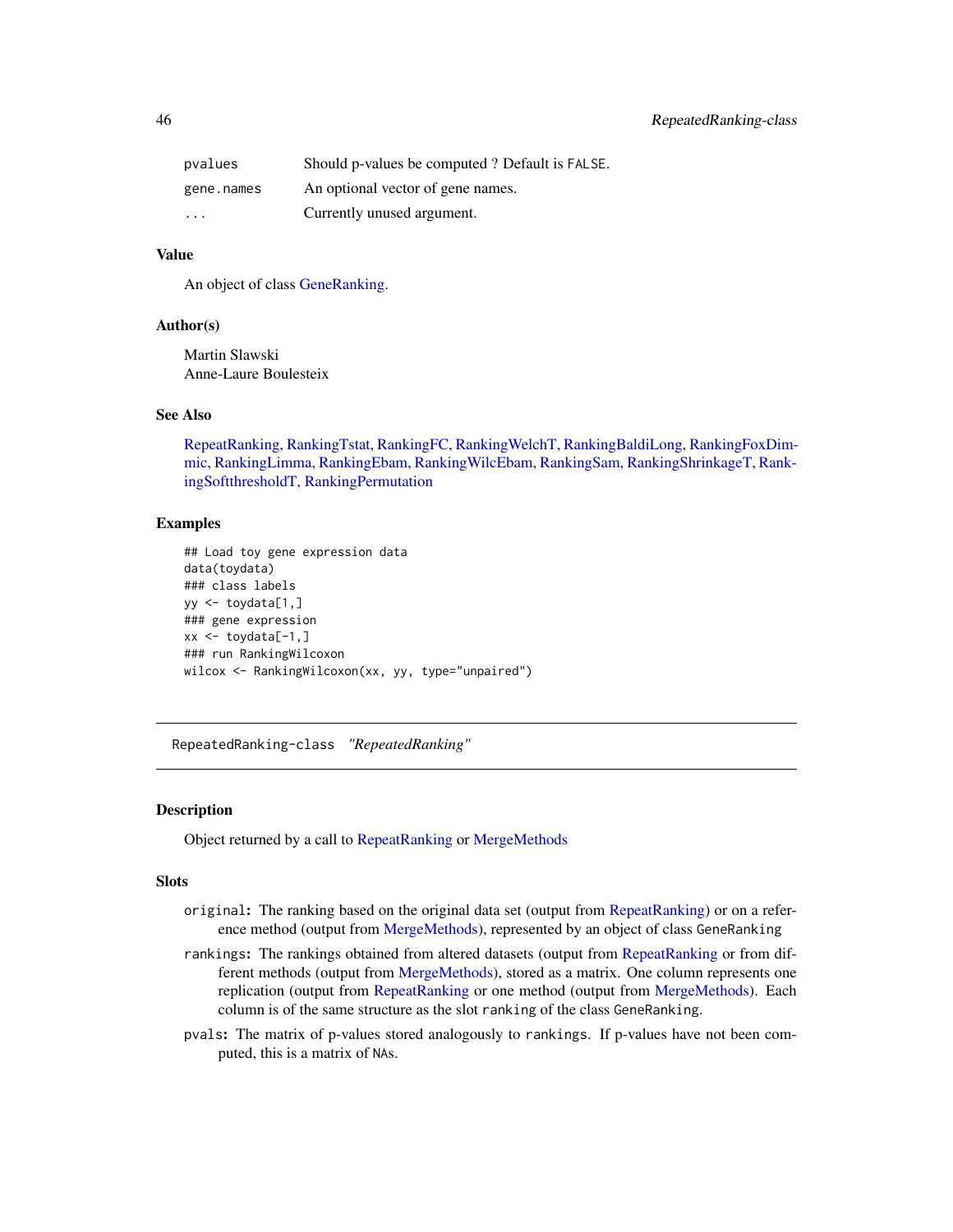<span id="page-46-0"></span>statistics: The statistics obtained from altered data sets, stored analogously to rankings

scheme: A character for the resampling scheme, can be one of "subsampling", "labelexchange", "bootstrap", "jittering" (if noise has been added), "merged (rankings)" if several resampling schemes for the same dataset and ranking method have been combined via the MergeRankings-method, or "merged (methods)" if the rankings of several methods have been combined via the MergeMethods-method.

#### **Methods**

show Use show(RepeatedRanking-Object) for brief information.

- toplist Use toplist (RepeatedRanking-Object,  $k=10$ ) to get information about the top  $k=10$ genes for each ranking and one overview table showing frequencies of gene indices for each of the ranks 1,...k. Additionally, only the overview table can be shown with all other output suppressed using toplist(RepeatedRanking-Object, show=FALSE).
- dispersion Genewise variance estimation, s. [dispersion,RepeatedRanking-method](#page-10-1)
- MergeRankings Use MergeRankings(RepeatedRanking-Object1, RepeatedRanking-Object2) to combine results from different resampling schemes. The results is again an object of class RepeatedRanking where the slot scheme is "merged (rankings)" and all matrices have been concatenated columnwise.
- plot Use plot(RepeatedRanking-Object) for a scatterplot of the reference ranking (slot original) vs. alternative rankings (slot rankings).

HeatmapRankings s. [HeatmapRankings](#page-24-1)

#### Author(s)

Martin Slawski Anne-Laure Boulesteix

#### See Also

[GeneRanking,](#page-12-1) [RepeatRanking,](#page-46-1) [MergeMethods,](#page-25-1) [dispersion,](#page-10-1) [HeatmapRankings](#page-24-1)

<span id="page-46-1"></span>RepeatRanking *Repeat the ranking procedure for altered data sets*

## Description

Altered data sets are typically prepared by calls to [GenerateFoldMatrix](#page-14-1) or [GenerateBootMatrix.](#page-13-1) The ranking procedure is then repeated for each of these new 'artificial' data sets. One major goal of this procedure is to examine the stability of the results obtained with the original dataset.

#### Usage

```
RepeatRanking(R, P, scheme=c("subsampling", "labelexchange"), iter=10,
                              varlist = list(genewise=FALSE, factor=1/5), ...)
```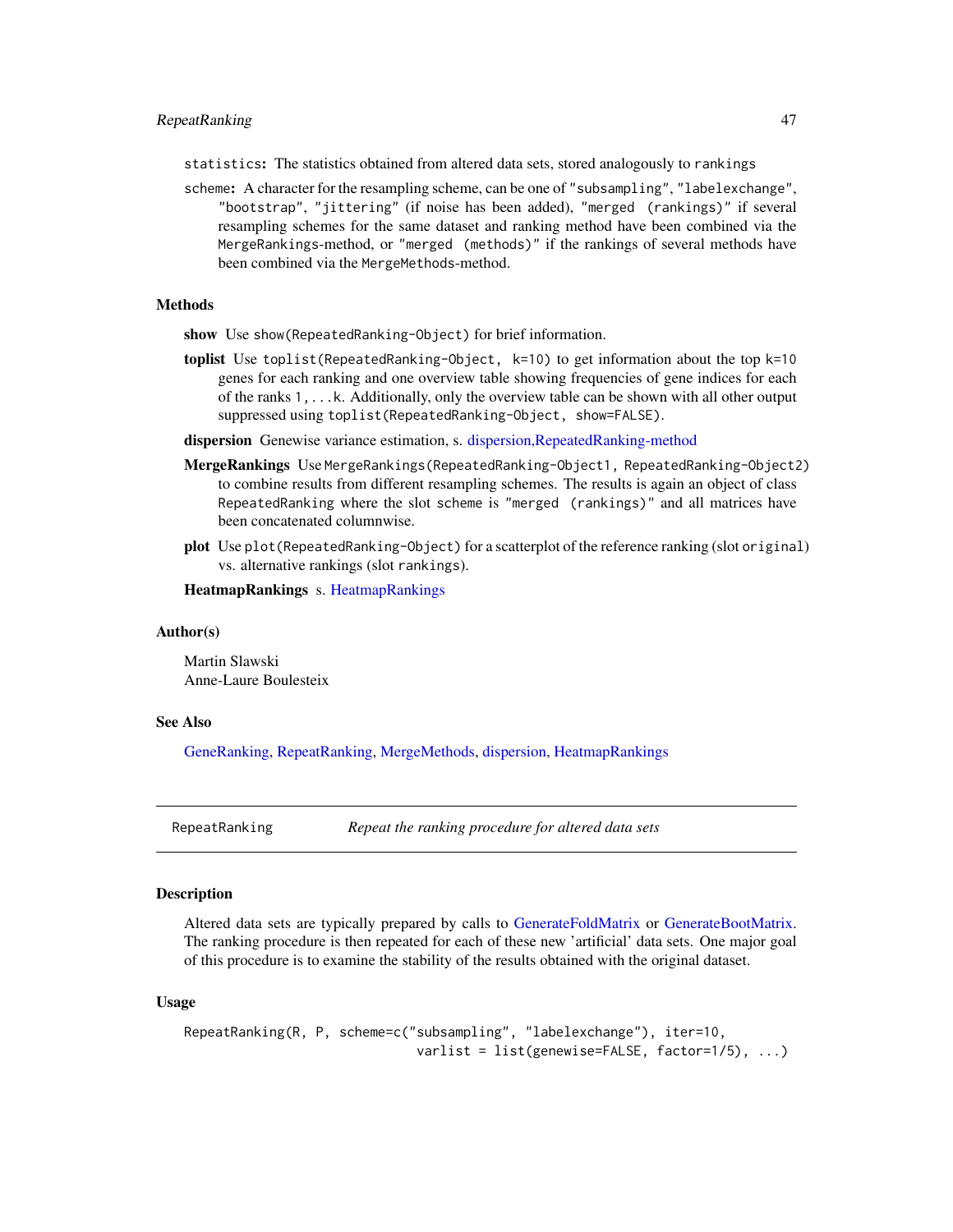# Arguments

| R       | The original ranking, represented by an object of class GeneRanking.                                                                                                                                                                                                                                                                                                                                                                                                                                                                                                                                                                       |
|---------|--------------------------------------------------------------------------------------------------------------------------------------------------------------------------------------------------------------------------------------------------------------------------------------------------------------------------------------------------------------------------------------------------------------------------------------------------------------------------------------------------------------------------------------------------------------------------------------------------------------------------------------------|
| P       | An object of class FoldMatrix or BootMatrix as generated by GenerateFoldMa-<br>trix or GenerateBootMatrix, respectively.<br>Can also be missing. In this case, the original dataset is perturbed by adding<br>gaussian noise, s. argument varlist.                                                                                                                                                                                                                                                                                                                                                                                         |
| scheme  | Used only if P is a Foldmatrix. Can be "subsampling" or "labelexchange".<br>'Subsampling' means that observations are removed as determined by the slot<br>foldmatrix. 'Labelexchange' means that those observations which would be<br>removed are instead kept in the sample, but are assigned to the opposite class.                                                                                                                                                                                                                                                                                                                     |
| iter    | Used only if P is missing, specifying the number of different noise-perturbed<br>datasets to be created. Per default, the number of iterations is 10.                                                                                                                                                                                                                                                                                                                                                                                                                                                                                      |
| varlist | Used only if P is missing. A list with two components (genewise, a logical<br>and frac, a positive real number), both controlling the variance of the added<br>noise. If genewise=FALSE (default) then the noise has the same variance for<br>all genes: it is estimated by pooled variance estimation from the original data<br>set. Otherwise, the variance of the noise is different for each gene and estimated<br>genewise from the original data set. frac is the fraction of the variance of the<br>estimated variance(s) to be used as the variance of the added noise. The default<br>value is 1/5 and is usually smaller than 1. |
| .       | Further arguments to be passed to the ranking method from which rankings are<br>generated.                                                                                                                                                                                                                                                                                                                                                                                                                                                                                                                                                 |

## Value

An object of class [RepeatedRanking](#page-45-1)

## Author(s)

Martin Slawski Anne-Laure Boulesteix

# See Also

[GeneRanking,](#page-12-1) [RepeatedRanking,](#page-45-1) [RankingTstat,](#page-40-1) [RankingFC,](#page-30-1) [RankingWelchT,](#page-41-1) [RankingWilcoxon,](#page-44-1) [RankingBaldiLong,](#page-26-1) [RankingFoxDimmic,](#page-31-1) [RankingLimma,](#page-32-1) [RankingEbam,](#page-28-1) [RankingWilcEbam,](#page-42-1) [Rank](#page-35-1)[ingSam,](#page-35-1) [RankingShrinkageT,](#page-37-1) [RankingSoftthresholdT,](#page-38-1) [RankingPermutation](#page-34-1)

# Examples

```
## Load toy gene expression data
data(toydata)
### class labels
yy <- toydata[1,]
### gene expression
xx \leftarrow \text{toydata}[-1, ]### Get ranking for the original data set, with the ordinary t-statistic
ordT <- RankingTstat(xx, yy, type="unpaired")
```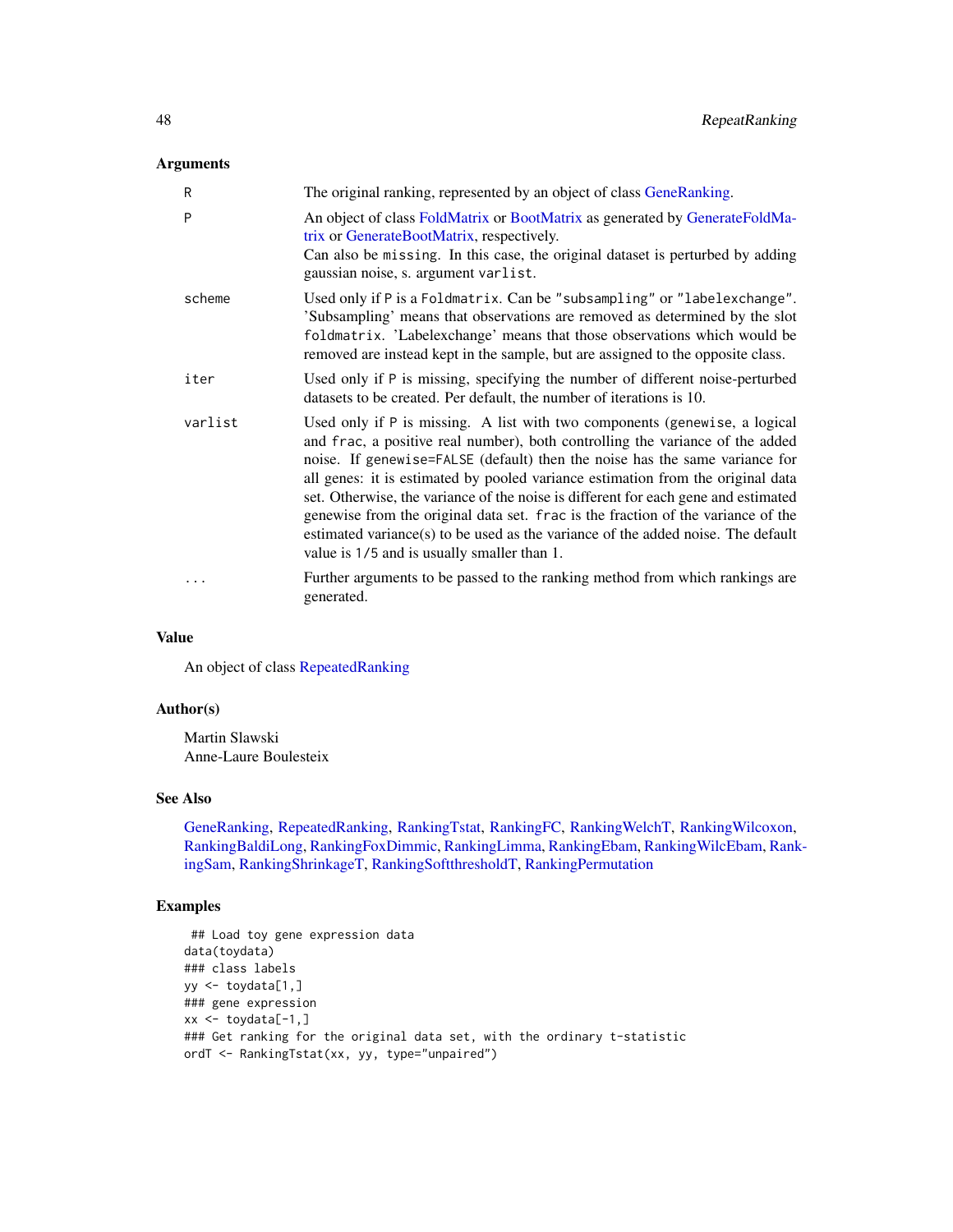# <span id="page-48-0"></span>samplingcontrol 49

```
### Generate the leave-one-out / exchange-one-label matrix
loo <- GenerateFoldMatrix(y = yy, k=1)
### Repeat the ranking with the t-statistic, using the leave-one-out scheme
loor_ordT <- RepeatRanking(ordT, loo)
### .. or the label exchange scheme
ex1r_ordT <- RepeatRanking(ordT, loo, scheme = "labelexchange")
### Generate the bootstrap matrix
boot <- GenerateBootMatrix(y = yy, maxties=3, minclassize=5, repl=30)
### Repeat ranking with the t-statistic for bootstrap replicates
boot_ordT <- RepeatRanking(ordT, boot)
### Repeat the ranking procedure for an altered data set with added noise
noise_ordT <- RepeatRanking(ordT, varlist=list(genewise=TRUE, factor=1/10))
```
<span id="page-48-1"></span>samplingcontrol *Control function*

# Description

Normally, this function is not called. Only if warnings occur in [GenerateBootMatrix](#page-13-1) or [Generate-](#page-14-1)[FoldMatrix,](#page-14-1) try to increase candreplicates with respect to the default (three times the number of desired Boostrap/Jackknife-Iterations, s. argument replicates in [GenerateBootMatrix/](#page-13-1) [Generate-](#page-14-1)[FoldMatrix](#page-14-1) or maxiter.)

#### Usage

```
samplingcontrol(candreplicates, maxiter = 5)
```
#### Arguments

candreplicates s. description maxiter s. description

# Value

A list used in [GenerateBootMatrix](#page-13-1)[/GenerateFoldMatrix.](#page-14-1)

StabilityDistance-class

*"StabilityDistance"*

# <span id="page-48-2"></span>Description

An object returned from a call to [GetStabilityDistance.](#page-19-1)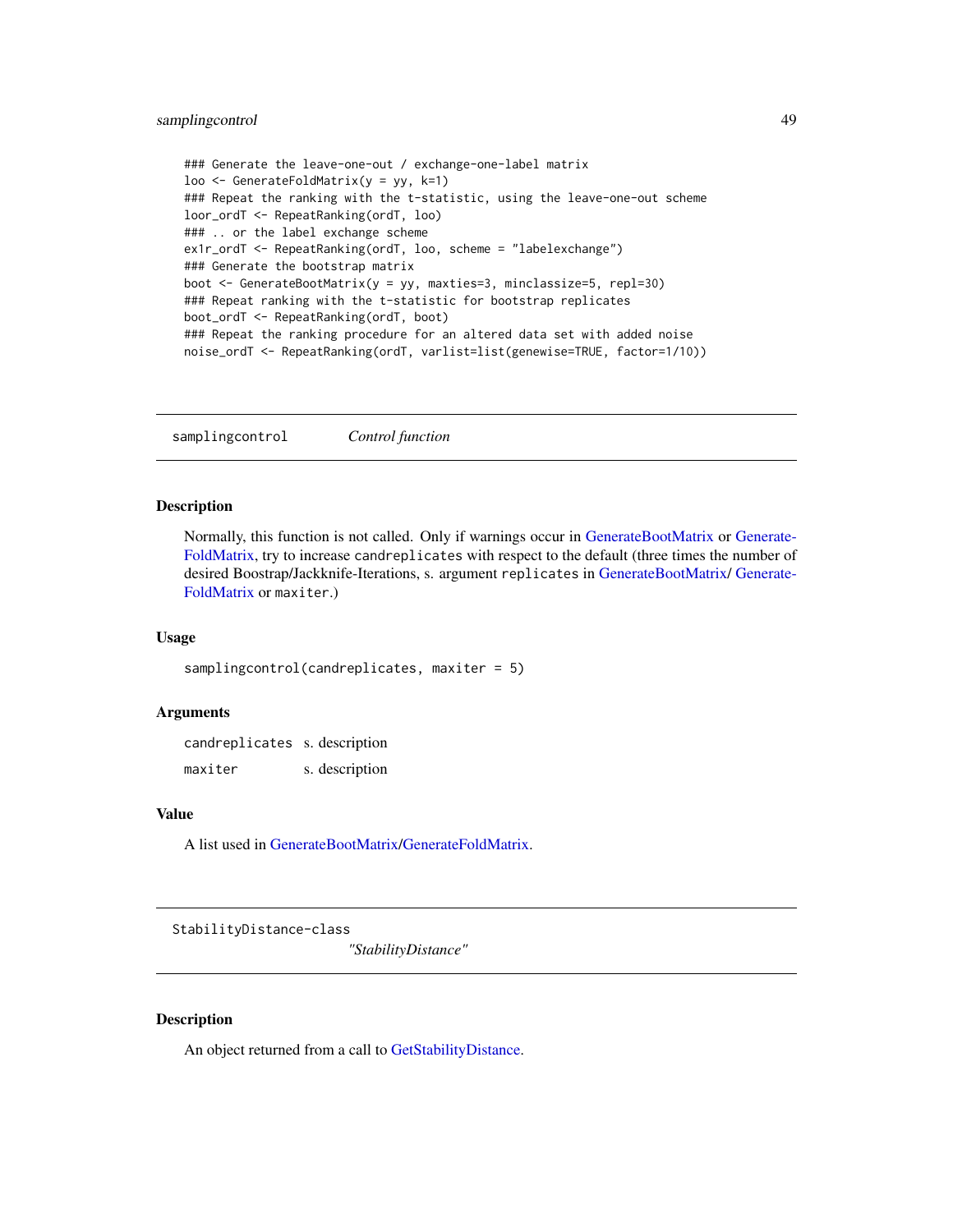#### <span id="page-49-0"></span>**Slots**

- scores: A numeric vector of stability scores, with 0 corresponding to maximum instability and 1 to maximum stability.
- noinformation: The stability score one would expect in the no-information case, which corresponds to the random generation of two mutually independent rankings.

scheme s. [GetStabilityDistance.](#page-19-1)

measure The distance measure used, s. [GetStabilityDistance.](#page-19-1)

decay The decay scheme used for the weights, s. [GetStabilityDistance.](#page-19-1)

#### Methods

show Use show(object) for brief information.

summary Use summary(object), display = c("summary", "all"), digits = 3 for condensed output. The argument display controls whether only a five-point summary is printed (display = "summary") or whether all results are printed (display = "all"). The argument digits is used for number formatting. Note that the output additionally depends on scheme.

## Author(s)

Martin Slawski Anne-Laure Boulesteix

## References

Jurman, G., Merler, S., Barla, A., Paoli, S., Galea, A., Furlanello, C. (2008). Algebraic stability indicators for ranked lists in molecular profiling. *Bioinformatics 24, 258-264*

DeConde, R. P., Hawley, S., Falcon, S., Clegg, N., Knudsen, B., Etzioni, R. (2006). Combining results of microarray experiments: a rank aggregation approach. *Statistical Applications in Genetics and Molecular Biology 5, 15*

StabilityOverlap-class

*"StabilityOverlap"*

## <span id="page-49-1"></span>Description

An object returned from a call to [GetStabilityOverlap.](#page-20-1)

#### **Slots**

intersection: A matrix of intersection counts, normalized such that 1 is the maximum attainable value. The rows correspond to the positions in the list such that row i contains the number of common elements of two lists up to position i. The columns correspond to lists, either obtained from altered datasets or by applying multiple ranking procedures.

overlapscore: A matrix of overlap scores, arranged analogously to intersection.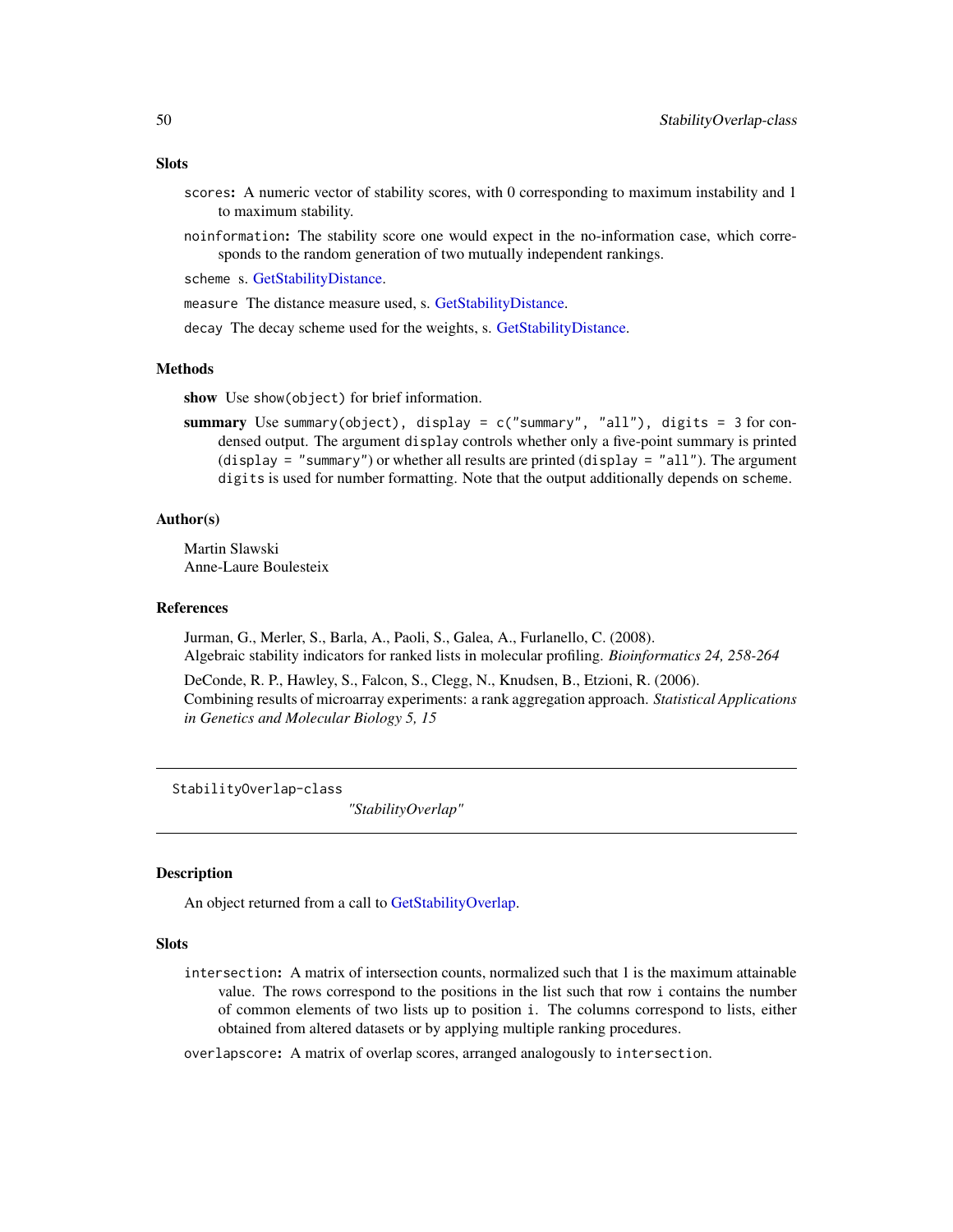noinformation: A list containing two numeric vectors named "intersection" and "overlap score" containing for each list position intersection counts and overlap scores one would expect in the no-information case, corresponding to the random generation of two mutually independent lists.

scheme s. [GetStabilityOverlap.](#page-20-1)

decay The decay scheme used for the weights, s. [GetStabilityOverlap.](#page-20-1)

#### Methods

show Use show(object) for brief information.

- summary Use summary(object), measure = c("overlapscore", "intersection"), display = c("summary", "all for condensed output. The argument measure specifies the measure one is interested in. The argument display controls whether only a five-point summary is printed (display = "summary") or whether all results are printed (display = "all"). The argument position specifies the list position, e.g. if position = 10, then intersection counts/overlap scores up to position 10 are summarized. The argument digits is used for number formatting. Note that the output depends on scheme.
- plot plot(object, frac=1/50, mode =  $c("mean", "all", "specific"), which = 1, ...)$ produces a graphical display of the intersection count (upper panel) and the overlap score (lower panel) for increasing list position, ranging from 1 to frac\*number of genes. The argument mode specifies whether this is done as average over all lists (mode = "mean"), for a certain alternative list which (mode = "specific") or succesively in the form of separate plots for each alternative list (mode =  $"all"$ ). The ... argument may be used to modify graphical options.

#### Author(s)

Martin Slawski Anne-Laure Boulesteix

## References

Qiu, X., Xiao, Y., Gordon, A., Yakovlev, A., (2006) Assessing stability of gene selection in microarray data analysis. *BMC Bioinformatics 7, 50*

Yang, X., Bentink, S., Scheid, S., Spang, R. (2006) Similarities of ordered gene lists. *Journal of Bioinformatics and Computational Biology 4, 693-708*

Lottaz, C., Yang, X., Scheid, S., Spang, R. (2006) OrderedList - a Bioconductor package for detecting similarity in ordered gene lists. *Bioinformatics, 22, 2315-2316*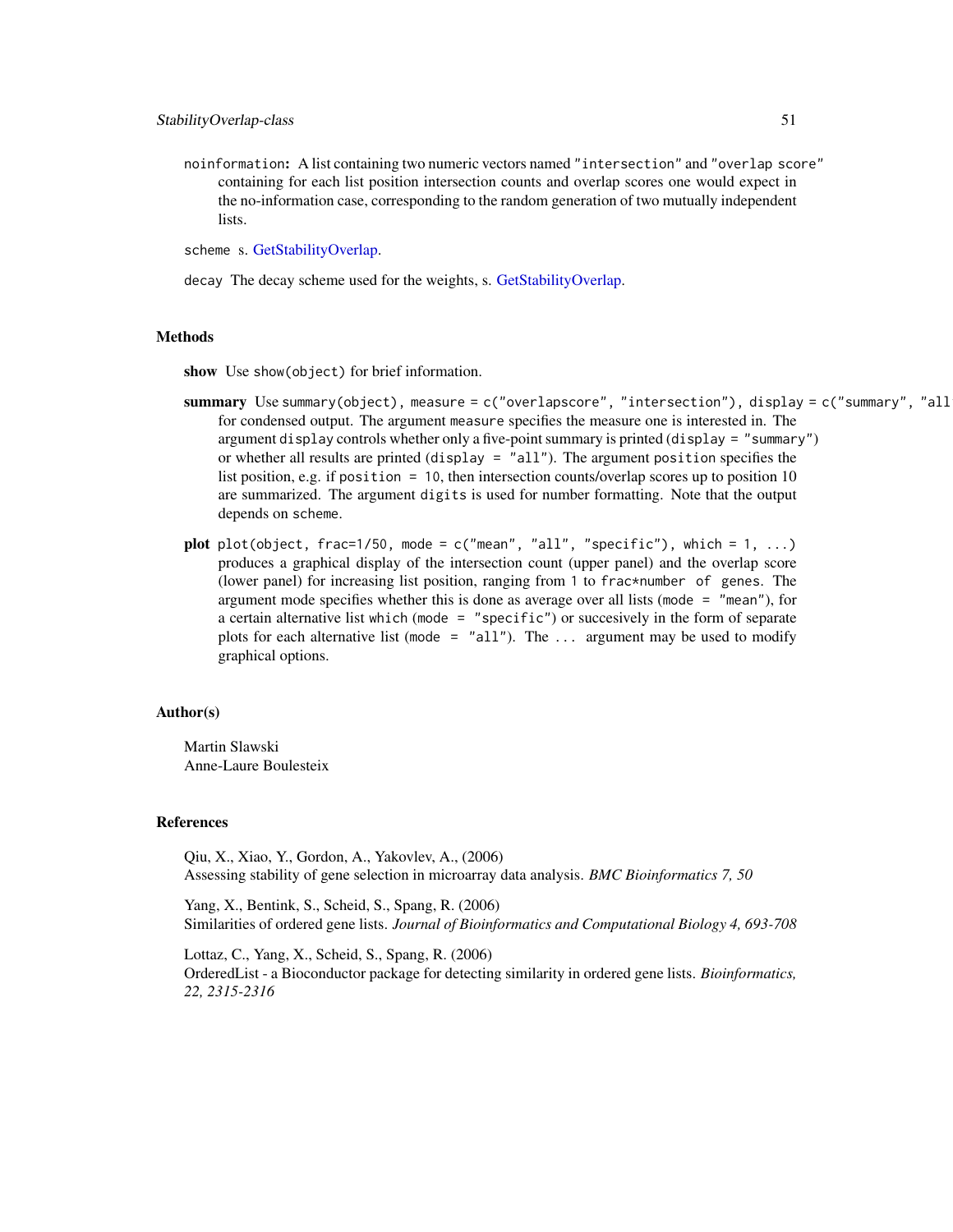<span id="page-51-0"></span>StabilityUnion-class *"StabilityUnion"*

#### Description

An object returned from a call to [GetStabilityUnion.](#page-22-1)

#### **Slots**

- union: A numeric vector of scores derived from union counts, normalized such that 1 is the maximum attainable value. The entries correspond to the positions in the list such that the i-th entry contains the score derived from the union count up to position i.
- unionscore: A numeric vector of union scores, arranged analogously to union.
- noinformation: A list containing an approximation to the expected union count and -score if noinformation in [GetStabilityUnion](#page-22-1) has been set to a positive integer. Otherwise, the list is empty.

decay The decay scheme used for the weights, s. [GetStabilityUnion.](#page-22-1)

## Methods

show Use show(object) for brief information.

plot plot(object, frac=1/50, ...) produces a graphical display of the union count (upper panel) and union score (lower panel) for increasing list position, ranging from 1 to frac\*number of genes. The ... argument may be used to modify graphical options.

## Author(s)

Martin Slawski Anne-Laure Boulesteix

#### References

Stolovitzky, G. (2003). Gene selection in microarray data: the elephant, the blind men and our algorithms. *Current Opinion in Structural Biology 13, 370-376*

Jurman, G., Merler, S., Barla, A., Paoli, S., Galea, A., Furlanello, C. (2008). Algebraic stability indicators for ranked lists in molecular profiling. *Bioinformatics 24, 258-264*

Yang, X., Bentink, S., Scheid, S., Spang, R. (2006) Similarities of ordered gene lists. *Journal of Bioinformatics and Computational Biology 4, 693-708*

Lottaz, C., Yang, X., Scheid, S., Spang, R. (2006) OrderedList - a Bioconductor package for detecting similarity in ordered gene lists. *Bioinformatics, 22, 2315-2316*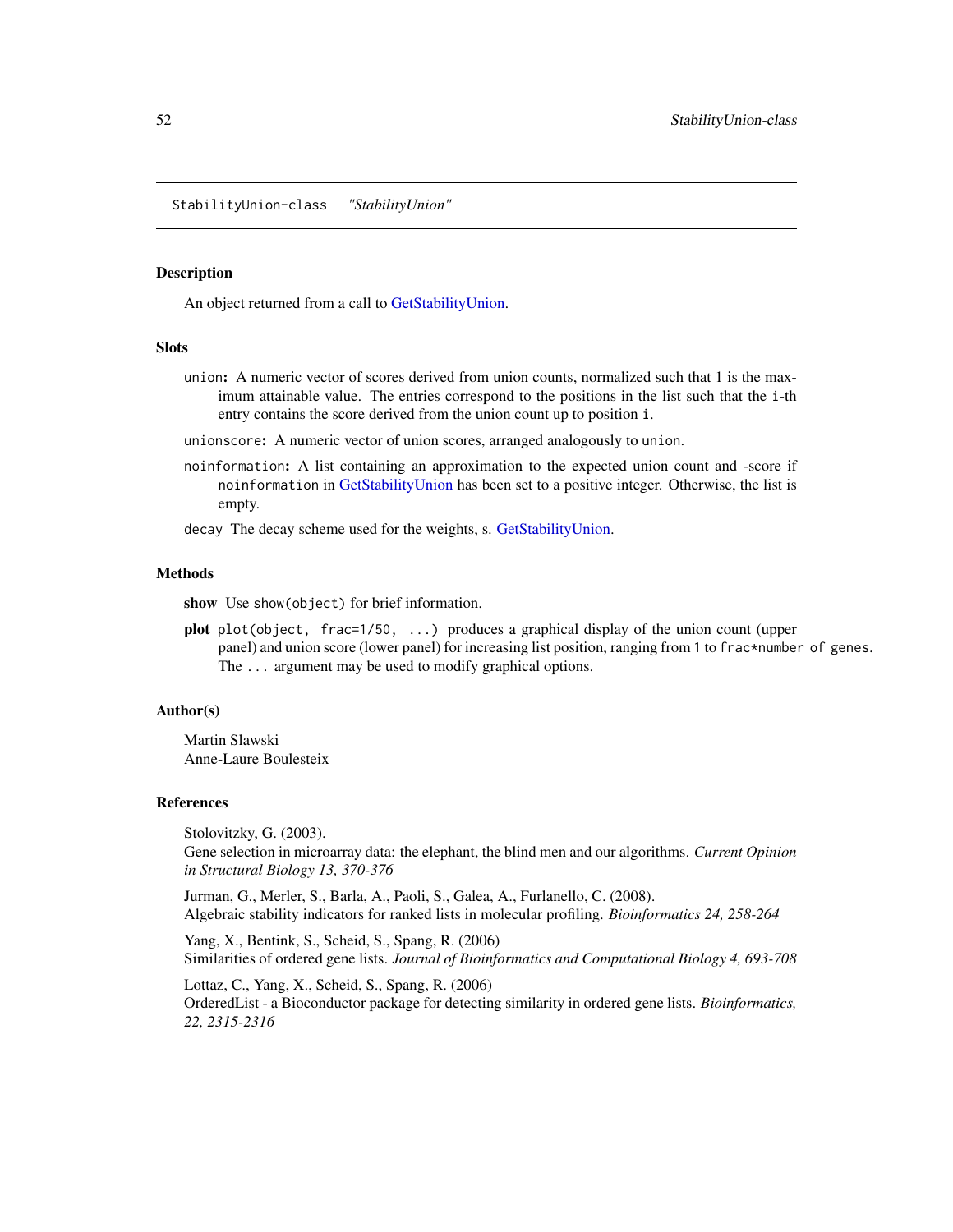<span id="page-52-0"></span>toplist-methods *'Toplist' methods*

## Description

Several code toplists methods are defined, s. below.

## **Methods**

object = "GeneRanking" s. [GeneRanking-class](#page-12-2) object = "RepeatedRanking" s. [RepeatedRanking-class](#page-45-2) object = "AggregatedRanking" s. [AggregatedRanking-class](#page-3-3) object = "GeneSelectorOutput" s. [GeneSelectorOutput-class](#page-18-2)

toydata *Simulated gene expression dataset.*

#### Description

A matrix with rows corresponding to genes and colums corresponding to observations (arrays). The first row contains the class labels (1 and 2), the following 2000 rows the gene expressions. The gene expressions were drawn from a multivariate normal distribution of dimension 2000 with

mean vector zero and an unstructured simulated covariance matrix drawn from an inverse Wishart distribution.

The first 40 genes are differentially expressed, the differences in the mean for the first class were drawn from a normal distribution.

## Usage

```
data(toydata)
```
# Examples

```
data(toydata)
## extract class labels
yy <- toydata[1,]
table(yy)
## extract gene expressions
xx \leftarrow \text{toydata}[-1, ]
```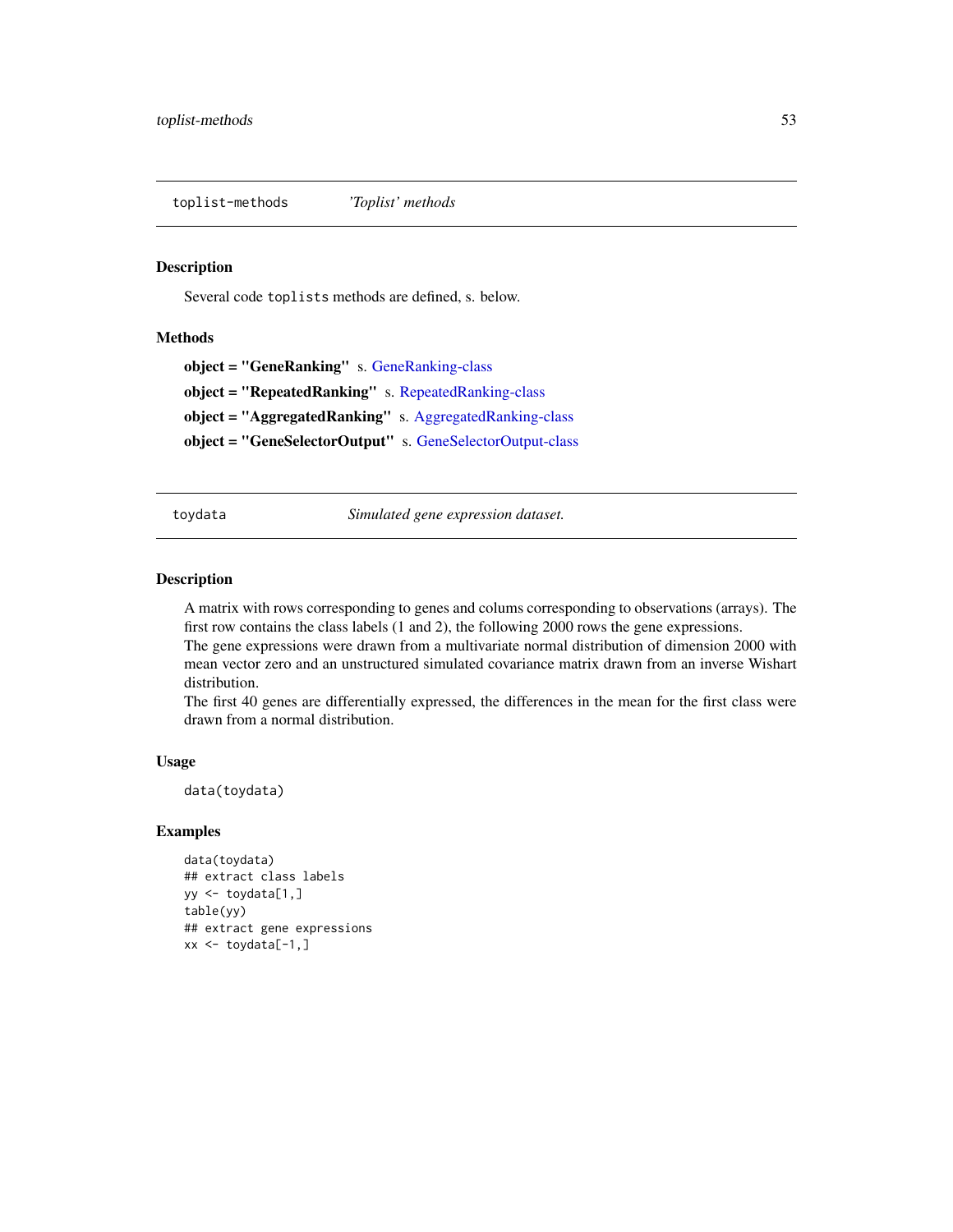# <span id="page-53-0"></span>**Index**

∗Topic univar AggregatedRanking-class, [4](#page-3-0) AggregateMC, [4](#page-3-0) AggregatePenalty, [6](#page-5-0) AggregateSimple, [7](#page-6-0) AggregateSVD, [8](#page-7-0) BootMatrix-class, [10](#page-9-0) dispersion,RepeatedRanking, [11](#page-10-0) FoldMatrix-class, [12](#page-11-0) GeneRanking-class, [13](#page-12-0) GenerateBootMatrix, [14](#page-13-0) GenerateFoldMatrix, [15](#page-14-0) GeneSelector, [17](#page-16-0) GeneSelector-package, [3](#page-2-0) GeneSelectorOutput-class, [19](#page-18-0) GetStabilityDistance, [20](#page-19-0) GetStabilityOverlap, [21](#page-20-0) GetStabilityUnion, [23](#page-22-0) HeatmapRankings, [25](#page-24-0) internals, [26](#page-25-0) MergeMethods, [26](#page-25-0) RankingBaldiLong, [27](#page-26-0) RankingEbam, [29](#page-28-0) RankingFC, [31](#page-30-0) RankingFoxDimmic, [32](#page-31-0) RankingLimma, [33](#page-32-0) RankingPermutation, [35](#page-34-0) RankingSam, [36](#page-35-0) RankingShrinkageT, [38](#page-37-0) RankingSoftthresholdT, [39](#page-38-0) RankingTstat, [41](#page-40-0) RankingWelchT, [42](#page-41-0) RankingWilcEbam, [43](#page-42-0) RankingWilcoxon, [45](#page-44-0) RepeatedRanking-class, [46](#page-45-0) RepeatRanking, [47](#page-46-0) samplingcontrol, [49](#page-48-0) StabilityDistance-class, [49](#page-48-0) StabilityOverlap-class, [50](#page-49-0)

StabilityUnion-class, [52](#page-51-0) toplist-methods, [53](#page-52-0) toydata, [53](#page-52-0)

AdjustPvalues *(*internals*)*, [26](#page-25-0) AggregatedRanking, *5–7*, *9*, *18* AggregatedRanking *(*AggregatedRanking-class*)*, [4](#page-3-0) AggregatedRanking-class, [4,](#page-3-0) *53* AggregateMC, *3*, [4,](#page-3-0) *6*, *8, 9* AggregateMC,RepeatedRanking-method *(*AggregateMC*)*, [4](#page-3-0) AggregateMC-methods *(*AggregateMC*)*, [4](#page-3-0) AggregatePenalty, *3*, *5*, [6,](#page-5-0) *8, 9*, *11* AggregatePenalty,RepeatedRanking-method *(*AggregatePenalty*)*, [6](#page-5-0) AggregatePenalty-methods *(*AggregatePenalty*)*, [6](#page-5-0) AggregateSimple, *3*, *5, 6*, [7,](#page-6-0) *9* AggregateSimple,RepeatedRanking-method *(*AggregateSimple*)*, [7](#page-6-0) AggregateSimple-methods *(*AggregateSimple*)*, [7](#page-6-0) AggregateSVD, *3*, *5, 6*, [8,](#page-7-0) *8* AggregateSVD,RepeatedRanking-method *(*AggregateSVD*)*, [8](#page-7-0) AggregateSVD-methods *(*AggregateSVD*)*, [8](#page-7-0)

BootMatrix, *14*, *48* BootMatrix *(*BootMatrix-class*)*, [10](#page-9-0) BootMatrix-class, [10](#page-9-0)

```
combn (internals), 26
```
dispersion, *6*, *47* dispersion *(*dispersion,RepeatedRanking*)*, [11](#page-10-0) dispersion,RepeatedRanking, [11](#page-10-0) dispersion,RepeatedRanking-method, *47*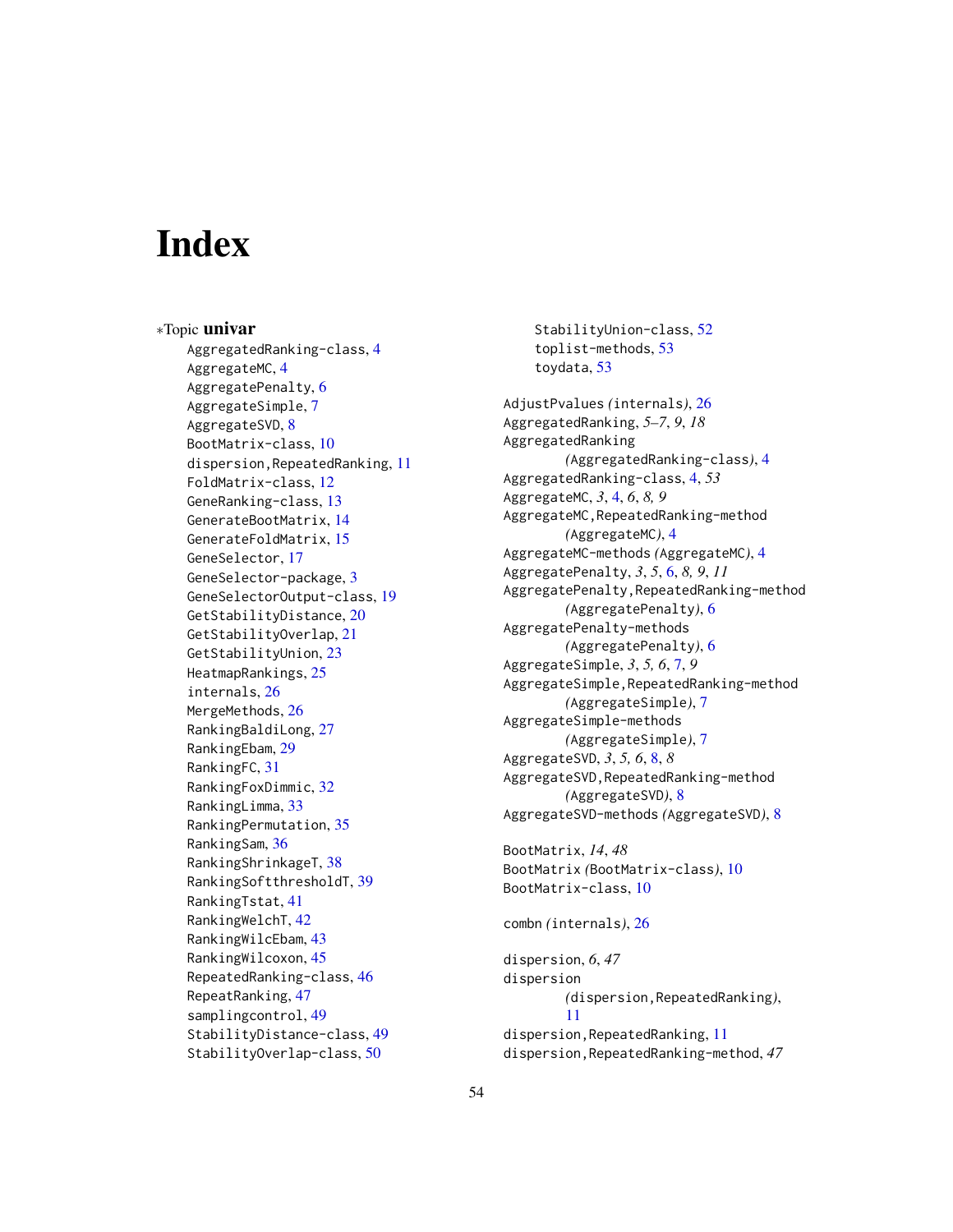## INDEX 55

dispersion,RepeatedRanking-method *(*dispersion,RepeatedRanking*)*, [11](#page-10-0) FoldMatrix, *15, 16*, *48* FoldMatrix *(*FoldMatrix-class*)*, [12](#page-11-0) FoldMatrix-class, [12](#page-11-0) FoldMatrix-method *(*FoldMatrix-class*)*, [12](#page-11-0) GeneRanking, *10–12*, *18*, *26*, *28*, *30, 31*, *33, 34*, *37*, *39*, *42, 43*, *46–48* GeneRanking *(*GeneRanking-class*)*, [13](#page-12-0) GeneRanking-class, [13,](#page-12-0) *53* GenerateBootMatrix, *3*, *10*, *12*, [14,](#page-13-0) *16*, *47–49* <code>GenerateBootMatrix,ExpressionSet,character-me</code>i<code>nternals,[26](#page-25-0)</code> *(*GenerateBootMatrix*)*, [14](#page-13-0) GenerateBootMatrix,missing,factor-method *(*GenerateBootMatrix*)*, [14](#page-13-0) GenerateBootMatrix,missing,numeric-method *(*GenerateBootMatrix*)*, [14](#page-13-0) GenerateBootMatrix-methods *(*GenerateBootMatrix*)*, [14](#page-13-0) GenerateFoldMatrix, *3*, *10*, *12*, [15,](#page-14-0) *15*, *47–49* GenerateFoldMatrix,ExpressionSet,character-method *(*GenerateFoldMatrix*)*, [15](#page-14-0) GenerateFoldMatrix,missing,factor-method *(*GenerateFoldMatrix*)*, [15](#page-14-0) GenerateFoldMatrix,missing,numeric-method *(*GenerateFoldMatrix*)*, [15](#page-14-0) GenerateFoldMatrix-methods *(*GenerateFoldMatrix*)*, [15](#page-14-0) GeneSelector, *3*, [17,](#page-16-0) *19* GeneSelector,list-method *(*GeneSelector*)*, [17](#page-16-0) GeneSelector-methods *(*GeneSelector*)*, [17](#page-16-0) GeneSelector-package, [3](#page-2-0) GeneSelectorOutput, *18* GeneSelectorOutput *(*GeneSelectorOutput-class*)*, [19](#page-18-0) GeneSelectorOutput-class, [19,](#page-18-0) *53* getLambda *(*internals*)*, [26](#page-25-0) GetStabilityDistance, *3*, [20,](#page-19-0) *24*, *49, 50* GetStabilityDistance,RepeatedRanking-method *(*GetStabilityDistance*)*, [20](#page-19-0) GetStabilityDistance-methods *(*GetStabilityDistance*)*, [20](#page-19-0) GetStabilityOverlap, *3*, [21,](#page-20-0) *24*, *50, 51* GetStabilityOverlap,RepeatedRanking-method *(*GetStabilityOverlap*)*, [21](#page-20-0)

```
GetStabilityOverlap-methods
        (GetStabilityOverlap), 21
GetStabilityUnion, 3, 23, 52
GetStabilityUnion,RepeatedRanking-method
        (GetStabilityUnion), 23
GetStabilityUnion-methods
        (GetStabilityUnion), 23
```
HeatmapRankings, *3*, [25,](#page-24-0) *47* HeatmapRankings,RepeatedRanking-method *(*HeatmapRankings*)*, [25](#page-24-0) HeatmapRankings-methods *(*HeatmapRankings*)*, [25](#page-24-0)

MergeMethods, *25*, [26,](#page-25-0) *46, 47* MergeMethods,list-method *(*MergeMethods*)*, [26](#page-25-0) MergeMethods-methods *(*MergeMethods*)*, [26](#page-25-0) MergeRankings *(*RepeatedRanking-class*)*, [46](#page-45-0) MergeRankings,RepeatedRanking,RepeatedRanking-method *(*RepeatedRanking-class*)*, [46](#page-45-0) MergeRankings-methods *(*RepeatedRanking-class*)*, [46](#page-45-0)

overlap *(*internals*)*, [26](#page-25-0)

plot,GeneSelectorOutput,missing-method *(*GeneSelectorOutput-class*)*, [19](#page-18-0) plot,RepeatedRanking *(*RepeatedRanking-class*)*, [46](#page-45-0) plot,RepeatedRanking,missing-method *(*RepeatedRanking-class*)*, [46](#page-45-0) plot,StabilityOverlap,missing-method *(*StabilityOverlap-class*)*, [50](#page-49-0) plot,StabilityUnion,missing-method *(*StabilityUnion-class*)*, [52](#page-51-0)

RankingBaldiLong, *3*, *13*, [27,](#page-26-0) *30*, *32–34*, *36*, *38, 39*, *41–43*, *45, 46*, *48* RankingBaldiLong,ExpressionSet,character-method *(*RankingBaldiLong*)*, [27](#page-26-0) RankingBaldiLong,matrix,factor-method *(*RankingBaldiLong*)*, [27](#page-26-0) RankingBaldiLong,matrix,numeric-method *(*RankingBaldiLong*)*, [27](#page-26-0) RankingBaldiLong-methods *(*RankingBaldiLong*)*, [27](#page-26-0)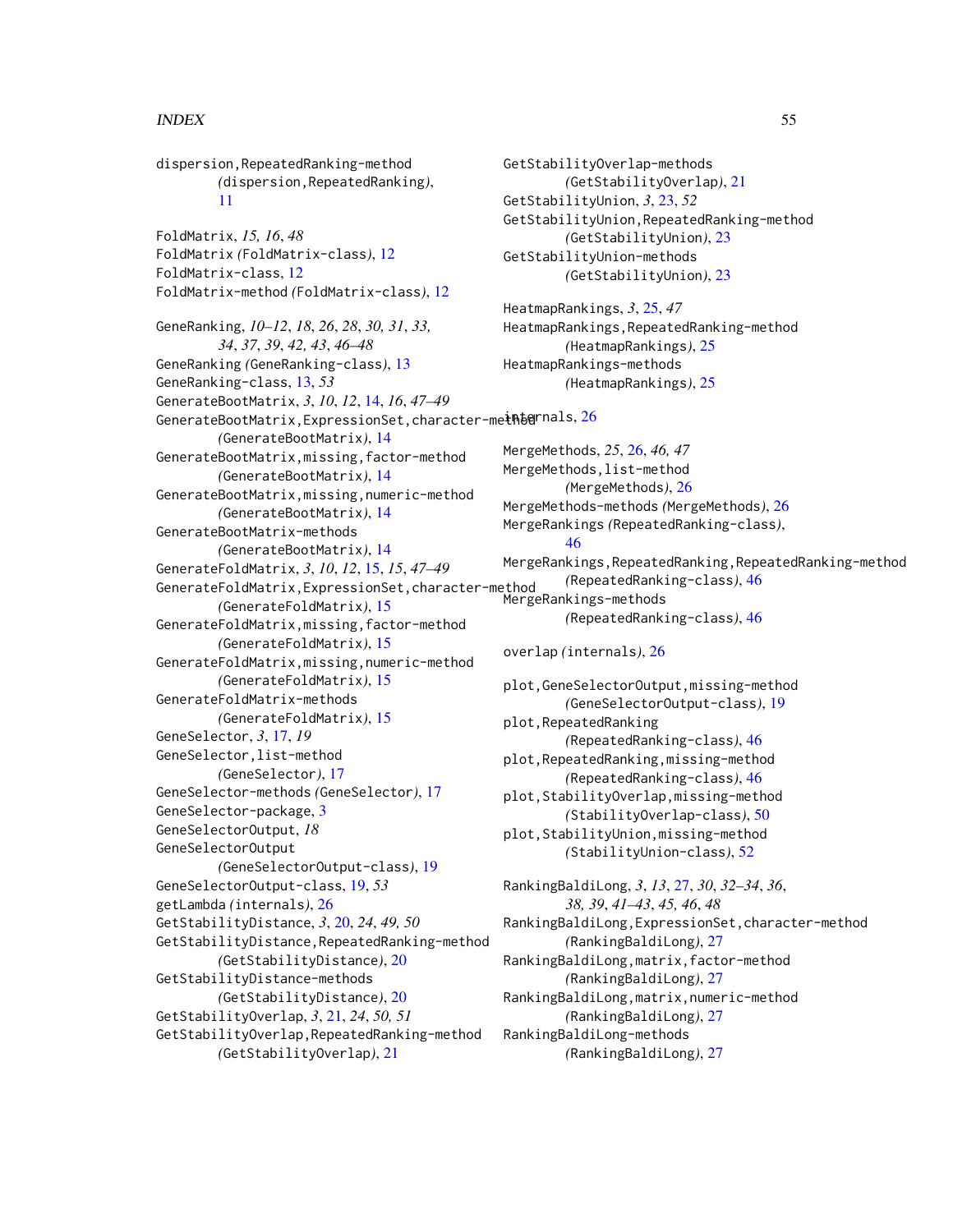## 56 INDEX

RankingEbam, *3*, *13*, *28*, [29,](#page-28-0) *32–34*, *36*, *38, 39*, *41–43*, *45, 46*, *48* RankingEbam,ExpressionSet,character-method *(*RankingEbam*)*, [29](#page-28-0) RankingEbam,matrix,factor-method *(*RankingEbam*)*, [29](#page-28-0) RankingEbam,matrix,numeric-method *(*RankingEbam*)*, [29](#page-28-0) RankingEbam-methods, *29* RankingEbam-methods *(*RankingEbam*)*, [29](#page-28-0) RankingFC, *3*, *13*, *28*, *30*, [31,](#page-30-0) *33, 34*, *36*, *38, 39*, *41–43*, *45, 46*, *48* RankingFC,ExpressionSet,character-method *(*RankingFC*)*, [31](#page-30-0) RankingFC,matrix,factor-method *(*RankingFC*)*, [31](#page-30-0) RankingFC,matrix,numeric-method *(*RankingFC*)*, [31](#page-30-0) RankingFC-methods *(*RankingFC*)*, [31](#page-30-0) RankingFoxDimmic, *3*, *13*, *28*, *30*, [32,](#page-31-0) *32*, *34*, *36*, *38, 39*, *41–43*, *45, 46*, *48* RankingFoxDimmic,ExpressionSet,character-method *(*RankingFoxDimmic*)*, [32](#page-31-0) RankingFoxDimmic,matrix,factor-method *(*RankingFoxDimmic*)*, [32](#page-31-0) RankingFoxDimmic,matrix,numeric-method *(*RankingFoxDimmic*)*, [32](#page-31-0) RankingFoxDimmic-methods *(*RankingFoxDimmic*)*, [32](#page-31-0) RankingLimma, *3*, *13*, *28*, *30*, *32*, [33,](#page-32-0) *33*, *36*, *38, 39*, *41–43*, *45, 46*, *48* RankingLimma,ExpressionSet,character-method *(*RankingLimma*)*, [33](#page-32-0) RankingLimma,matrix,factor-method *(*RankingLimma*)*, [33](#page-32-0) RankingLimma,matrix,numeric-method *(*RankingLimma*)*, [33](#page-32-0) RankingLimma-methods *(*RankingLimma*)*, [33](#page-32-0) RankingPermutation, *3*, *13*, *28*, *30*, *32–34*, [35,](#page-34-0) *38, 39*, *41–43*, *45, 46*, *48* RankingPermutation,ExpressionSet,character-method *(*RankingPermutation*)*, [35](#page-34-0) RankingPermutation,matrix,factor-method *(*RankingPermutation*)*, [35](#page-34-0) RankingPermutation,matrix,numeric-method *(*RankingPermutation*)*, [35](#page-34-0) RankingPermutation-methods *(*RankingPermutation*)*, [35](#page-34-0)

RankingSam, *3*, *13*, *28*, *30*, *32–34*, [36,](#page-35-0) *36*, *39*, *41–43*, *45, 46*, *48* RankingSam,ExpressionSet,character-method *(*RankingSam*)*, [36](#page-35-0) RankingSam,matrix,factor-method *(*RankingSam*)*, [36](#page-35-0) RankingSam,matrix,numeric-method *(*RankingSam*)*, [36](#page-35-0) RankingSam-methods *(*RankingSam*)*, [36](#page-35-0) RankingShrinkageT, *3*, *13*, *28*, *30*, *32–34*, *36*, [38,](#page-37-0) *38*, *41–43*, *45, 46*, *48* RankingShrinkageT,ExpressionSet,character-method *(*RankingShrinkageT*)*, [38](#page-37-0) RankingShrinkageT,matrix,factor-method *(*RankingShrinkageT*)*, [38](#page-37-0) RankingShrinkageT,matrix,numeric-method *(*RankingShrinkageT*)*, [38](#page-37-0) RankingShrinkageT-methods *(*RankingShrinkageT*)*, [38](#page-37-0) RankingSoftthresholdT, *3*, *13*, *28*, *30*, *32–34*, *36*, *38*, [39,](#page-38-0) *39*, *42, 43*, *45, 46*, *48* RankingSoftthresholdT,ExpressionSet,character-method *(*RankingSoftthresholdT*)*, [39](#page-38-0) RankingSoftthresholdT,matrix,factor-method *(*RankingSoftthresholdT*)*, [39](#page-38-0) RankingSoftthresholdT,matrix,numeric-method *(*RankingSoftthresholdT*)*, [39](#page-38-0) RankingSoftthresholdT-methods *(*RankingSoftthresholdT*)*, [39](#page-38-0) RankingTstat, *3*, *13, 14*, *16*, *28*, *30*, *32–34*, *36*, *38, 39*, [41,](#page-40-0) *41*, *43*, *45, 46*, *48* RankingTstat,ExpressionSet,character-method *(*RankingTstat*)*, [41](#page-40-0) RankingTstat,matrix,factor-method *(*RankingTstat*)*, [41](#page-40-0) RankingTstat,matrix,numeric-method *(*RankingTstat*)*, [41](#page-40-0) RankingTstat-methods *(*RankingTstat*)*, [41](#page-40-0) RankingWelchT, *3*, *13*, *28*, *30*, *32–34*, *36*, *38, 39*, *41*, [42,](#page-41-0) *42*, *45, 46*, *48* RankingWelchT,ExpressionSet,character-method *(*RankingWelchT*)*, [42](#page-41-0) RankingWelchT,matrix,factor-method *(*RankingWelchT*)*, [42](#page-41-0) RankingWelchT,matrix,numeric-method *(*RankingWelchT*)*, [42](#page-41-0) RankingWelchT-methods *(*RankingWelchT*)*,